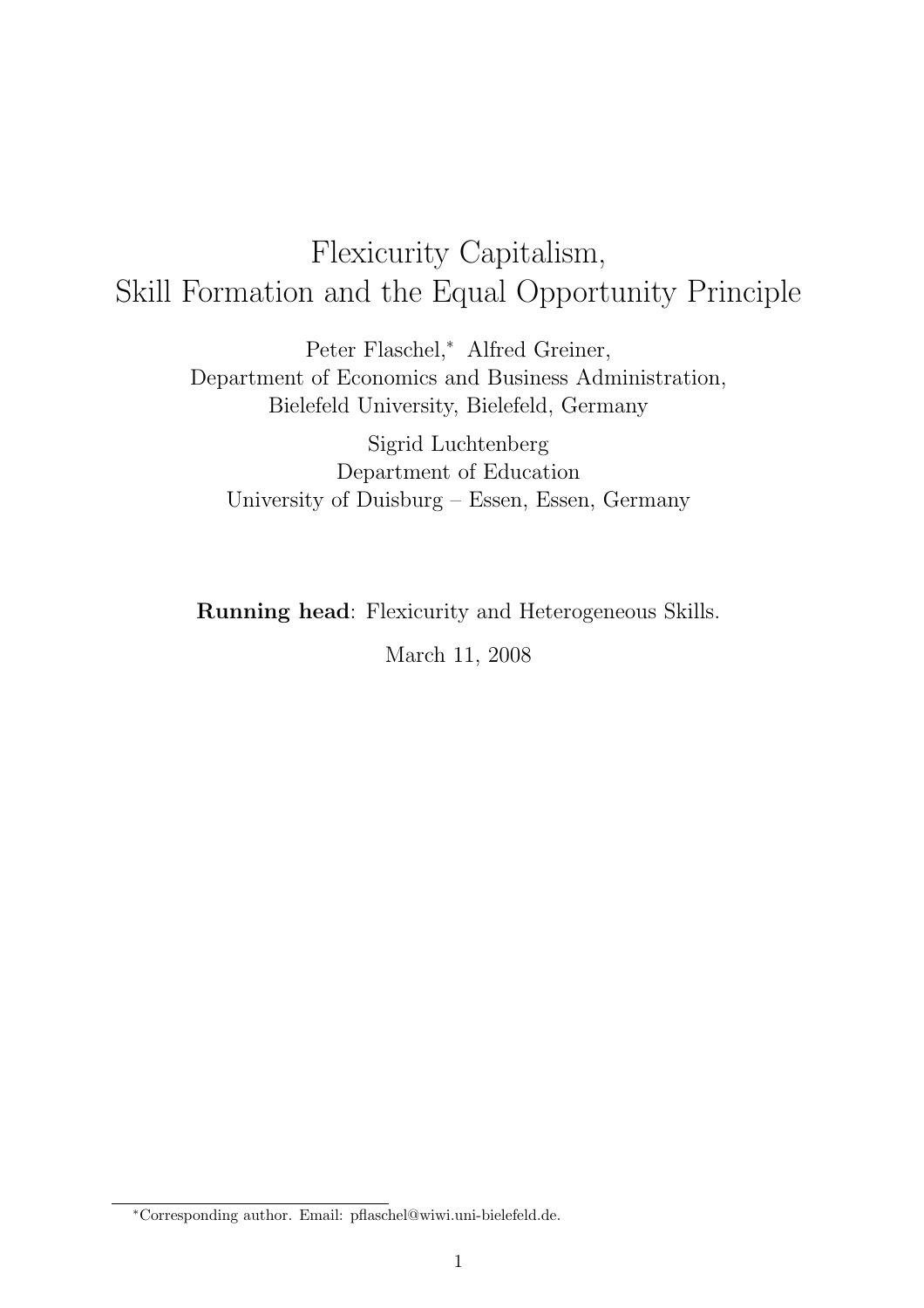#### Abstract

The paper starts from the finding that Goodwin's (1967) growth cycle, modeling the Marxian reserve army mechanism, does not represent a process of social reproduction which can be considered an adequate socio-economic foundation for a democratic society in the long-run. The paper then derives a basic macrodynamic framework where this distinct form of cyclical growth and social reproduction is overcome by an employer of 'first' resort (providing employment security, but not job security), added to an economic reproduction process that is highly competitive (flexible) and thus not of the type of past Eastern socialism. There is high labor and capital mobility, where fluctuations of employment in the private sector are made socially acceptable through a second labor market where all remaining workers get meaningful occupation and sufficient income. The resulting socio-economic system is related to the flexicurity model that has been developed for Denmark in particular. We show that this economy exhibits a balanced growth path that is globally attracting. Moreover, pension-fund financed investment, Keynesian effective demand problems and Schumpeterian competition can be added to this model without disturbing the prevailing situation of stable full capacity growth.

A second topic of the paper is the disaggregation of the labor market into skilled and high-skilled labor as baseline framework for the treatment of heterogeneous labor and wage differentials in the industrial sector. We show how the propositions of the original case with only homogeneous labor can be generalized to this extended situation and consider some complications that can arise in this new case. The focus of this extension is however on its implications for the educational sector, since we now have to distinguish between the general (comprehensive) schooling system of the considered social structure and higher education (at 'universities'). The question which is investigated here is how skill formation and wage differentials can be made compatible with the principle of equal opportunity holding for all students within the schooling system. The paper also considers the issues of tertiary education and lifelong learning.

We have to stress here however that this baseline model of flexicurity capitalism with heterogeneous labor and its educational system does not yet treat in detail issues concerning capability differences between pupils at schools, but only considers the 'idealized' situation where access to universities (as skill generating institutions) is limited (by the long-run demand for high-skilled workers) so that methods (like two final school grades and / or university entry exams) have to be established by which access to university as institutions that impart high skill formation among other education is admitted on the background of the principle of 'equal opportunity' assumed to hold in the general schooling system.

Keywords: Employer of first resort, stable balanced growth, skills, education, equal opportunities.

JEL classifications: E32, E64, H11.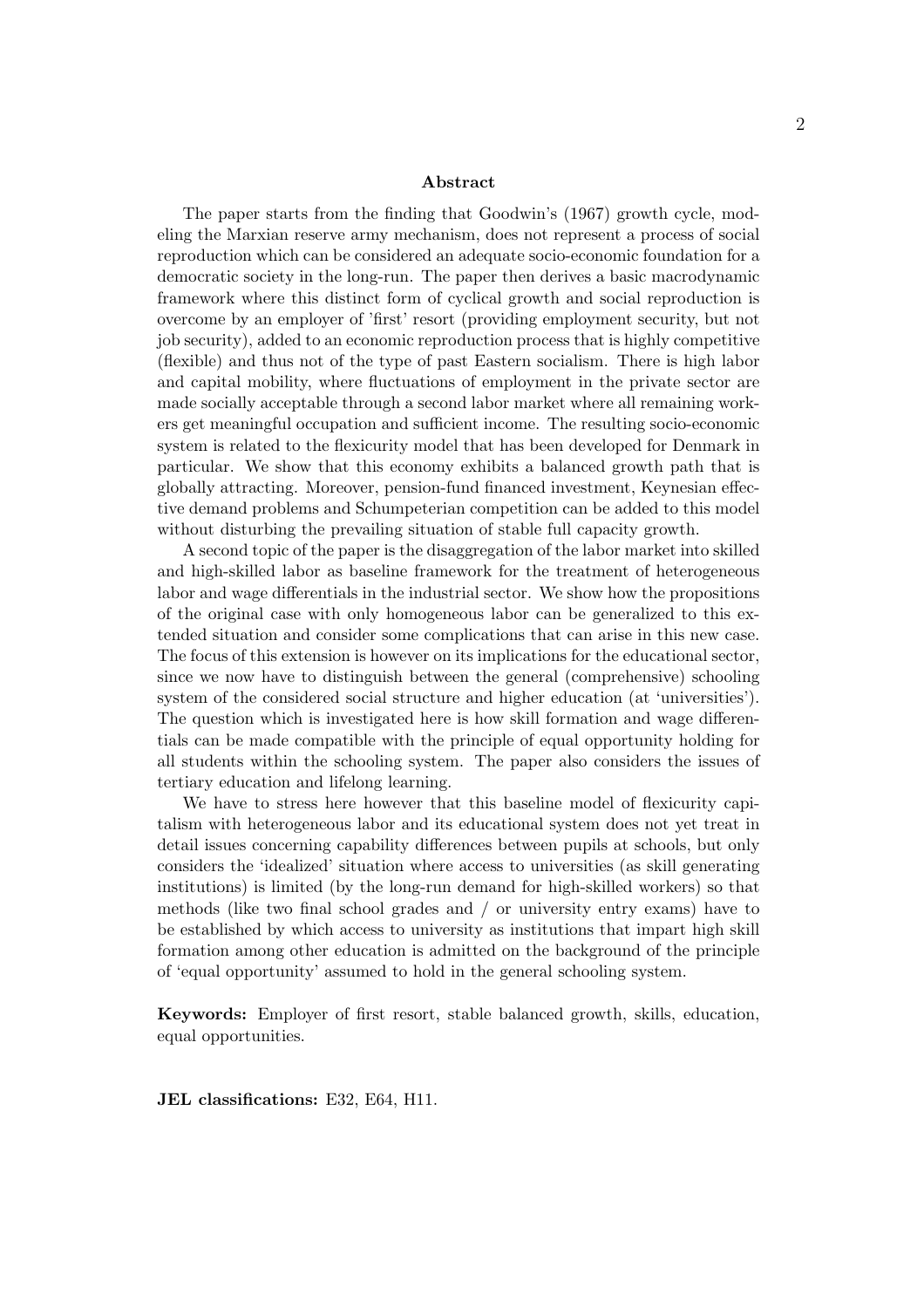## 1 From Marx's General Law of Accumulation to Schumpeter's Competitive Socialism and beyond

This paper starts from the hypothesis that Goodwin's (1967) Classical Growth Cycle, modeling the Marxian Reserve Army Mechanism, does not represent a process of social reproduction that can be considered as adequate and sustainable in a social and democratic society in the long-run. The paper derives on this background a basic macrodynamic framework where this form of cyclical growth and economic reproduction of capitalism is overcome by an employer of 'first' resort, added to an economic reproduction process that is highly competitive and flexible and thus not of the type of the past Eastern socialism. Instead, there is high capital and labor mobility (concerning 'hiring' and 'firing' in particular), and thus flexibility, where fluctuations of employment in this first labor market of the economy (the private sector) are made socially acceptable through the security aspect of the flexicurity concept. i.e., by a second labor market where all remaining workers (and even pensioners) find meaningful occupation. The resulting model of flexicurity capitalism with its detailed transfer payment schemes is in its essence comparable to the flexicurity models developed for the Nordic welfare states and Denmark in particular.

We show that this economy exhibits a balanced growth path that is globally attracting. We also show that credit financed investment, and thus more flexible investment behavior, can be easily added without disturbing the prevailing situation of stable full capacity growth. We do not yet get however demand- but only supply-driven business fluctuations in such an environment with both factors of production always fully employed. This combines flexible factor adjustments in the private sector with high employment security for the labor force and shows that the flexicurity variety of a capitalist economy, protected by the government, can work in a fairly balanced manner.

A similar framework for the modelling of flexicurity capitalism is also investigated in Flaschel, Greiner, Luchtenberg and Nell (2008). We here go beyond this modelling by the consideration of two types of workers in the first (and the public) labor market: skilled and high-skilled ones (as baseline representation of a full set of skill differentials). This makes the model comparable to the discussion of unskilled vs. skilled labor under contemporaneous capitalism and is intended to show that there is no systematic need for unskilled labor in a model of flexicurity growth. We do not deny however that there may also exist an employer of last resort (in addition to the employer of first resort) in such a framework, since there may always exist some people that are unwilling or incapable for providing work within the schemes set up in this model. Yet, the primary task of the schooling system is to provide equal opportunities for all school students in primary and secondary education and to minimize thereby the number of people who by one reason or another do not contribute to labor markets of the flexicurity model though illness or refusal may occur after school. The paper here only considers the situation of where everybody passes successfully through the schooling system (as investigated in its components and environment in a later section of the paper) and thus leaves the consideration of an employer of last resort to future research. It however adds a tertiary education sector to the model where access is limited and that is responsible for the education of high-skilled workers of the model.

Solow's (1956) famous growth model is to a certain degree also of the flexicurity type,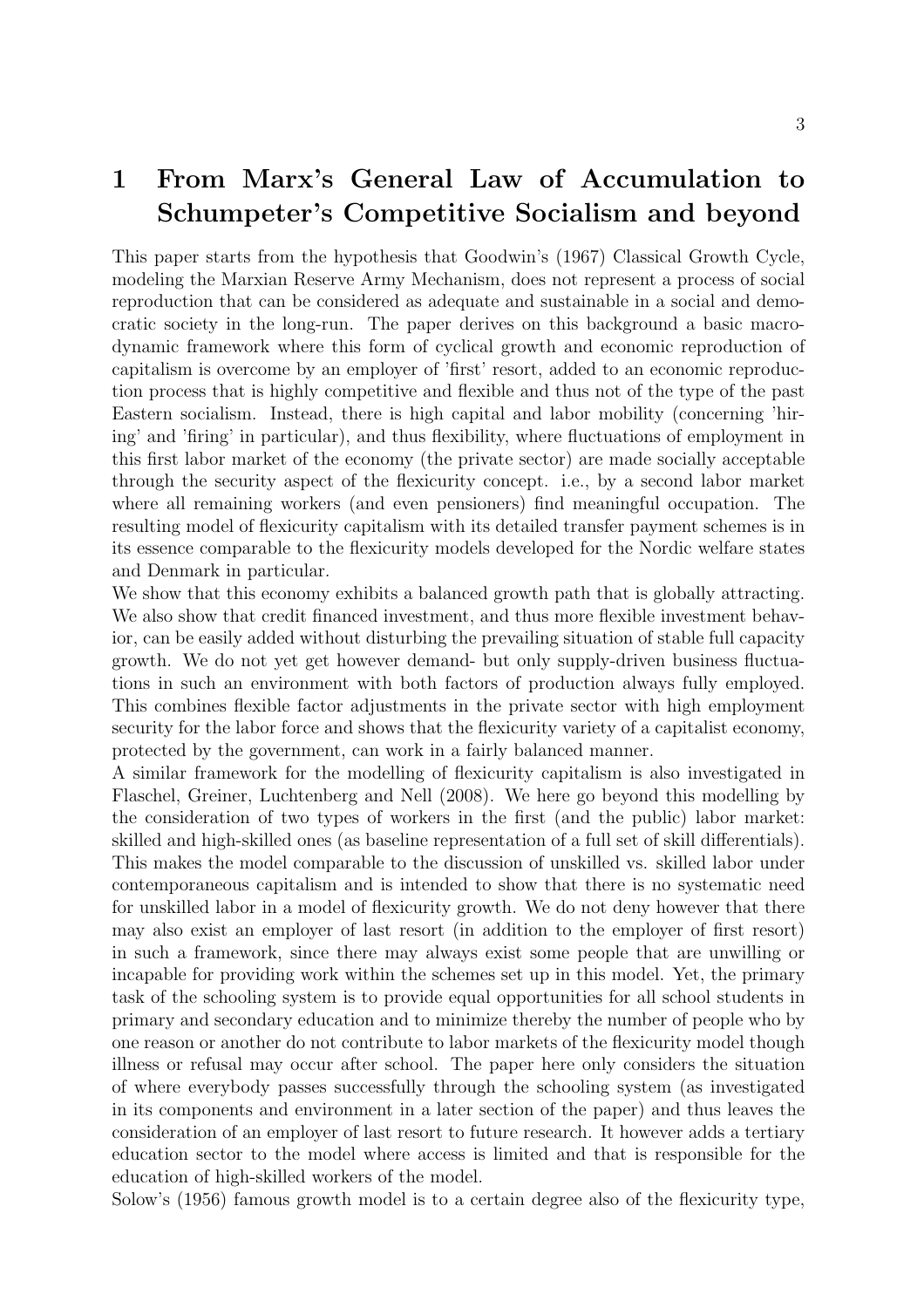since competitive firms are always operating there on their profit-maximizing activity level and since the labor market is assumed to always guarantee full employment. We thus have employment flexibility again coupled with wage income 'security', through the assumed behavior of firms and through the assumption of perfectly flexible money wages (which may give rise to wage income fluctuations). The monetarist critique of Keynesianism and recent work by Blanchard and Katz (1999) and others suggest however a wage Phillips curve which, when for example coupled with the assumption of myopic perfect foresight regarding the price inflation rate, implies a real wage Phillips curve where the growth rate of real wages depends positively on the employment rate and negatively on the level of the real wage rate. Adding such empirically supported real wage rigidity to the Solow model then gives rise to two laws of motion, now for labor intensity and the real wage, a dynamical system which approaches the situation of the overshooting Goodwin growth cycle mechanism if factor substitution in production is sufficiently inelastic and if the Blanchard and Katz (1999) real wage error correction term in the Phillips curve is sufficiently weak. Solow's growth model thus becomes thereby a variant of the Classical distributive growth cycle and its overshooting reserve army mechanism, the adequacy of which for a democratic society is questioned in this paper. An empirical example of what is meant by this latter statement is provided by figure 1.



Figure 1: UK Distributive Cycles 1870–2004: WS=wage share, ER=employment rate

The important insight that can be obtained from figure 1 for the UK 1855 – 1965 is that the Goodwin cycle must have been significantly shorter before 1914 (with larger fluctuations in employment during each business cycle), and that there has been a major change in it after 1945. This may be explained by significant changes in the adjustment processes of market economies for these two periods: primarily price adjustment before 1914 and primarily quantity adjustments after 1945. Based on data until 1965 one could have expected that the growth cycle had become obsolete (and maybe also the business cycle as it was claimed in the late 1960's). Yet, extended by the data shown in figure 1, taken from Groth and Madsen (2007), it is now obvious that nothing of this sort took place in the UK economy. In fact, we see in figure 1 two periods of excessive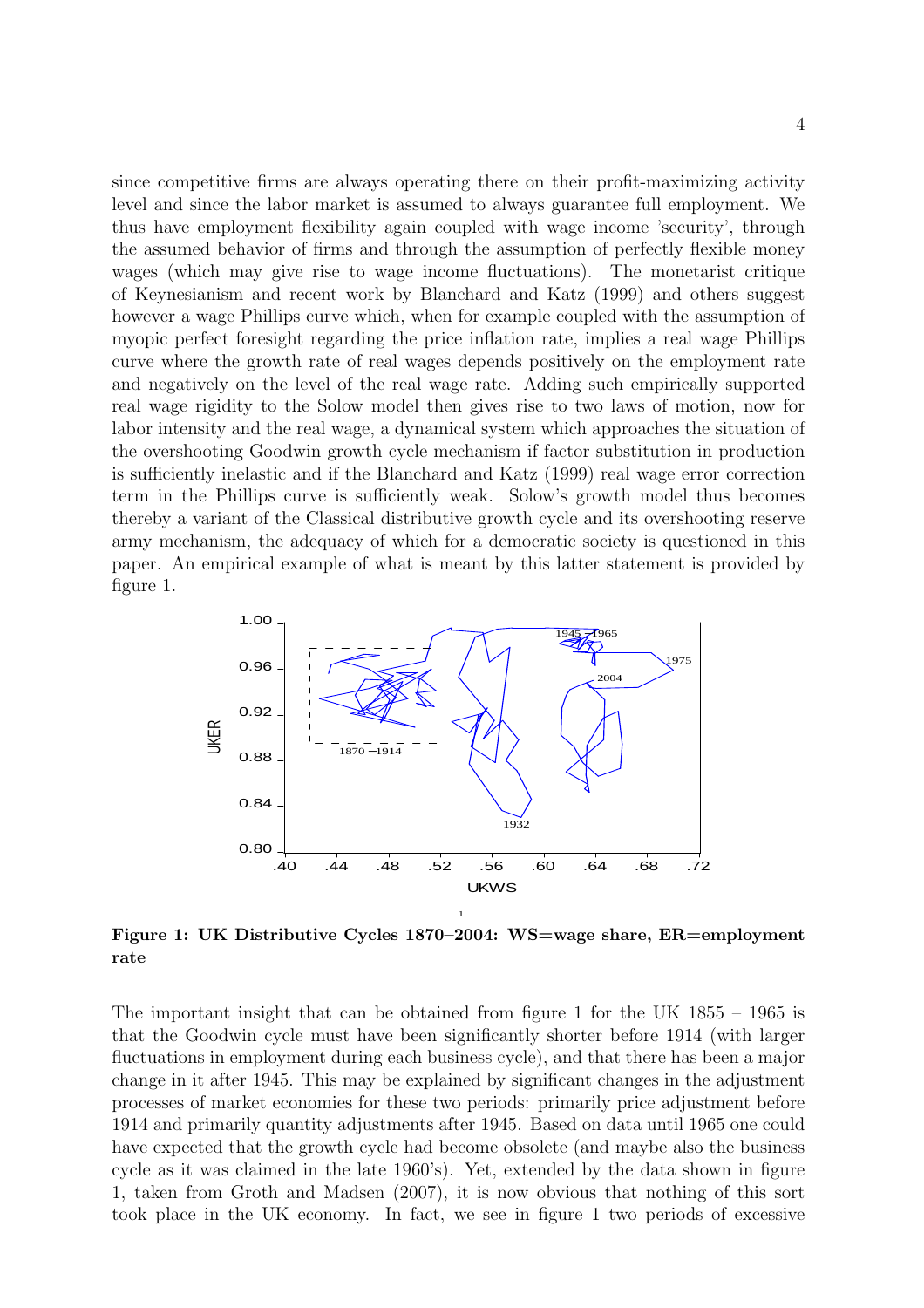over-employment (in the language of the theory of the NAIRU) which were followed by periods of dramatic underemployment, both started by periods of the more or less pronounced occurrence of stagflation.

Generating order and economic viability in market economies by large swings in the unemployment rate (mass unemployment with human degradation of part of the families that form the society), as shown above and as described and analyzed in detail in Marx (1954, ch.23), is one way to make capitalism work, but it must surely be critically reflected with respect to its social consequences (social segmentation or even social class clashes). Such a reproduction mechanism is not compatible with an educated and democratic society in the long-run, as we shall describe it in this paper, which is supposed to provide equal opportunities to all of its citizens.

This situation must therefore be contrasted with an alternative social structure of accumulation that allows to combine the situation of a highly competitive market economy with a human rights bill that includes the right (and the obligation) to work, and to get income from this work that at the least supports basic needs and basic happiness.

Criticizing the at his time existing Eastern state socialism from the viewpoint of immaturity, Schumpeter (1942) developed a concept of socialism for countries in the state of maturity that can be characterized as competitive socialism built on foundations erected unconsciously through the big enterprizes created by the Rockefeller, the Vanderbilts and other famous dynasties in the Western industrialized countries. In part II of his book, Schumpeter discusses the question of whether this type of socialism can work, how the corresponding socialist blueprints should look like and to what extent they are superior to the capitalist mark II blueprints that Schumpeter conceived as having made obsolescent the entrepreneurial functioning of the capitalism mark I, the dynamic entrepreneur and the process of creative destruction conducted by this leading form of an economic agent.

Monopolistic practices, vanishing investment opportunities and growing hostility in the social structure of capitalism where part of the reasons that characterized the decomposition of capitalism in his analysis of capitalism, socialism and democracy as he investigated it in 1942. Against this scenery he described the superiority of the socialist blueprint of Western competitive type, the transition to this form of social structure of accumulation and the comparative efficiency of such economies. In a separate chapter he discusses the human element in this type of economy, the problem of work organization and the integration of bourgeois forms of management under capitalism into this type of socialism and the incentive problems this creates for the behavior of these economic agents.

The central message of Schumpeter's (1942) work on 'Capitalism, Socialism and Democracy' is that Socialism is created out of Western capitalist economies, and not on the basis of (the now past) Eastern type of socialism (which he characterized as 'the case of premature adoption of the principle of socialism', p.223). Instead, socialism had to be competitively organized through large production units and their efficient – though bureaucratic – management, a form of management that is developed out of the principles used under capitalism in the efficient conduct of large (internationally oriented) enterprizes. Schumpeter viewed his type of socialism as culturally indeterminate, but then discusses extensively the possibility of democracy under socialism, organized as dynamic competition for political leadership under majority voting, leading to specific rules for a strong government. It is one of the great contributions of Schumpeter's (1942) book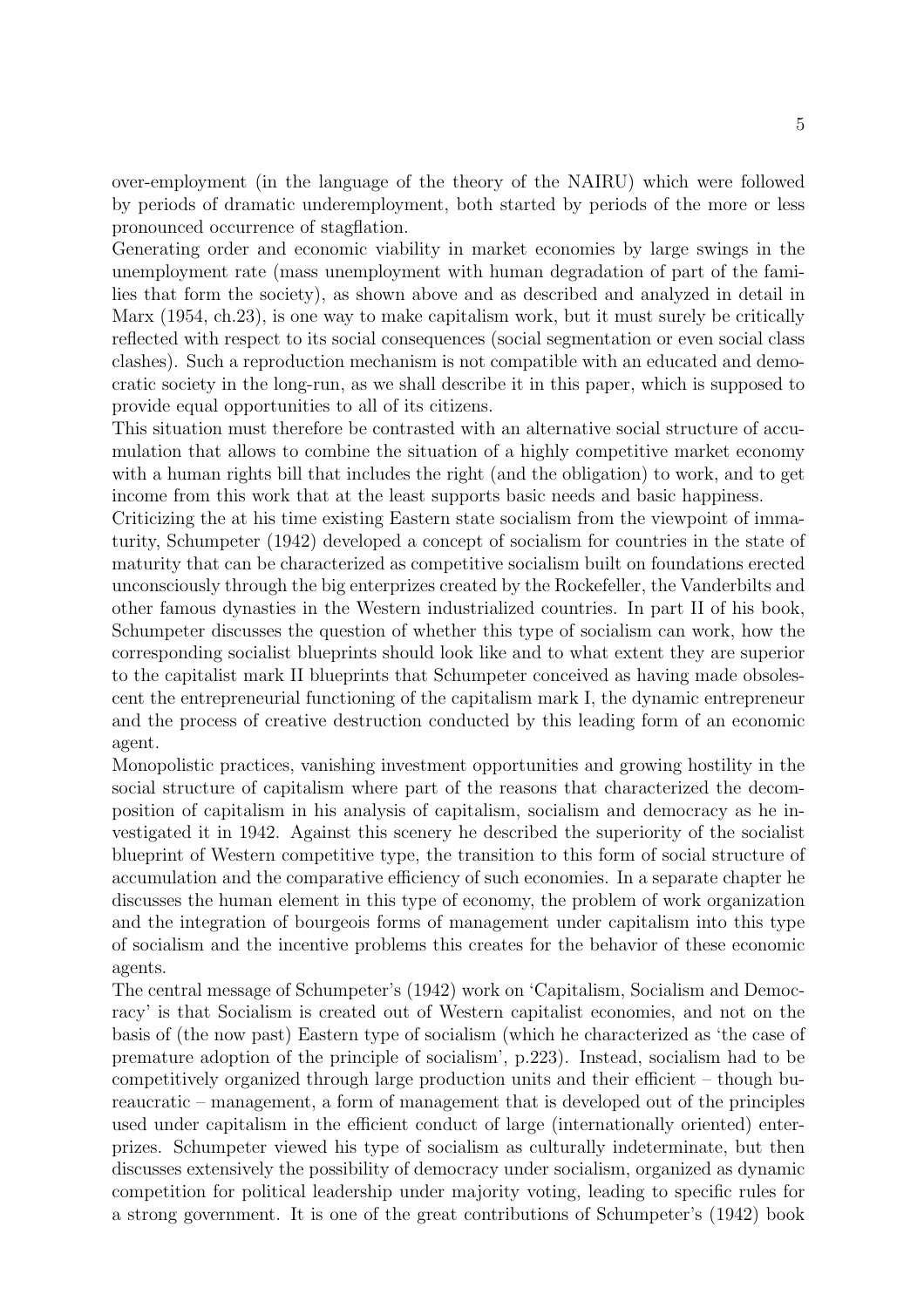to not only have initiated a new concept of socialism, but also of having established a new type of democracy theory and its principles under a socialist type of accumulation structure.

After World War II the discussion of how to incorporate welfare principles in the conduct of existing capitalist economies has however become more or less the focus of interest, formulated as 'social market economy' by Ludwig Erhard in Germany in particular. The rise of the welfare state was thus the central topic, at least in European market economies, by which they responded to the strengthened influence of the Eastern socialist economies on world politics and on the evolution of socialism in various parts of the world. Types of welfare states were for example discussed in detail in Esping-Anderson's (1990) 'The Three Worlds of Welfare Capitalism' among others. But Kalecki (1943) already pointed to limitations in the evolution of the welfare state and its full employment concept in his essay on the 'Political aspects of full employment'. Deregulation principles and the fall of the welfare indeed took place in Western market economies after the stagflationary period of the 1970's in a more or less intensive way, with the gradual fall of the welfare state often being associated with an insufficient recovery from the inflationary episodes and their implication for unemployment after World War II.

Yet, labor market deregulation theories and policy proposals have meanwhile also created a situation where questions are raised concerning the social consequences of such policies when they are conducted a 'cold turkey' strategies as they are often suggested by neoclassical mainstream economists. Social degradation, social segmentation processes and the progressive evolution of social conflicts based on them may indeed be incompatible with the proper conduct of democracy in the Western type of economies where labor market deregulation processes and the cutback of the welfare state occurred to a significant degree – at least in the longer-run. 'Workfare' has therefore become one of the keywords that attempts to combine efficient labor market performance with welfare principles, see for example Vis (2007) on 'States of welfare or states of workfare? Welfare state restructuring in 16 capitalist democracies, 1985-2002'.

In this paper we will however favor another concept that attempts to overcome the deficiencies of the purely economically oriented process of labor market deregulations, the concept of flexicurity capitalism (in place of the Schumpeterian concept of competitive socialism, to which it is in fact not related in the literature and in the current numerous political discussions of flexicurity principles), see for example the discussion 'Towards Common Principles of Flexicurity - Council Conclusions' conducted by the Council (Employment, Social Policy, Health and Consumer Affaires) of the European Union.

The Danish flexicurity discussion may provide a typical example on the way to such an alternative, see for example the newsletter: 'Future Watch, October 2006: Flexicurity Denmark-Style' of the Center for Strategic and International Studies (CSIS). However, the discussion led so far lacks rigorous and formal model building of the principles, the economic structure and the dynamics of flexicurity capitalism. To build a model of the reproduction schemes of this future type of an economy needs a presentation of its system of national accounts and the behavior of economic agents within such a system. Moreover, the adjustment processes on the market for labor and for goods as well as the functioning of financial markets in such an economy needs detailed investigations. Analysis of this type is surely at best in its state of infancy. The present paper intends to contribute to such an analysis and does so on the background of the models of capitalism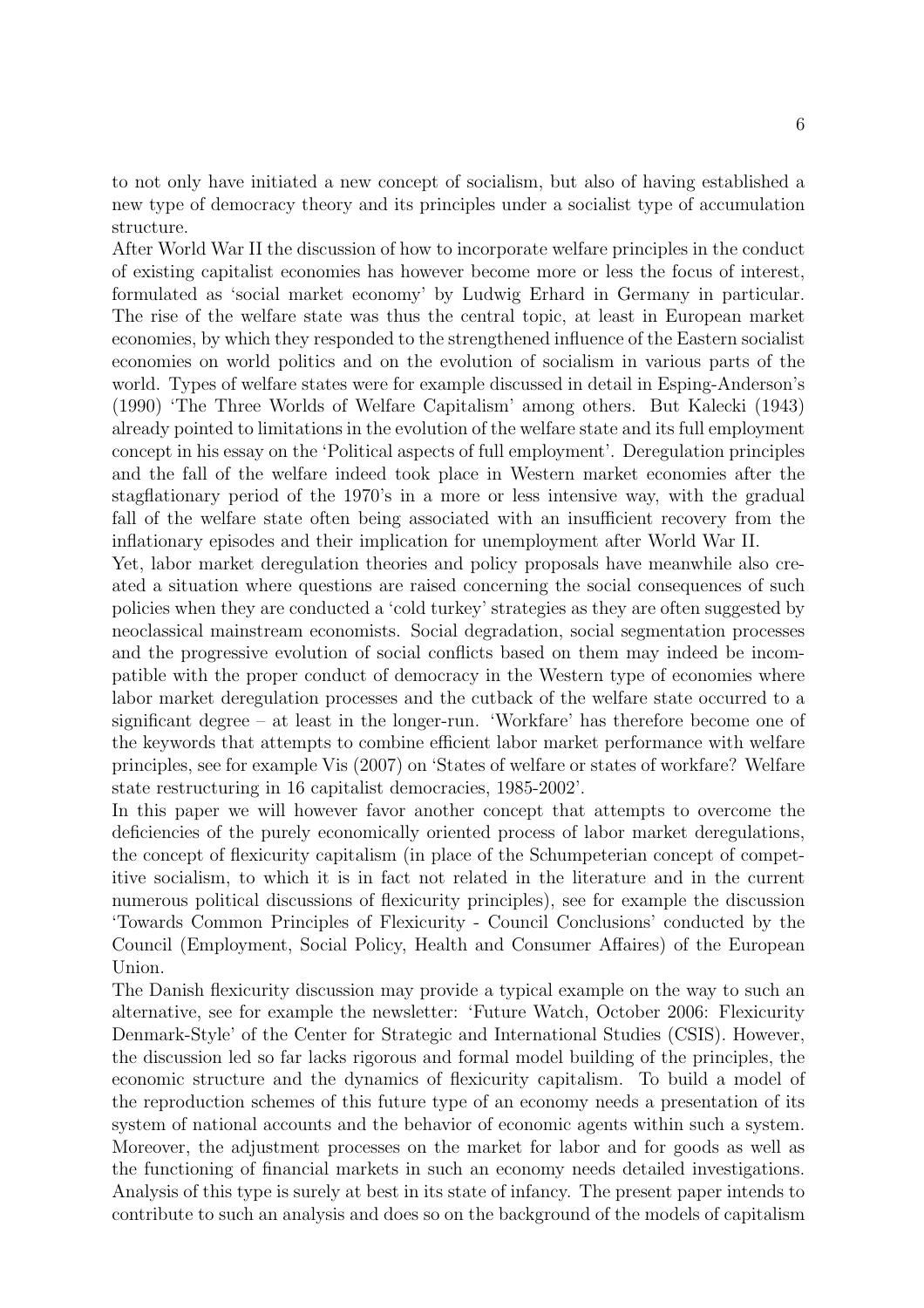we have developed in Flaschel (2008), in particular concerning Marx's general law of capitalist accumulation. In modelling our future in this way we hope to show that there is a variety of capitalism that not only pays respect to the Human Rights, in particular their article  $23<sup>1</sup>$  but that is compatible with the evolution of democracy in the long-run. By contrast, a laissez-faire capitalistic society that ruins family structures to a considerable degree (through alienated work, degrading unemployment and education- and value-decomposing visual media) cannot be made compatible with a democratic society in the long-run, since it produces conflicts that may range from social segmentation to class conflicts, racial clashes and more. We argue in this paper that stable balanced reproduction is possible under a socially regime of flexicurity capitalism that is in addition backed by reflected educational principles concerning skill formation, equal opportunities and citizenship education in a democratic society.

The abstract vision of a new reproduction scheme of capitalism as it is formulated in this paper can be compared – as already indicated in part – with work of Quesnay, Marx, Schumpeter and Keynes. It may be considered as radical and fundamental (but also as infeasible) as Quesnay's design of the Tableau Economique for the French economy, ´ an ideal system where the productive sector was at the center of interest and all taxes where paid out of rent (by the landlords). It may be compared with Marx's reproduction schemes, in Capital Volume II, for a capitalist economy of his times (not considered feasible under capitalism by him). It may also be compared to Schumpeter's vision in his work on Capitalism, Socialism and Democracy, where he claimed that socialism would be the consequence of Western type capitalism (as created by the Rockefeller and other industrial dynasties) and not the result of the Eastern socialism that existed at his times. It may finally also be compared with the Social Philosophy of Keynes' General Theory and his discussion of the means by which the trade cycle of conventional Western capitalism might be tamed. All these aspects may play a role in the understanding and the appraisal of the model of flexicurity capitalism that is designed in this paper.

In the next section 2 we consider the accounts of such an economy with particular emphasis on the distinction of skilled and high-skilled workers both in the private and the public sector of the economy. Section 3 considers the stability of such an economy, where wages dynamic is determined by high skilled workers according to a Blanchard and Katz type Phillips curve and where labor intensity growth is determined by realized profits. Section 4 considers stylized presentations of the schooling system for Finland as an existing example as well as our hypothetical flexicurity model. In section 5 such systems are considered in more detail and from the perspective of the equal opportunity principle and the life-long learning hypothesis. In section 6 we discuss the fundamentals of the role of real credits in such an economy. This discussion is extended to a treatment of nominal financial assets and the resulting Keynesian demand problems and macroeconomic business cycle fluctuations in section 7, whereby the economic and social importance of a system of flexicurity capitalism is enhanced. Section 8 reconsiders the Schumpeterian dynamic entrepreneur in the framework of flexicurity capitalism and also other forms of firm behavior. Section 9 concludes the paper.

<sup>&</sup>lt;sup>1</sup>see United Nations  $(1998, \text{article } 23)$ : Universal Declaration of Human Rights, 1948 (http://www.un.org/Overview/rights.html)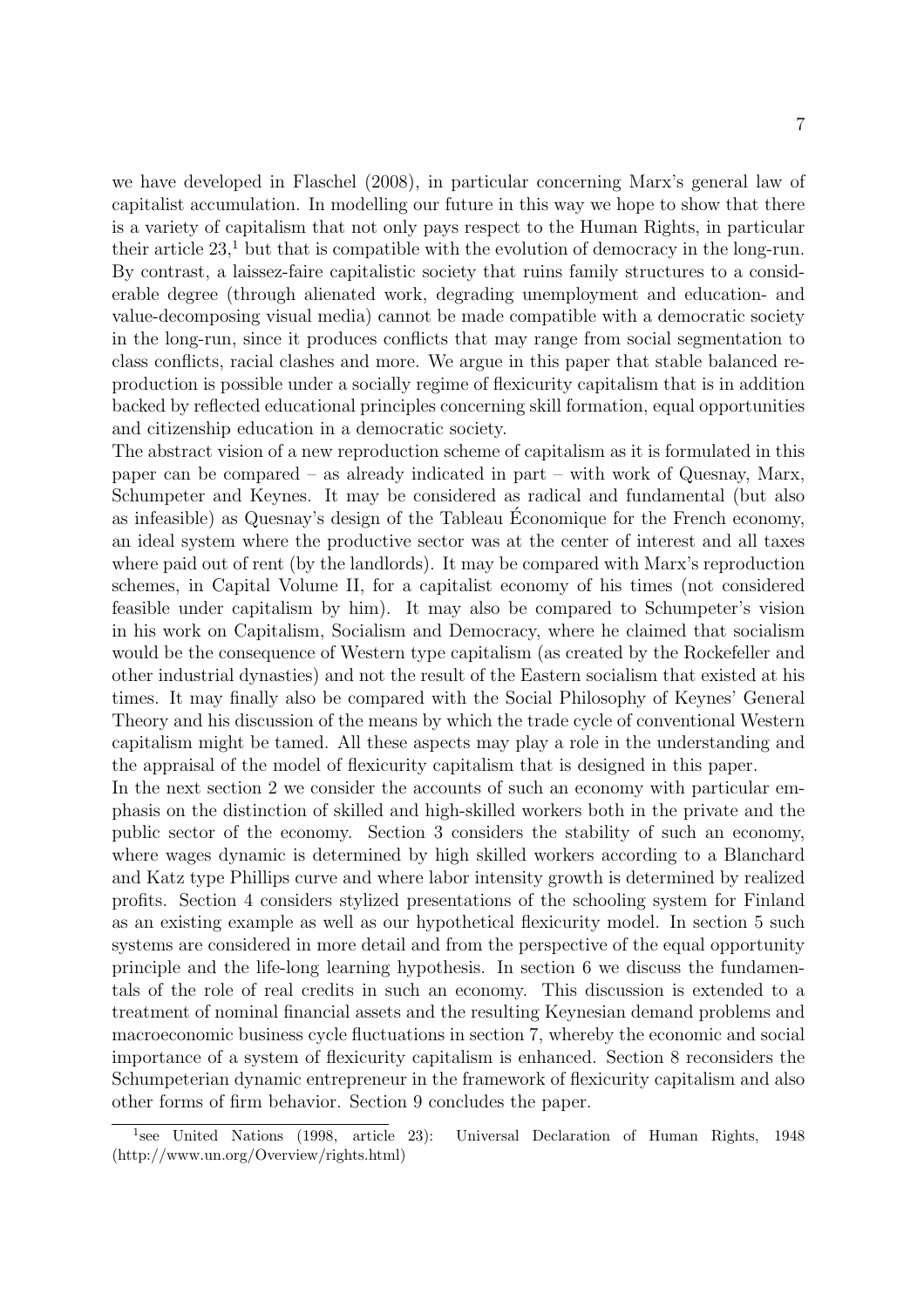### 2 Flexicurity Capitalism: Reproduction Schemes

We now design as an alternative to the Goodwin growth cycle a model of economic growth that rests in place of overaccumulation (in the prosperity phase) and mass unemployment (in the stagnant phase) on a second labor market which through its institutional setup guarantees full employment in its interaction with the first labor market, the employment in the industrial sector of the economy, which is modeled as highly flexible and competitive. This model of flexicurity capitalism extends the approach of Flaschel et al. (2008) towards a treatment of heterogeneous skills and the skill formation processes this requires in an advanced macroeconomy. In the basic framework we are considering an economy where the workforce (and all of its components) are growing with a given natural rate *n*.

We first reconsider the sector of firms in such an economy which is indexed by 1:

| Production and Income Account:                                                                                                                            |                   |  |
|-----------------------------------------------------------------------------------------------------------------------------------------------------------|-------------------|--|
| Uses                                                                                                                                                      | Resources         |  |
|                                                                                                                                                           |                   |  |
| $\delta K$                                                                                                                                                | $\delta K$        |  |
| $\omega_{1a} L_{1a}^d$ , $L_{1a}^d = Y^p/z$ , $\hat{z} = \bar{m}$<br>$\omega_{1b} L_{1b}^d$ , $L_{1b}^d = Y^p/z$ , $\omega_{1b} = \alpha_{1b}\omega_{1a}$ | $C_1 + C_2 + C_r$ |  |
|                                                                                                                                                           |                   |  |
| $\Pi$ $(=Y^f)$                                                                                                                                            | $(=Y^f)$          |  |
| $\delta_1 R + R$                                                                                                                                          | $S_1$             |  |
| $V^p$                                                                                                                                                     | $V^p$             |  |

#### Firms

This account is still a simple one. Firms use their capital stock (at full capacity utilization  $Y^p$  as we shall show later on) to employ the amount of high-skilled labor (in hours, indexed by a):  $L_{1a}^d = Y^p/z_a$ , at the real wage  $\omega_{1a}$ , the law of motion of which is to be determined later on from a model of the wage-price interaction in the manufacturing sector. They in addition employ normal (skilled) labor force (in hours, indexed by  $b$ ):  $L_{1b}^{d} = Y^{p}/z_{b}$  at the wage  $\omega_{1b}$ , which is a constant fraction  $\alpha_{1b}$  of the market wage in the high-skill labor market. Both skilled and high-skilled workers are working overtime or undertime depending on the size of the capital stock in comparison to the size of skilled and high-skilled workers currently employed by firms. The rate  $u_x^w = L_{1x}^d/L_{1x}^w, x = a, b$ is the utilization rate of the workforce  $L_{1x}^w$  in the primary labor markets, the industrial workers of the economy (all other employment originates from the work of households occupied in the second labor market by the government). We assume that there is exogenous technical progress of Harrod-neutral type at the rate  $\bar{m} = \hat{z} = \dot{z}/z$  with respect to the output employment ratios of both types of workers and a given output capital ratio  $y^p = Y^p/K$ .

Besides primary labor markets (in the privately organized industrial sector) we have a second labor market for both skilled and high-skilled workers (that is organized by government agencies and indexed by 2) and indirectly also a third labor market (where the government acts as employer of first resort, indexed by 3). These third labor markets are however operated under the same remuneration and workload conditions as the second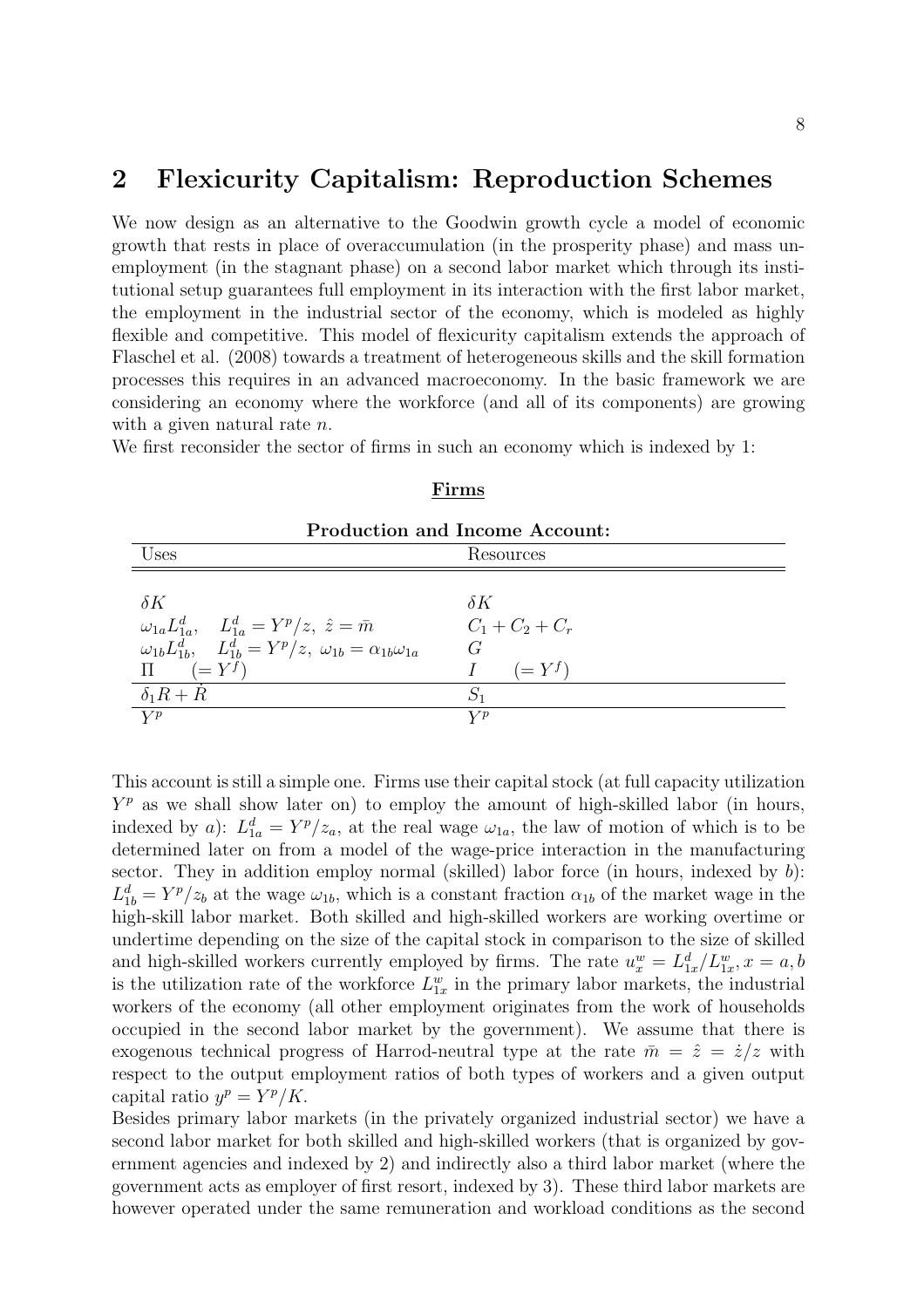labor markets (which gives the reason why we do not consider here the government as being an employer of last resort).

Firms produce full capacity output<sup>2</sup>  $Y^p + \delta_1 R = C_1 + C_2 + C_r + I + \delta K + G$ , that is sold to three types of worker households, the industrial workers who have to pay all taxes and government transfer out of their salaries, the workers in the public sector and the retired households, to the investing firms and to the government. The demand side of the model is formulated in a way such that this full capacity output can indeed be sold. Deducting from this output  $Y^p$  of firms their real wage payments to skilled and highskilled workers (and depreciation)<sup>3</sup> we get the profits of firms which are here assumed to be fully invested into capital stock growth  $K = I = \Pi$ . We thus have Classical (direct) investment habits in this model with an employer of first resort.

We have assumed a fixed proportions technology with  $y^p = Y^p/K$  the potential output – capital ratio and with  $z = Y^p/L_{1x}^d$ ,  $x = a, b$  the output - labor time ratios (which determine the employment  $L_{1x}^d$  of the workforce  $L_x^w$  of firms and which grows at a uniform given rate  $\bar{m}$ ).

We next consider the skilled and high-skilled household sectors which are composed of two types of workers one working in the private sector and the remaining part in the public sector of the economy. The total number of high skilled workers is  $L_a^w = \alpha_s t_a L_o$ and that of skilled workers is given by:  $L_b^w = (1 - \alpha_s)t_bL_o$ . We are assuming here a given population L with constant deterministic age structure  $L = tL_o$ , where T is the given lifetime of an individual household and where  $L<sub>o</sub>$  denotes the number of people of a certain year of age. This number is assumed as constant for all vintages between 0 and  $T^4$ . We moreover assume here that the work life of skilled workers is  $t_b$  years and that of high-skilled ones  $t_a \ll t_b$ ) years. We finally have assumed here that there is a given ratio  $\alpha_s$  of students<sup>5</sup> having just finished their (comprehensive and all day) schooling years who are (by exit or entry exams) qualified to enter the phase of higher education (leading to high-skilled degrees at 'universities' and other tertiary education institutions). Given the constant vintage structure within the population we thus have a workforce  $L_b^w = (1 - \alpha_s)t_bL_o$  of skilled workers in the economy (who start their working life directly after (primary and secondary) schooling, while  $L_a^w = \alpha_s t_a L_o$  is the number of high-skilled workers of the considered model economy. Year-in year-out the economy has therefore a given amount of school students  $L_s$ , university students  $L_u$ , high-skilled workers  $L_a^w$ , skilled workers  $L_b^w$  and retired workers  $L_r$  (contributing work according to their willingness and capability) for which it must organize education and work in the primary and the secondary labor markets (including the government activities as an employer of first resort).

<sup>&</sup>lt;sup>2</sup>augmented by company pension payments  $\delta_1 R$ .

<sup>&</sup>lt;sup>3</sup>the term  $S_1$  is equal to  $\delta_1 R + \dot{R}$ .

<sup>4</sup>Note here that we also assume here that all persons after schooling and before retirement are working in this economy, both women and men (with child-raising obligations here left in the background of the model.)

<sup>5</sup> the determination of which will be discussed later on.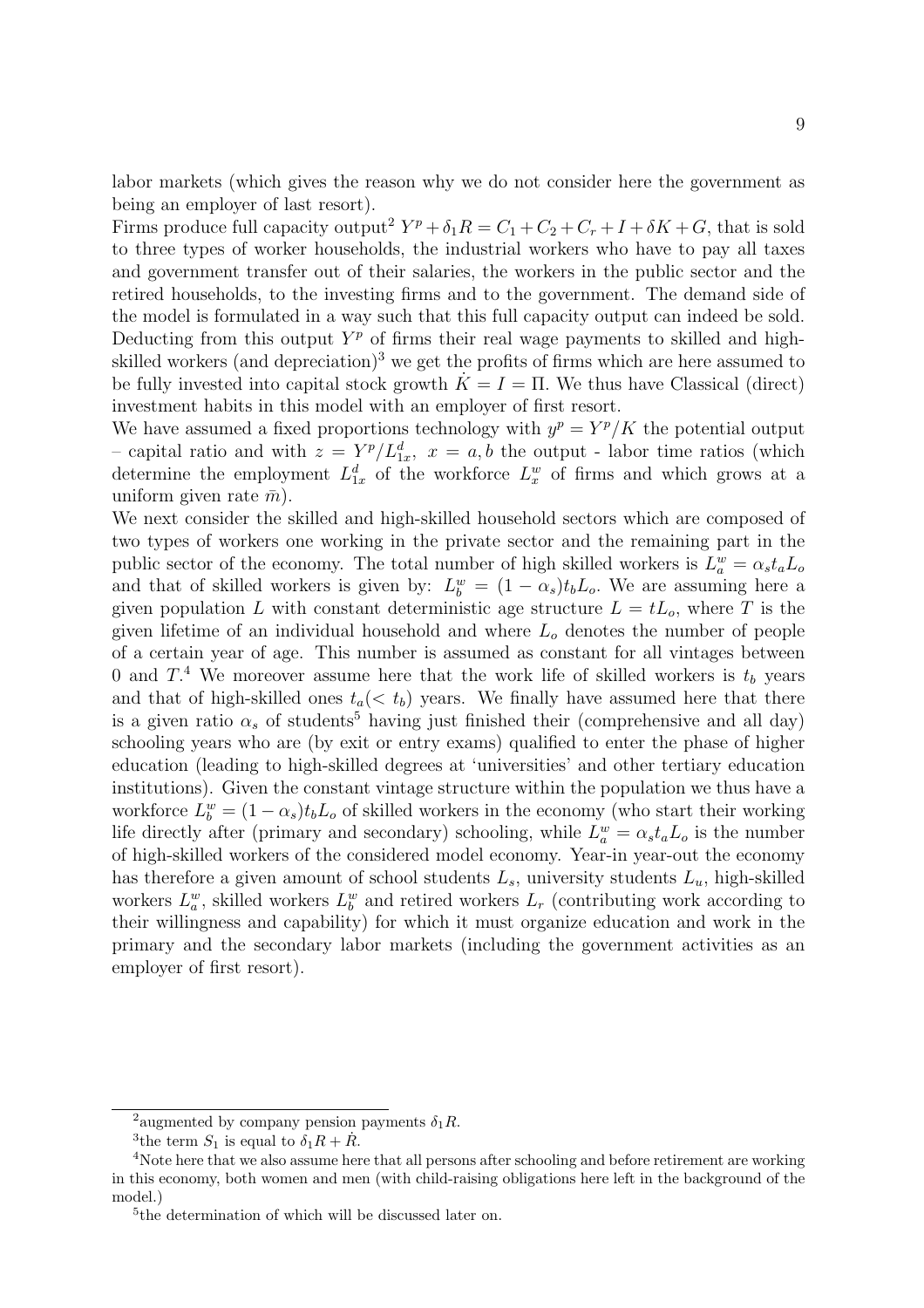Households I: high-skilled (a) and skilled (b) workers in primary labor markets

| Income Account (Households A,B):                                   |                                             |  |
|--------------------------------------------------------------------|---------------------------------------------|--|
| Uses                                                               | Resources                                   |  |
| $C_1 = c_1(1-\tau_1)(\omega_{1a}L_{1a}^d + \omega_{1b}L_{1b}^d)$   |                                             |  |
| $T = \tau_1(\omega_{1a}L_{1a}^d + \omega_{1b}L_{1b}^d)$            |                                             |  |
| $\omega_{2a}L_{3a}^w$ , $L_{3a}^w = L_a^w - (L_{1a}^w + L_{2a}^w)$ |                                             |  |
| $\omega_{2b}L_{3b}^w$ , $L_{3b}^w = L_b^w - (L_{1b}^w + L_{2b}^w)$ |                                             |  |
| $\omega_{2b}L_r, L_r = t_rL_o$                                     |                                             |  |
| $S_1$                                                              | $\omega_{1a}L_{1a}^d + \omega_{1b}L_{1b}^d$ |  |
| $Y_1^w = \omega_{1a} L_{1a}^d + \omega_{1b} L_{1b}^d$              | $Y^w_\mathbf{n}$                            |  |

Households II: Secondary high-skilled (a) and skilled (b) workers

| Income Account (Households A,B): |                                                                                        |
|----------------------------------|----------------------------------------------------------------------------------------|
| Uses                             | Resources                                                                              |
| $C_{2a}$                         | $\omega_{2a}(L_{2a}^w + L_{3a}^w) = Y_{2a}^w$ , $\omega_{2a} = \alpha_{2a}\omega_{1a}$ |
| $C_{2b}$                         | $\omega_{2b}(L_{2b}^w + L_{3b}^w) = Y_{2b}^w, \ \omega_{2b} = \alpha_{2b}\omega_{1b}$  |
| $Y_2^w = Y_{2a}^w + Y_{2b}^w$    | $Y_2^w = Y_{2a}^w + Y_{2b}^w$                                                          |

Both households of type I are taxed at the same tax rate  $\tau_1$  and consume with the same marginal propensity to consume  $c_1$  goods of amount  $C_1$ . They pay (all) income taxes T and they pay in addition – via further transfers – all workers' income in the labor markets that is not coming from firms and from government tax revenues (which is equivalent to an unemployment insurance and therefore indexed with an index 3.) Moreover, they pay the pensions of the retired households  $(\omega_{2b}L_r)$  and accumulate their remaining income  $S_1$  in the form of company pensions into a fund R that is administrated by firms (with inflow  $S_1$ , see the sector of households and with outflow  $\delta_1 R$ ). Wage rates are determined by wage-negotiations of high-skilled workers in the industrial sector, while all other real wages are constant fractions of these negotiated wages and are uniform for all skilled workers in the government sector and for retired persons (who however receive extra company pension payments according to their accumulated contributions to the work, their occupation time in the primary sector).

The transfers  $\omega_{2a}(L_a^w - (L_{1a}^w + L_{2a}^w))$  and  $\omega_{2b}(L_b^w - (L_{1b}^w + L_{2b}^w))$  can be considered as solidarity payments, since workers from the primary labor markets who lose their job will automatically be employed in the second labor market where full employment is guaranteed by the government (as employer of first resort). We consider this employment as skill preserving, since it can be viewed as ordinary office or handicraft work (subject only to learning by doing when such workers return to the first labor market).

The secondary sector of households is here modeled in the simplest way that is available: Households employed in the secondary labor markets, i.e,  $L_{2a}^w + L_{3a}^w$ ,  $L_{2b}^w + L_{3b}^w$  pay no taxes and totally consume their income. We have thus Classical saving habits in this household sector, while households of type I may have positive or negative savings  $S_1$  as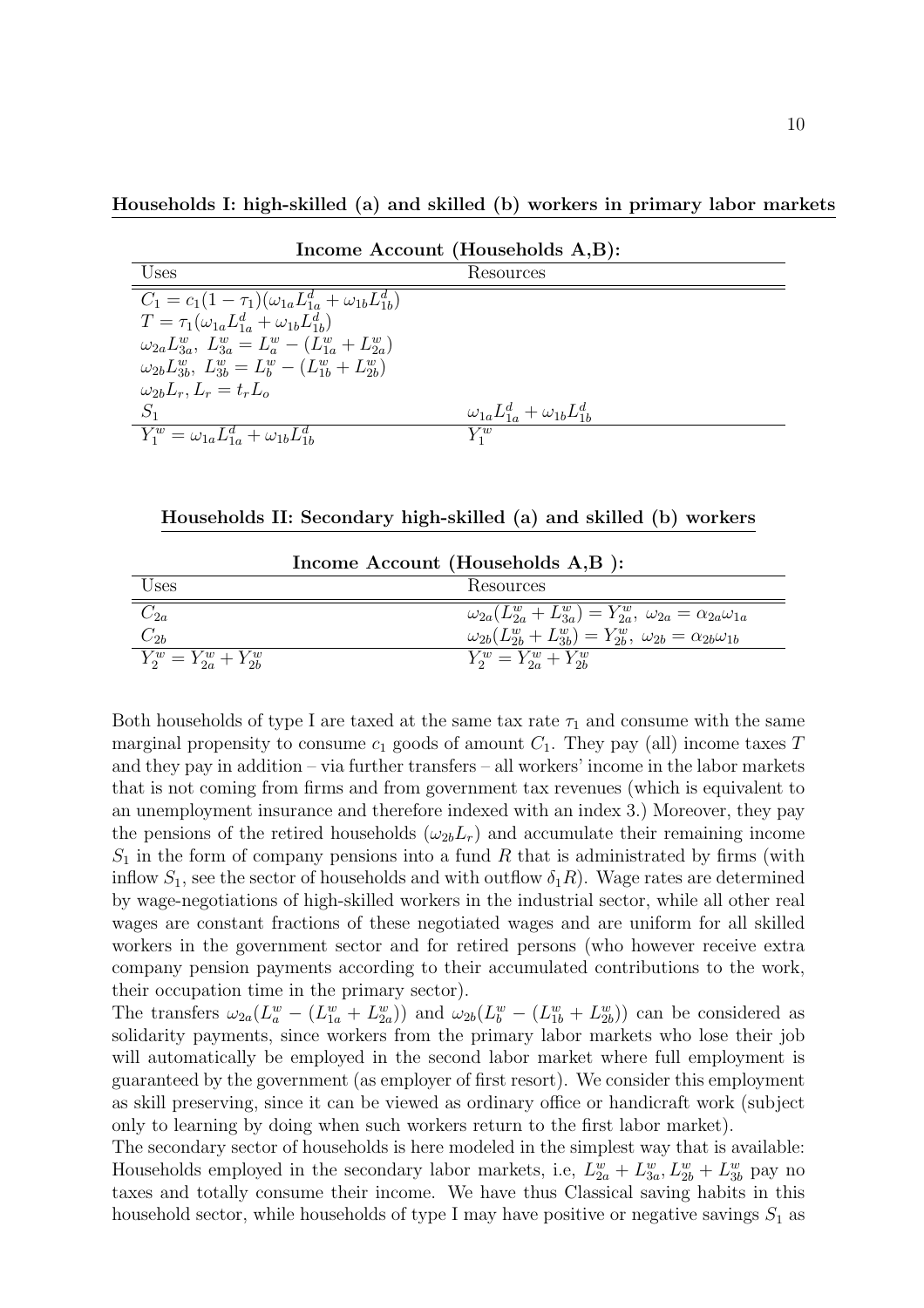residual from their income and expenditures. We assume as law of motion for pension funds  $R$ :

$$
\dot{R} = S_1 - \delta_1 R
$$

where  $\delta_1$  is the rate by which these funds are depreciated through company pension payments to the 'officially retired' workers  $L_r$  assumed to be a constant fraction of the 'active' workforce  $L^w$ . These worker households are added here as not really inactive, but offer work according to their still existing capabilities and willingness that can be considered as an addition to the supply of work already organized by the government  $L_{2a}^w + L_{3a}^w + L_{2b}^w + L_{3b}^w$ , i.e., the working potential of the officially retired persons remains an active and valuable contribution to the working hours that are supplied by the members of the society. It is obvious that the proper allocation of the work hours under the control of the government needs thorough reflection from the microeconomic and the social point of view, which however cannot be a topic in a paper on the macroeconomics of such an economy.

The income account of the retired households, shown below, shows that they receive pension payments as if they would work in the secondary skilled segment of the economy and they get in addition individual transfer income (company pensions) from the accumulated funds R in proportion to the time (and type as which) they have been active in the first labor market as portion of  $\delta_1 R$  by which the pension funds R are reduced in each period.

| Income Account (Retired Households): |                                        |
|--------------------------------------|----------------------------------------|
| Uses                                 | Resources                              |
|                                      | $\omega_{2b}L_r+\delta_1R, L_r=t_rL_o$ |
| $V^{r}$                              |                                        |

There is finally the government sector which is also formulated in a very simple way:

#### The Government

| Uses                                                               | Resources                                               |
|--------------------------------------------------------------------|---------------------------------------------------------|
| $G = \alpha_q T$                                                   | $T = \tau_1(\omega_{1a}L_{1a}^d + \omega_{1b}L_{1b}^d)$ |
| $\omega_{2a}L_{2a}^w = \alpha_a T$                                 |                                                         |
| $\omega_{2b}L_{2b}^w = ((1-\alpha_q)-\alpha_a)T$                   |                                                         |
| $\omega_{2a}L_{3a}^w, L_{3a}^w = L_a^w - (L_{1a}^w + L_{2a}^w)$    | $\omega_{2a}L_{3a}^w$                                   |
| $\omega_{2b}L_{3b}^w$ , $L_{3b}^w = L_b^w - (L_{1b}^w + L_{2b}^w)$ | $\omega_{2a}L_{3a}^w$                                   |
| $\omega_{2b}L_r^w$                                                 | $\omega_{2b}L_r^w$                                      |
| $Y^g$                                                              | $V^g$                                                   |

The government receives income taxes, the solidarity payments (employment benefits) for the secondary labor markets paid by workers in the primary labor markets and oldage pension payments. It uses the taxes to finance government goods demand G and the surplus of taxes over these government expenditure to actively employ both skilled and high-skilled workers in the government sector. In addition it employs the workers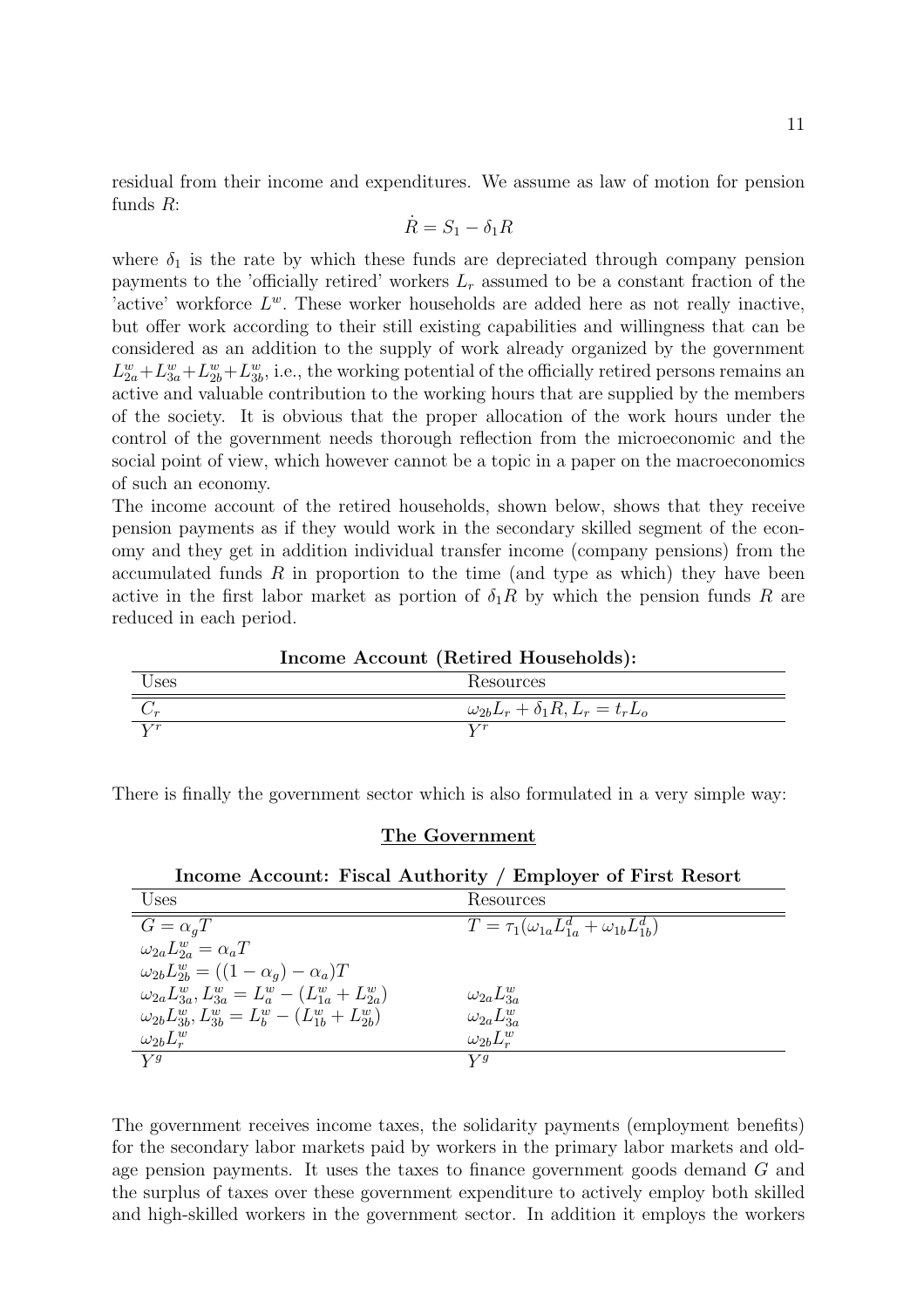receiving 'unemployment benefits' and it in fact also employs the 'retired' persons to the extent they can still contribute to the various employment activities. We therefore have that the total labor force in the secondary labor markets is employed through the government which is organized by government in the way it does this in the administration of the state in all modern market economies.

We assume that real wages in the public sector are limited by the following conditions

$$
\omega_{2a} \ge \bar{\omega}_{2a}, \quad \omega_{2b} \ge \bar{\omega}_{2b},
$$

where  $\bar{\omega}_{2a}, \bar{\omega}_{2b}$  are the levels of real wages where the expressions  $L_{3a}^w, L_{3b}^w$  are zero, i.e., where the planned employment in the private and the public sector are just sufficient to clear the labor market. This condition therefore provides lower bound for public real wages which prevent that there are supply constraints from the side of the labor market in this model of flexicurity capitalism.

In sum we get that workers are employed either in the primary labor market and if not there then by the government sector concerning public administration, infrastructure services, educational services or other public services (in addition there is potential labor supply  $L_r$  from the retired households, which due to the long-life expectancy in modern societies can remain effective suppliers of specific work over a considerable span of time). In this way the whole workforce is always fully employed in this model of social growth (and the retired persons according to their capabilities and willingness) and thus does not suffer from human degradation in particular. Of course, there are a variety of issues concerning state organized work that point to problems in the organization of such work, but all such problems also exist in all actual industrialized market economies in one way or another. We thus have a Classical growth model where full employment is not assumed, but actively constructed and where – due to the assumed expenditure structure – Say's law holds true, i.e., the capital stock of firms is also always fully utilized, since all savings are additions to the pension fund in terms of commodities and since all profits are invested. For the inclusion of debt financed investment (which is excluded here) see Flaschel et al. (2008).

## 3 Dynamics: Stable balanced reproduction

Based on Flaschel et al. (2008) we have in this model type a real wage Phillips curve as it was described here in the introductory section which can be represented in stylized form as follows  $(G^1(1) = 0, G^2(0) = 0)$ :<sup>6</sup>

$$
\hat{v}_{1a} = G^1(\frac{v_{1a}}{v_{1a}^o}) + G^2(\frac{y^p}{l_{1a}^w} - \bar{u}_w) = \tilde{G}^1(v_{1a}) + \tilde{G}^2(l_{1a}^w), \quad \tilde{G}^1', \tilde{G}^2' < 0, \ v_{1a} = \frac{\omega_{1a}}{z} \tag{1}
$$

The first term on the right hand side represents the Blanchard and Katz (1999) real wage error correction term, while the second one derives from the utilization rate  $u_w =$  $L_{1a}^d/L_{1a}^w = l_{1a}^d/l_{1a}^w$  of the workforce employed by firms expressed in per unit of capital form, see the next law of motion) where  $l_{1a}^d$  is here assumed a given magnitude due

<sup>&</sup>lt;sup>6</sup>See Flaschel et al. (2008) for the details of the derivation of this real wage (or better wage share) Phillips curve and note that this equation implicitly assumes that  $v_{1a}^o$  describes the situation where capital stock growth is equal to natural growth  $n$ .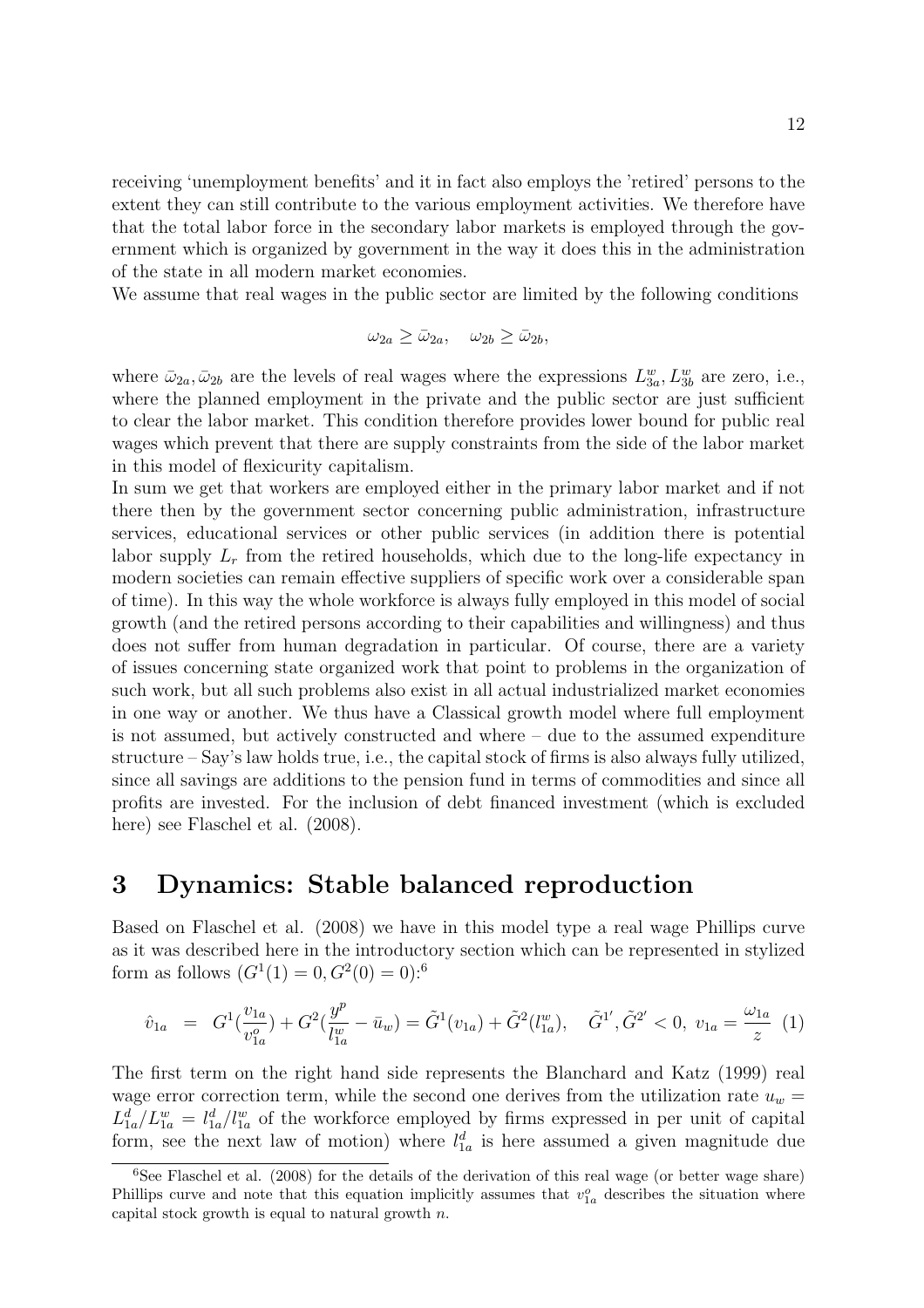to fixed proportions in production and due to full capacity growth. The assumption  $\tilde{G}^{2'}$  < 0 thus simply states that real wage dynamics depends positively on the utilization rate of the high-skilled workers employed by firms. We stress again that all other types of work exhibit fixed wage differentials with respect to the high-skilled workers of the primary labor market. This allows to consider only their real wage in the dynamical investigations that follow below – in place of the full array of real wages represented by:  $0 < \omega_{2b} < \omega_{2a} < \omega_{1b} < \omega_{1a} < z$ . The growth rate of the high-skilled workforce of firms (the recruitment of new high-skilled workers),  $\hat{L}_{1a}^w$  also depends positively on the rate of capacity utilization  $u_w = l^d / l_1^w$ , more precisely: the above shown utilization gap, as suggested by Okun's law, and thus also negatively on its own level. Moreover, since the second state variable of the model  $l_1^w$  is to be defined by  $zL_{1a}^w/K$  we get a negative effect from the rate of profit on the growth rate of this state variable (through the investment behavior of firms) and thus a positive effect of real wages in the second law of notion of the economy which in general terms therefore reads:

$$
\hat{l}_1^w = -\hat{K} + \hat{z} + \hat{L}_{1a}^w = H^1(v_{1a}) + H^2(l_1^w), \quad H^{1'} > 0, H^{2'} < 0 \quad l_{1a}^w = zL_{1a}^w/K \tag{2}
$$

We assume that the steady state value of  $v_{1a}^o$  is given (by social compromise) in such a way that we get for the rate of profit of firms in the steady state the equation:

$$
\hat{K} = \rho^o = y^p - \delta - v_{1a}^o l_{1a}^{wo} - v_{1b}^o l_{1b}^{wo} = y^p - \delta - v_{1a}^o l_{1a}^{wo} - \alpha_{1b} v_{1a}^o l_{1b}^{wo} = \hat{z} = \bar{m}
$$

with  $l_{1a}^{wo} = l_{1b}^{wo} = y^p / \bar{u}^w$ . Under this assumption we indeed have that the laws of motion (1), (2) indeed exhibit the values  $v_{1a}^o$ ,  $l_{1a}^{wo}$  as their in general unique interior steady state position. Moreover, all ratios of the type  $zL/K$  are then constant in the steady state, since all possible *l*−values that can be considered here are constant in time.<sup>7</sup>

The 2D dynamics (1), (2) allow for the application of the following Liapunov function to be used in the stability proof that follows:

$$
V(v_{1a}, l_{1a}^w) = \int_{v_{1a}^o}^{v_{1a}} H^1(\tilde{v}_{1a}) / \tilde{v}_{1a} d\tilde{v}_{1a} + \int_{l_{1a}^{wo}}^{l_{1a}^{w}} -\tilde{G}^2(\tilde{l}_{1a}^w) / \tilde{l}_{1a}^w d\tilde{l}_{1a}^w
$$

This function describes by its graph a 3D sink with the steady state of the economy as its lowest point, since the above integrates two functions that are negative to the left of the steady state values and positive to their right. For the first derivative of the Liapunov function along the trajectories of the considered dynamical system we moreover get:

$$
\dot{V} = dV(v_{1a}(t), l_{1a}^{w})/dt = (H^{1}(v_{1a})/v_{1a}) \dot{v}_{1a} - (\tilde{G}^{2}(l_{1a}^{w})/l_{1a}^{w}) \dot{l}_{1a}^{w}
$$
\n
$$
= H^{1}(v_{1a})\hat{v}_{1a} - \tilde{G}^{2}(l_{1a}^{w})\hat{l}_{1a}^{w}
$$
\n
$$
= H^{1}(v_{1a})(\tilde{G}^{1}(v_{1a}) + \tilde{G}^{2}(l_{1a}^{w})) - \tilde{G}^{2}(l_{1a}^{w})(H^{1}(v_{1a}) + H^{2}(l_{1a}^{w}))
$$
\n
$$
= H^{1}(v_{1a})\tilde{G}^{1}(v_{1a}) - \tilde{G}^{2}(l_{1a}^{w})H^{2}(l_{1a}^{w})
$$
\n
$$
= -H^{1}(v_{1a})(-\tilde{G}^{1}(v_{1a})) - (-\tilde{G}^{2}(l_{1a}^{w}))(-H^{2}(l_{1a}^{w}))
$$
\n
$$
\leq 0 \qquad [ = 0 \quad \text{if and only if} \quad v_{1a} = v_{1a}^{o}, l_{1a}^{w} = l_{1a}^{wo}]
$$

<sup>7</sup>The reader is referred to Flaschel et al. (2008) for details.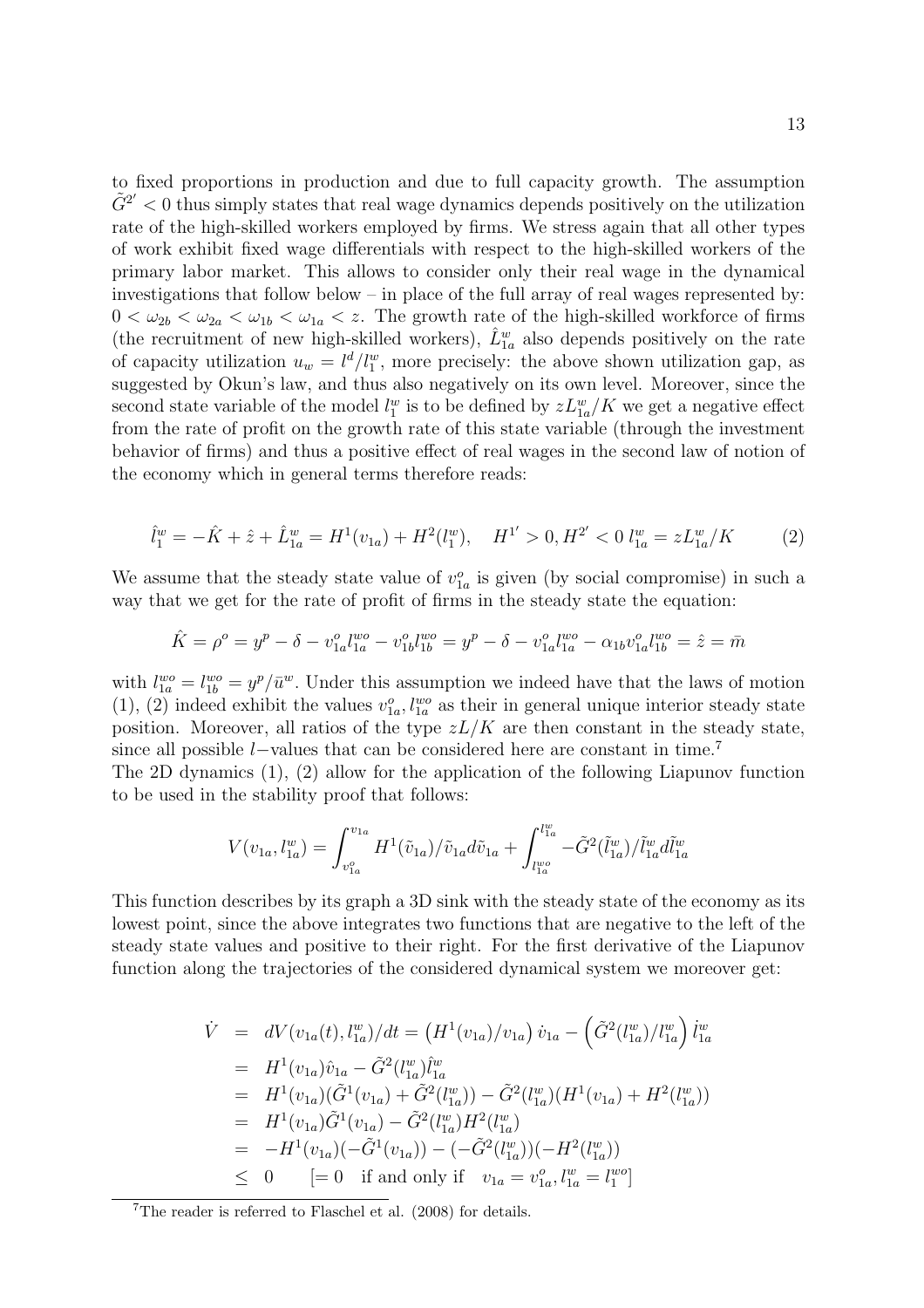since the multiplied functions have the same sign to the right and to the left of their steady state values and thus lead to positive products with a minus sign in front of them (up to the situation where the economy is already sitting in the steady state). We thus have proved that there holds:

#### Proposition 1

The interior steady state of the dynamics  $(1)$ ,  $(2)$  is a global sink of the function V, defined on the positive orthant of the phase space, and is attracting in this domain, since the function  $V$  is strictly decreasing along the trajectories of the dynamics in the positive orthant of the phase space, i.e., its economic part.

There is a further law of motion in the background of the model that needs to be considered in order to provide a complete statement on the viability of the considered model of flexicurity capitalism. This law of motion describes the evolution of the pension fund per unit of the capital stock  $\eta = \frac{R}{K}$  $\frac{R}{K}$  and is obtained from the defining equation  $\dot{R} = S_1 - \delta_1 R$  as follows:

$$
\begin{aligned}\n\hat{\eta} &= \hat{R} - \hat{K} = \frac{\dot{R}}{K} \frac{K}{R} - \rho = \frac{S_1 - \delta_1 R}{K} / \eta - \rho, \quad i.e. : \\
\dot{\eta} &= \frac{S_1}{K} - (\delta_1 + \rho)\eta = s_1 - (\delta_1 + \rho)\eta\n\end{aligned}
$$

with savings of households of type I and profits of firms per unit of capital being given  $\rm{by:}^8$ 

$$
s_1 = (1 - c_1)(1 - \tau_1)(v_{1a} + v_{1b})y^p - v_{2b}l_r
$$
  
\n
$$
- [v_{2a}l_a^w - (v_{1a} + v_{2a}\alpha_a\tau_1(v_{1a} + v_{1b}))y^p]
$$
  
\n
$$
- [v_{2b}l_b^w - (v_{1b} + v_{2b}((1 - \alpha_g) - \alpha_a)\tau_1(v_{1a} + v_{1b}))y^p]
$$
  
\n
$$
\rho = y^p[1 - (v_{1a} + v_{2a})] - \delta
$$

For the ratio of savings to GDP  $\theta_1 = S_1/Y^p = s_1/y^p$  we therefrom get in the steady state of the economy the expression:

$$
\begin{array}{rcl}\n\theta_1^o & = & \left(1 - c_1\right)\left(1 - \tau_1\right)\left(v_{1a}^o + v_{1b}^o\right) - v_{2b}^o y_r^o \\
& - & \left[v_{2a}^o y_a^{wo} - \left(v_{1a}^o + v_{2a}^o \alpha_a \tau_1 \left(v_{1a}^o + v_{1b}^o\right)\right)\right] \\
& - & \left[v_{2b}^o y_b^{wo} - \left(v_{1b}^o + v_{2b}^o \left(\left(1 - \alpha_g\right) - \alpha_a\right) \tau_1 \left(v_{1a}^o + v_{1b}^o\right)\right)\right]\n\end{array}
$$

with  $y_r = l_r/y^p = zL^r/Y^p$ ,  $y_a^w = zL^w/Y^p$ ,  $y_b^w = zL_b^w/Y^p$ . For  $v_{2a}^o = \bar{v}_{2a}$ ,  $v_{2b}^o = \bar{v}_{2b}$ , i.e., the case where wages in the government sector are clearing the labor market without any need for employment of first resort, this gives:

$$
\theta_1^o = (1 - c_1)(1 - \tau_1)(v_{1a}^o + v_{1b}^o) - \bar{v}_{2b}l_r^o, \quad i.e.,
$$

 ${}^8l_a^w = zL_a^w/K, l_r = zL_r/K, s_1 = S_1/K.$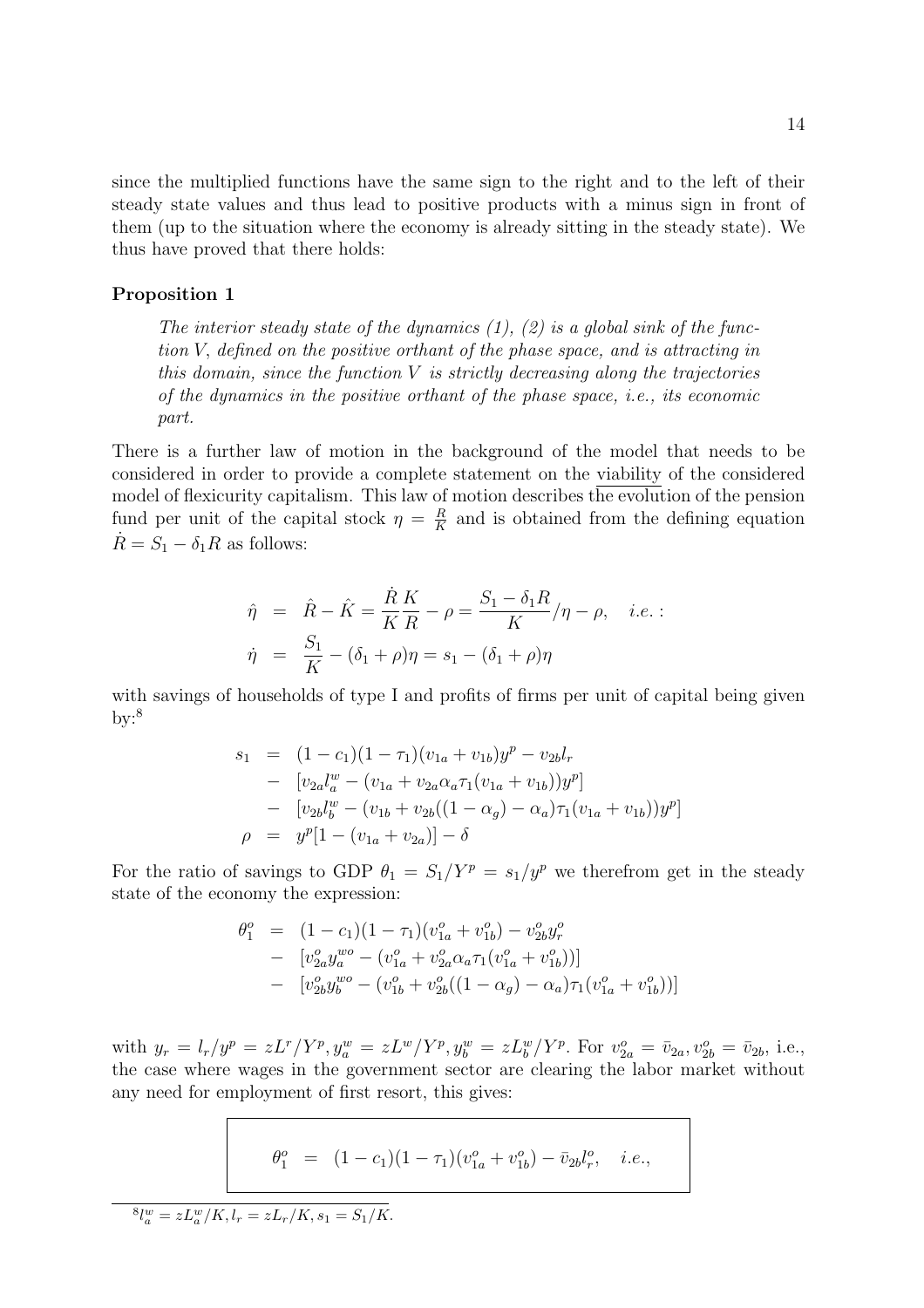this ratio is positive if  $L_r/(Y^p/z) = L_r/L_{1a}^d$  is sufficiently small. We therefore need a condition that limits the ratio  $L_r/L = t_rL_o/L = t_r/t$  from above in combination with conditions that limit (from above) the real wages  $\omega_{2a}^o \ge \bar{\omega}_{2a}, \omega_{2b}^o \ge \bar{\omega}_{2b}$  paid in the government sector in order to get a positive ratio  $\theta_1^o$ . This shows that such upper limits on wages in the public labor markets as well as in base pension payments are needed and provide sufficient conditions for positive savings ratio with respect to GDP  $Y^p$ . If this is given, we will have a positive steady state value for company pension funds per unit of capital  $\eta^o = s_1^o/(\delta_1 + \bar{m})$  and also a positive value for the percentage of company pension payments as a fraction of base pension payments  $\gamma_1^o$ , which is given by:

$$
\gamma_1^o = \theta_1^o / \sigma_r \le (1 - c_1)(1 - \tau_1) \frac{v_{1a}^o + v_{1b}^o}{v_{2b}^o} \frac{y^p}{y_r} - 1
$$

where  $\sigma_r = \omega_{2b}^o L_r/Y^p$  is the share of base pension payments in GDP. The establishment of a desired ratio between company pension payments and base pension payments therefore demands (besides a viable ratio  $t_r$  concerning the age structure of the economy) for the choice of appropriate real wages in the public sector and it is in any case limited from above by the expression on the right hand side in the above equation.

## 4 Educational systems: Basic structures and implications

In this section we extend the flexicurity model towards the integration of an educational sector. We assume as in the preceding sections that there are only two types of workers, skilled (b) and high-skilled (a) ones. We stress that we assume a stationary population  $L = tL<sub>o</sub>$  in this and the next section, where  $L<sub>o</sub>$  is the stationary number of people of age  $\tau, \tau = 1, \dots, t$ , with t denoting the given lifespan of each individual agent of the economy. There are  $L_r = t_r L_o$  retired people in each given year,  $L_s = t_s L_o$  students on the primary and secondary education level,  $L_u = \alpha_q t_u L_o$  students on the tertiary education level,  $L_b = t_b L_o$  skilled workers and  $L_a = t_a L_o$  high-skilled workers (and  $L_c = t_c L_o$  children in the background of the model). The natural rate of the preceding sections is thus set equal to 0 here for reasons of simplicity. The  $t_x$ -coefficients express the number of years an agent will be part of this population group.<sup>9</sup> Finally, it is assumed that the current system allows a fraction  $\alpha_s$  of  $t_sL_o$  to go to University to become high skilled workers, while the remainder enters the workforce as a member of  $L_b^w$  after having finished school with a final certificate. To keep the model simple, we abstain from vocational schools, apprenticeships or dual systems.

Before we come to a graphical representation and analysis of such a stylized educational system, we provide in figure 2 a brief representation of an existing example: the Finnish educational structure as it is provided by the National Board of Education in Finland. Distinguishing marks of this school systems are: 1) A comprehensive compulsory - school for all students with no differentiation between good learners and those with learning

<sup>&</sup>lt;sup>9</sup>with respect to concrete numbers one therefore could for example assume  $t_c = 6, t_s = 12, t_u =$  $5, t_b = 47, t_a = 42, t_r = 15$ . We stress here that the considered age structure is still a very stylized one in view of what is shown in figure 2.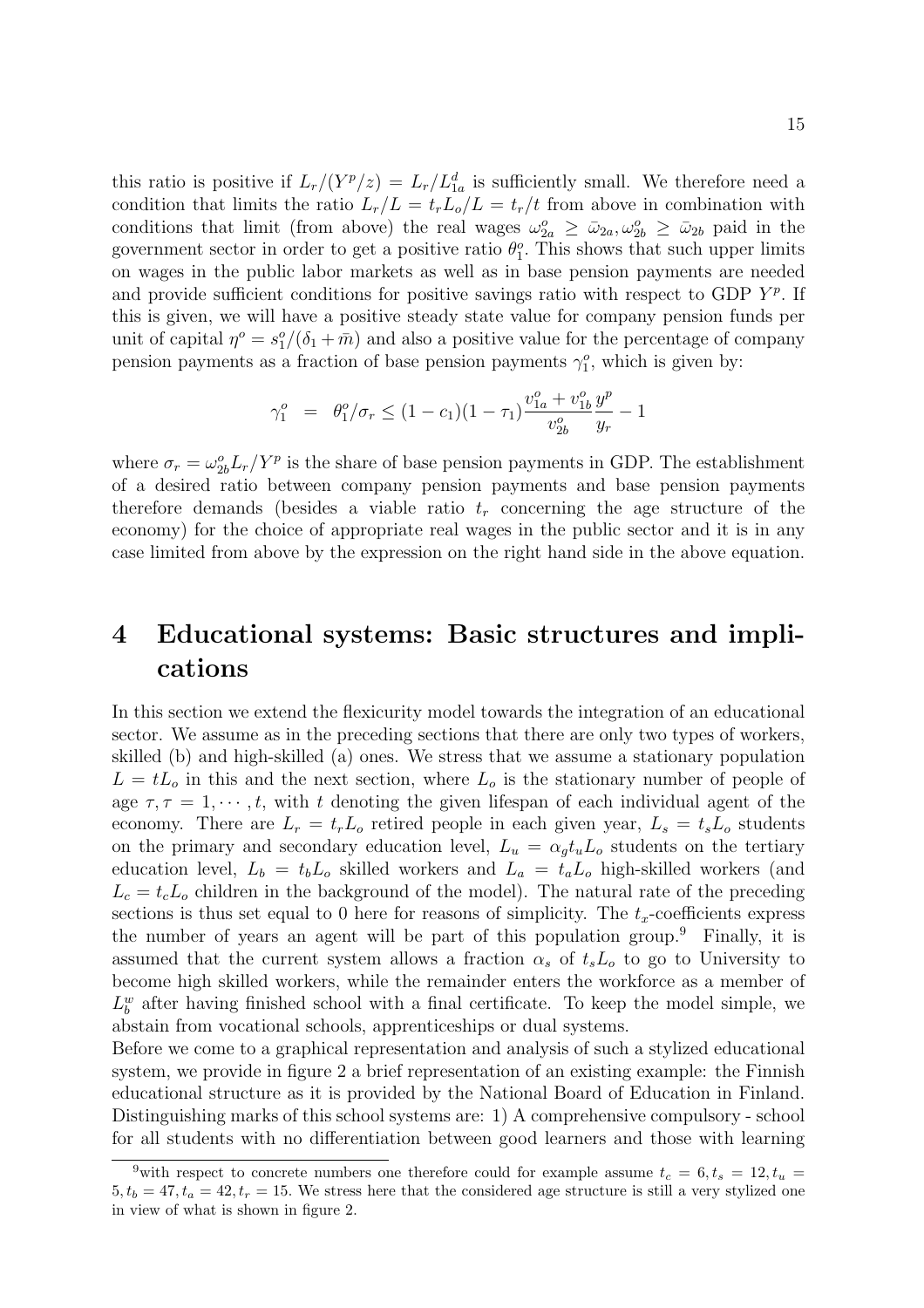difficulties, 2) two ways to finish secondary school which both can lead to a higher qualification (to enter universities or polytechnics), 3) further details which are not to be seen in this figure such as the renouncement of grading until the last two years of basic education.

For our purposes we however use the following simpler structure of an educational system underlying the considered type of flexicurity capitalism:

### The Education System of Finland



#### **Education System Chart**

<mark>न</mark> Sources of Information on Finnish Education System<br>३६२००६

## Figure 2: The Education System of Finland: Stylized Representation $^{10}$

With respect to our model of flexicurity capitalism we stylize figure 2 even further and obtain the structure shown in figure 3. Note with respect to this table that workers of type b can only be in one of two situations as far as their salary group is concerned, since employment of first resort is remunerated at the same level as workers of type b actively employed in the government sector. For workers of type  $a$  this however implies that they can be in one of three states concerning their salaries, since they are paid higher wages when actively employed in the public sector. Note that we will consider only a steady state situation in the following and thus investigate the implications of balanced reproduction in this type of capitalism (shown to be an attractor of situations of unbalanced growth in an earlier section).

<sup>10</sup>Source: http://www.edu.fi/english/SubPage.asp?path=500,4699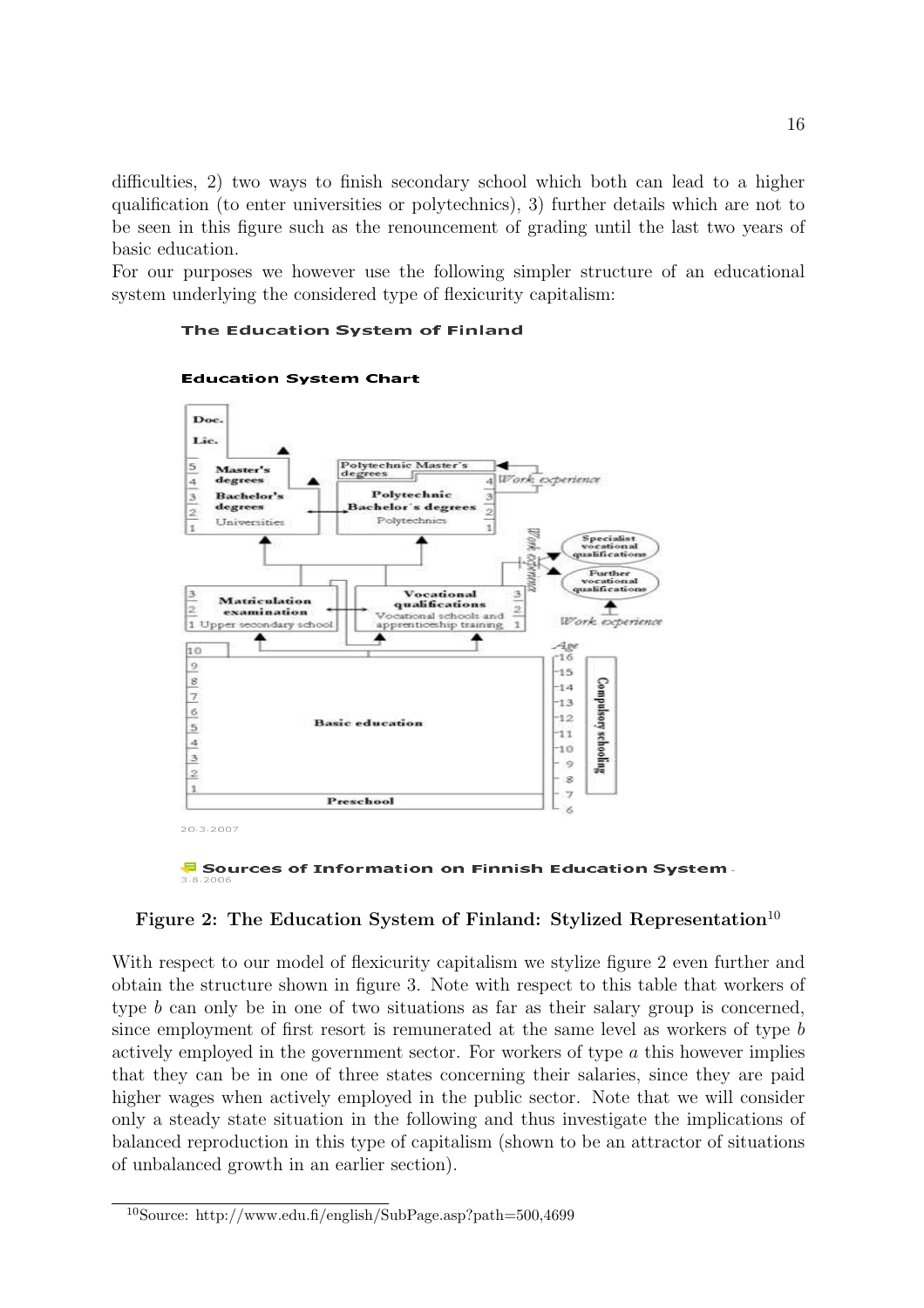### Education in the Flexicurity Model: Baseline Case of a Stationary Population

| Retired People $t_rL_o$ (base pensions and company pensions)   |                     |                                       |                           |       |
|----------------------------------------------------------------|---------------------|---------------------------------------|---------------------------|-------|
| (labor market contribution acc. to willingness and capability) |                     |                                       |                           |       |
|                                                                | Occup 2b (part EFR) | Occup                                 | Occup                     | Occup |
| Occup 1b: active                                               |                     | $2\mathrm{b}$                         | 2a                        | 1a    |
|                                                                |                     | (EFR)                                 |                           |       |
|                                                                |                     |                                       | <b>Tertiary Education</b> |       |
|                                                                |                     |                                       | (at 'Universities')       |       |
| Secondary                                                      |                     |                                       |                           |       |
| School Education: $t_sL_o$ (aggregated)                        |                     |                                       |                           |       |
| Primary                                                        |                     |                                       |                           |       |
| School Education: $t_sL_o$ (aggregated)                        |                     |                                       |                           |       |
| Pre-School                                                     |                     | $\langle \text{not modelled} \rangle$ |                           |       |
|                                                                |                     |                                       |                           |       |

With respect to the above stationary subdivision of the population of the economy let us consider now the situation where this workforce reproduction scheme allows for the case where there is no employment of first resort needed for the workforce of type a. If  $\alpha_s L_o$ is the number of students that go from primary and secondary education to tertiary education after finishing school we get for the parameter  $\alpha_s$  in the considered situation on the one hand the definitional relationship:

$$
L_a^w = \alpha_s t_a L_o, \quad L_b^w = (1 - \alpha_s) t_b L_o
$$

On the other hand we have as active employment rules for workers of type a:

$$
L_{1a}^w = Y^p/z, \quad L_{2a}^w = \alpha_h T/\omega_{2a} = \alpha_h \tau_h \left(\frac{\omega_{1a}}{\omega_{2a}} L_{1a}^w + \frac{\omega_{1b}}{\omega_{2a}} L_{1b}^w\right)
$$

The equilibrium condition  $L_a^w = L_{1a}^w + L_{2a}^w$  then implies

$$
\alpha_s t_a L_o = Y^p / z (1 + \alpha_h \tau_h \left(\frac{\omega_{1a}}{\omega_{2a}} + \frac{\omega_{1b}}{\omega_{2a}}\right))
$$

which in turn gives: $11$ 

$$
\alpha_s = (1 + \alpha_h \tau_h (\frac{\omega_{1a}}{\omega_{2a}} + \frac{\omega_{1b}}{\omega_{2a}}) \frac{L_{1a}^d}{t_a L_o})
$$

This ratio must be applied for the access to Universities if the reproduction of high skilled workers is such that no first resort employment is necessary for them. A numerical example may help to understand this condition in more detail. Since workers employed

<sup>&</sup>lt;sup>11</sup>The ratio  $\frac{L_{1a}^d}{t_a L_o}$  compares employment in the first sector (of high skilled workers) with the common core employment of all workers.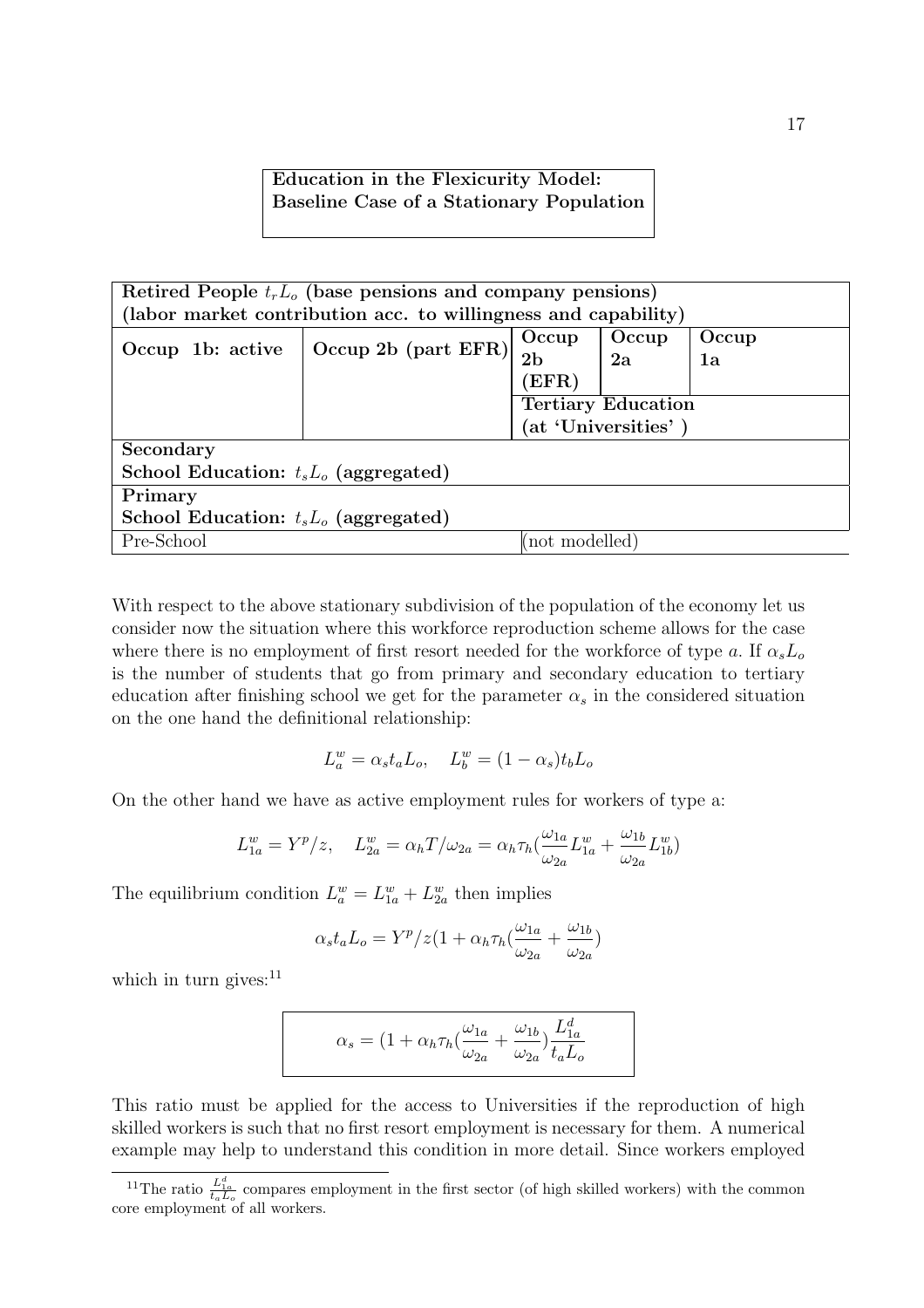in the industrial sector pay all taxes we may assume the following crude estimates for the expressions that determine the equilibrium  $\alpha_s$ :

$$
\alpha_h = 1/3, \tau_h = 0.5, \frac{\omega_{1a}}{\omega_{2a}} = 4, \frac{\omega_{1b}}{\omega_{2a}} = 2, \quad \frac{L_{1a}^d}{t_a L_o} = 0.5
$$

This gives for  $\alpha_s$  the value  $\alpha_s = 0.5$ , a value that coincides with what is suggested by studies of the OECD. The above formula for the university access ratio  $\alpha_s$  clearly shows the possibilities by which this ratio- may be increased (if desirable).

Even though we divide the working population into two groups - skilled and high skilled workers - it should be taken into consideration that skilled workers have finished their schooltime on the same level as high skilled ones, only with lesser results in their final examinations which are equal to 'Abitur' in Germany, 'Baccalaureate' in France or 'A-Levels' in Great Britain. Thus it is guaranteed that the workforce as a whole is well educated and trained far above basic skills. To gain such high qualifications might be regarded as an exaggerated aim, but examples, especially from the Scandinavian countries, show that a strict concept of 'demand and support' will be able to get such results in the school population.

## 5 Education, equal opportunities and life-long learning

In this section, we will first discuss the conditions of a suitable educational system (preschool and school, yet with an emphasis on school education). To gain the described results demands a strict support of the rules of 'equal opportunities' in order to eliminate all hindrances for children to participate in an education that fits their abilities and allows them to meet the requirements of the schools. Furthermore we will discuss the competitive way in which students in their final exams gain University access or not. This concludes the relationship of equal opportunities and competition in a more general aspect.

Secondly, we will deal with the demand of life long learning assuming that part of all the peoples' leisure time is used for keeping their skills up to date as well as accepting skills enhancements offered by their employers. A generally accepted necessity of lifelong learning will allow for a continuous high skill level in all sectors where skilled or high skilled workers are doing their job, but it holds true in a similar way for all pensioners who still feel fit to take an active part in the workforce.

We will finally deepen our reflections on education by discussing the role of equal opportunities in its close relationship to Human Rights which are strongly related to democracy. This leads to the discussion of democracy and citizenship education as well as Human Rights education. It should be clarified that we can here only outline these questions which will be discussed in more detail in future work.

#### The school system

To become - and be - a member of the workforce demands great engagement even if employment is guaranteed, although the industrial sector is free to hire and fire, since the employer of first resort will take over the fired workers, both skilled and high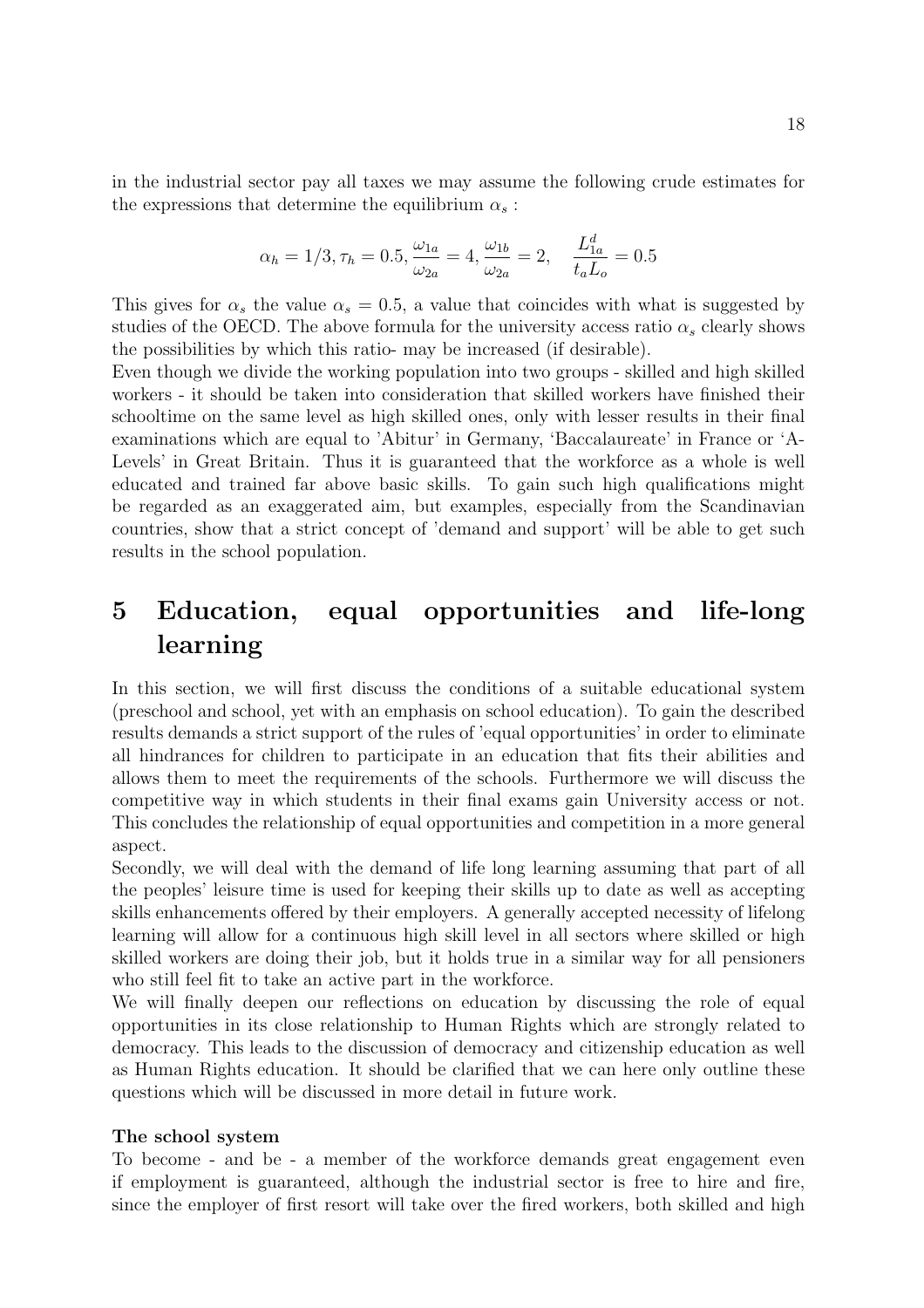skilled persons. All workers owe their education and welfare expenses to the tax payers, the industrial workers in this model type. Thus, the system is extremely supportive by giving work to all, but it is also highly demanding by expecting full commitment by everyone due to the fact that it depends on the mutual giving and taking in this society. This demands a high consensus within the society with regard to the necessity of work and the working conditions. It is the task of education to provide students in (pre)schools not only with the necessary skills to become adequate workers in their later professions and jobs but also to help them to understand this system and to integrate themselves into it. This kind of integration is not to be misunderstood as a simple adaption but it concludes - as does socialization - the development of an independent, mature and responsible personality which is part of the aim of education as described in this paper. A positive view on work is a necessity in a society where all persons are assumed to find work, but are also obliged to engage in their work, even after their retirement. A contradicting attitude towards work in the public and media discourse where consumption and leisure time are often more favored than work, is not compatible with the demands of our model. Based on these underlying assumptions, skills are here understood in a broad sense which transcends intellectual or technical competencies, but include work attitudes, teamwork etc.

As we have made clear above, all students will be led to leave school on the level of 'Abitur'. This demands a good education from the very beginning. Therefore, in our society 'school' starts in an early stage, also due to the fact that the mother will normally return to work two years after the birth of the child. Our educational system - named school system for reasons of simplicity - begins for children at the age of 2 though nursery schools may be available for younger kids if parents prefer so. All forms of schooling are thought to be all-day institutions though families may have a choice of lesser schooling until the child is 3 years old. In nursery schools children are cared for by trained personnel. Even if there is no formal training, they already learn first - mainly social - skills which include first behavior rules in a community such as how to share toys, how to behave during meals in an age-adequate way etc.

Further skills that are learnt in this age are linguistic and communicative ones. This happens in families, too, but in an educational setting as in a nursery school more support will be given by guiding the children. As in kindergarten, children also learn at the age of 2 to use materials and thus train their fine motor skills. They are also trained to use their bodies and exercise their movements. This demands caretakers with a good training on a University level. This holds as well true for the following kindergarten period which should last for three years. Skills which are already trained in a first approach in the nursery schools will now be deepened in a more and more systematic way though, of course, the stages of development of a child have to be kept in mind as well as the necessity of formal and especially informal play. When the last kindergarten year is either transferred to primary schools or organized together with them, it is possible to allow for a gradual transition into school.

Following the Scandinavian role Model of schooling, all children will be together in a general school at least until grade 8 or 9 when they are about 15 or 16 years old (cf., e.g. Ministry of Education and Science of Sweden, 2004). Any earlier division into different school types would lead to a selection before all main abilities will be developed so that young people would be bereaved of the chance to evolve into the skilled person that they are. A longer time of learning together will furthermore help them to develop social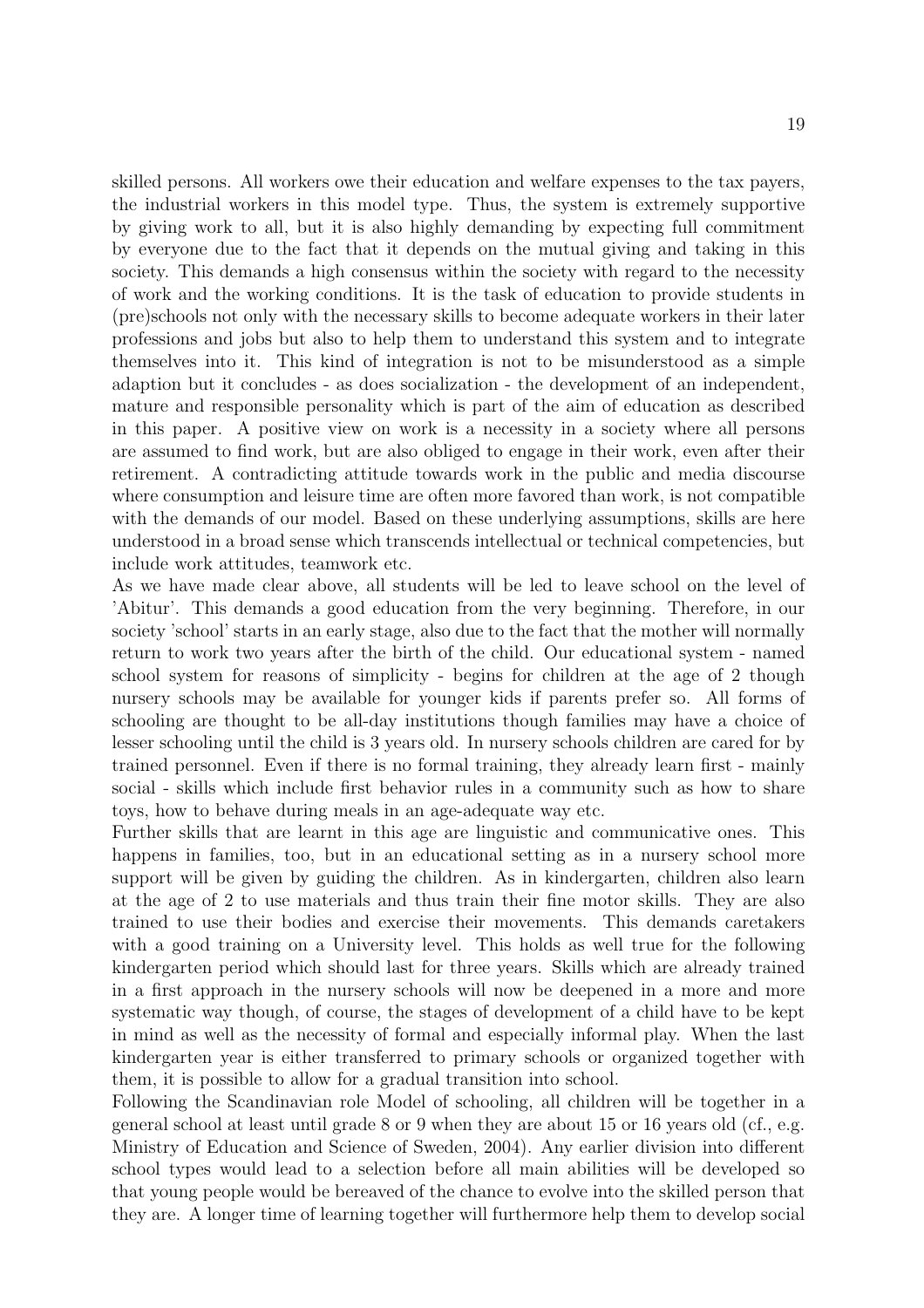skills. Finally, a selection before or just when they have reached puberty would probably intensify the general problems to that time. When students have to opt for different types of secondary or high school thereafter they can be aware that all types will lead them to a matriculation certificate though with different focuses (either more academic or more technical) and a different length of schooling (between 2 and 4 years depending on the preferences of a student) so that they are able to plan their secondary school time with the help of their teachers, following their individual abilities, and interests.

This school system needs to bring to light all abilities and interests a child may have, since otherwise the ambitious aim of a final certificate for all cannot be reached. This means that the school education works in a way such that educational support for the differently talented students obeys the principle of equal opportunities. We have a double task resulting from the principles of equal opportunities where each child will be given the optimal support. The one task is to eliminate social or structural hindrances such as family income, level of education of the parents, social stratum, migration background etc. In our system, these forms of disadvantages should become less important when all or at least most - parents will be skilled or high skilled persons with an adequate income. Yet, disadvantages - which are often connected with discrimination - may remain due, e.g., to the social, regional or political background of a family. Here, it is an important task of all forms of schooling to overcome these disadvantages by giving the necessary support.

While this is also a task to be fulfilled by the state and the society, it is the domain of schools and education to find the special abilities of a child and support them as the second task. Education has to improve its didactic and methods, so that each child can be supported in its special competencies, and furthermore that each child can be supported individually so that he/she will be able to pass a successful school career. This strong focus on individual support in relationship with the common aim of reaching the final certificate demands not only a well equipped school with regard to teaching personnel, further personnel such as social workers, psychologists, librarians, medical helpers and close relationships with professionals from outside such as sport trainers, artists etc., but it also demands a well equipped school with attractive rooms and interior. Special support will be given for students with disabilities within integrative classes (cf. Report 2006). Equal opportunities are thus an aim in the school system but also the way in which the ambitious aim of a final certificate for all can be reached.

It has to be asked how the competitive end of school, when only those with the best results will be allowed to go to University, fits into this approach, even if this could be about 50 percent. This is surely a more general question of whether equal opportunities are compatible and if so, in which way, with competition. Competition is part of school life and in most cases it is a planned part of education, e.g. in those sports where naturally a winner will be declared at the end, such as sprinting or high jumping, where students are not equally quick. In schools where individual abilities are detected and supported, competition in this sense will do no harm since students learn that they have different abilities which makes them winners in different disciplines, yet education has to make sure that there are no obvious losers.

This attitude is supported when students are not ranked within their class but measured by their individual progress. Then there will be a winner after the 100m sprinting, but each child will learn about his or her individual successes or be supported to further improve itself, since all children will take part in sports even if their main abilities are,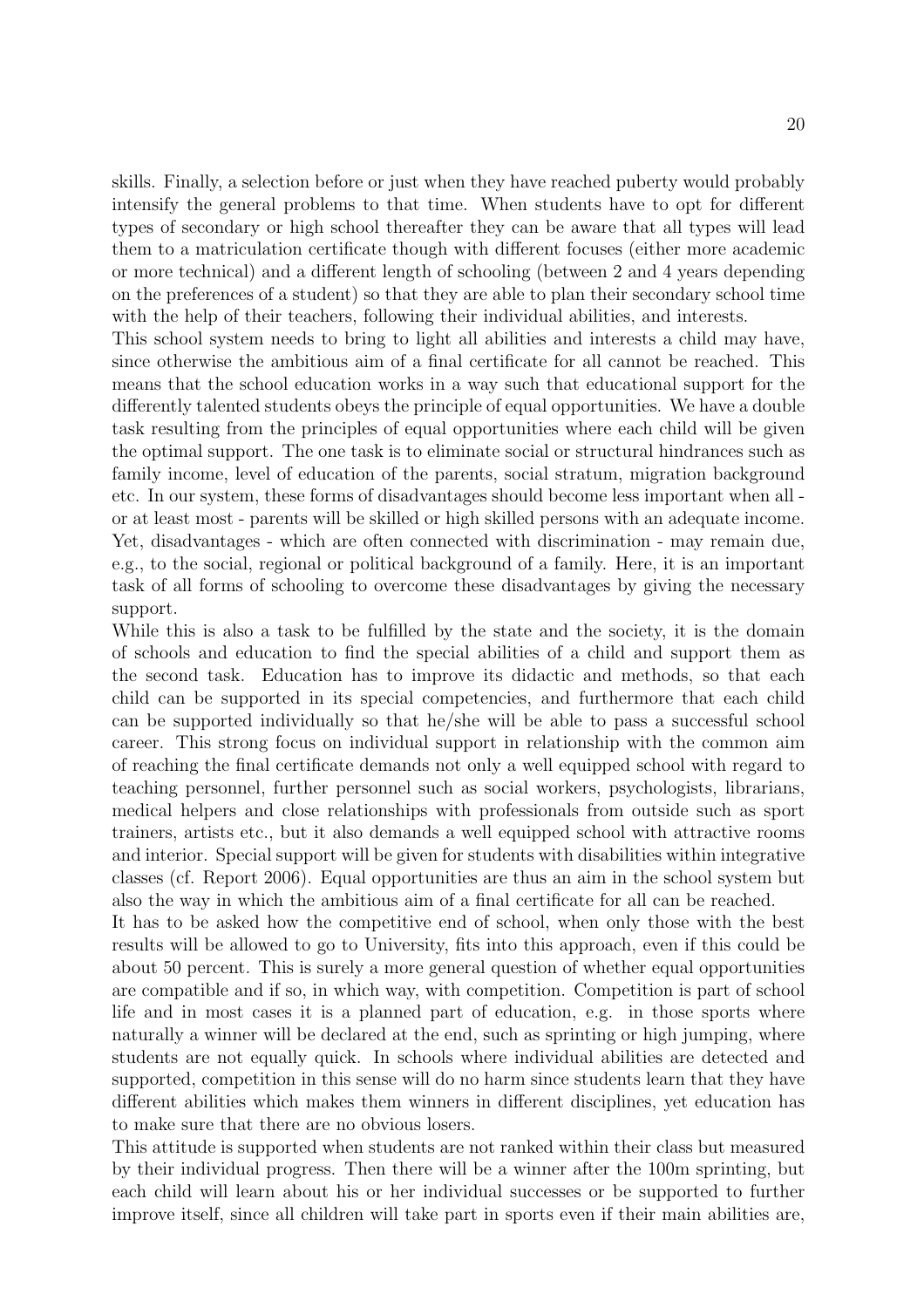e.g., in music. The competition at the end of the school time is of a different character, since it is a competition due to the fact that there are not enough University places and subsequent job opportunities for all - following the idea that the society needs only a certain amount of high skilled persons with University degrees.

#### Tertiary education, lifelong learning and equal opportunities

This is not the place to discuss the question whether a society and workforce can be imagined where all persons may go to University mainly to complete their personal education, though the division into skilled and high skilled positions will not be abandoned. The graded high school where students attend different types of either mainly academic or mainly technical education will already lead to a kind of preliminary decision between those who want to go to University and those who will enter only the skilled workforce after receiving their certificate. It will certainly be a task of school education to prepare students to such situations of competition and the possibility of not gaining the wanted position. This has to be compensated by developing individual abilities and skills some of which may be more valid for leisure time, e.g. playing an instrument without reaching the top level for orchestra music.

The selection for University will be based on school results in the final certificate, though entry exams are also an option. According to recent results by OECD, there exist realistic expectations of about 50% of students going to University (cf. OECD 2007). About half of the students with the final certificate can thus be supposed to become high skilled workers in our model. This is not the place to go into the details of University education and the distribution of students to different studies, but concluding this discussion of the school system we want to stress the necessity of an education that allows for individual development and support under the principles of equal opportunities.

Students who finish school with the final certificate and enter the workforce as well as those who do so after having finished University are already well trained in organizing their learning processes, since one of the principles of teaching will be to teach students how to adopt learning competencies, i.e, how to learn to organize a learning program, how to work together with others and to learn how to find out about special skills as well as about weak points. The aim is to lead students to an independent learning style that fits best for the individual learner. Learning portfolios may be a recommendable way to keep records of this learning process. It can be assumed that young adults will be able to continue with this procedure as well as to continue documenting it.

The European Union had already declared the year 1996 as the European year of lifelong learning and passed a resolution on 'Lifelong Learning' in 2002 (Council 2002). It is here stressed that learning starts in the pre-school age and lasts until post-retirement. Furthermore, it is relevant here that the resolution refers not only to all kinds of learning, including the entire spectrum of formal, non-formal and informal learning, and that the aim of learning is not restricted to skills and competencies with regard to later employment. Instead it is regarded as important within a personal, civic or social perspective as well. While school education and thus learning in schools follows a common curriculum where the highest possible grade of individualization and interest-dependence is guaranteed though a general curriculum remains to be followed, lifelong learning after school and University is far more guided by individual interests and the needs of a person, though there will also be on-the-job training in most professions, since skills and knowledge have to be updated on a regular basis.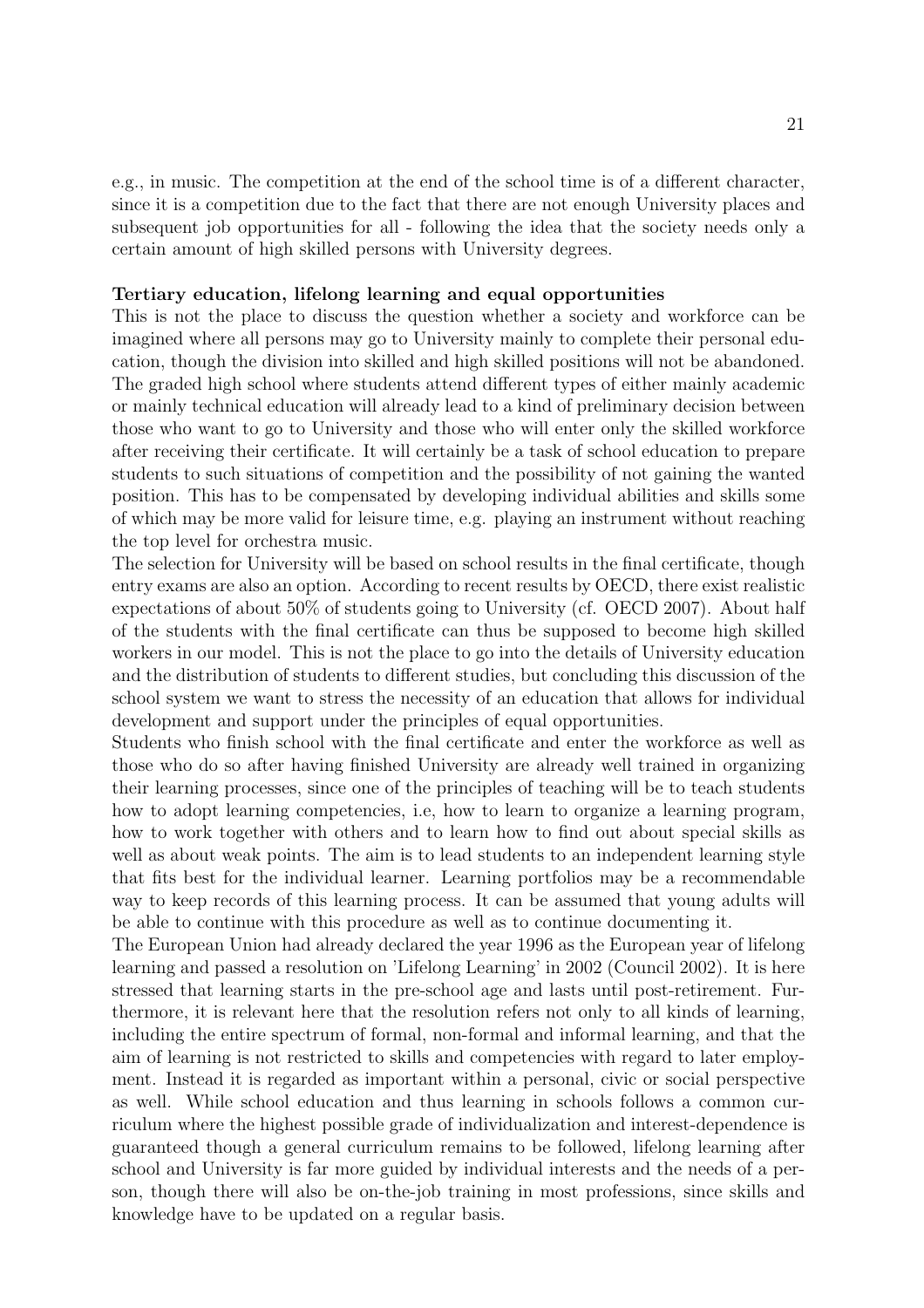The idea of lifelong learning adds to the concept of equal opportunities, since the personal access to knowledge and competencies is increased by the possibilities of learning independently of age or position. Therefore it is necessary that the educational system offers a variety of learning procedures after school and University, such as adult education centers but also the possibility of access to arts, museums, nature and its learning opportunities. Mobility will add to lifelong learning of languages and cultures, but also of professional skills. Lifelong learning includes all forms of social learning and is also highly important for political learning.

Political learning plays an important role in education, especially in a model where the state has a major role as employer and provider of social services. Political learning, which is often referred to as citizenship education, is of high relevance in a system that depends on the individual skills and knowledge of its workforce but at the same time demands a high amount of social commitment and acceptance of different work places though no unemployment. Furthermore, the principles of equal opportunities on which we have commented above, are integrated in political concepts such as Human Rights so that the necessity of political learning is again underlined. Political learning will be part of school education as well as of lifelong learning. Human Rights education provides all necessary contents and skills to cope with in a democratic society, especially since Human Rights and democracy are inseparably interconnected. Thus, democracy as the underlying state model as well as equal opportunities as the adequate principle for social justice can be deduced from Human Rights. Democracy education, citizenship education and human rights education are well-established and partly overlapping forms of education which provide not only an introduction into the necessary knowledge of political structures, but prepare furthermore for different kinds of participation in democratic procedures. Additionally they intend to increase media competence to allow students as well as adult learners to understand actual political decision making processes.

## 6 Pension funds and credit

In this section we will investigate the implications of the situation where existing pension funds are used for real capital formation (instead of remaining idle except of being used for company pension payments of amount  $\delta R$  at each point in time). The productive use of part of the existing pension fund  $R$  is here assumed to be rewarded at the constant interest rate r applied to the debt level  $D$  accumulated by the firms in the private sector of the economy. In order to simplify the presentation we assume that tertiary education is provided to all members of the workforce (during their education). The generalization to the case of two types of workers in the industrial as well as in the government sector is straightforward, but makes the presentation of the model more complex (since we have to distinguish then again between workers of type a and b and their income and consumption patterns).

### 6.1 Accounting relationships

Pension funds here act as quasi commercial banks who give credit to firms out of their funds and thus allow firms to invest in good times much beyond their retained earnings, i.e., profits net of interest payments on loans.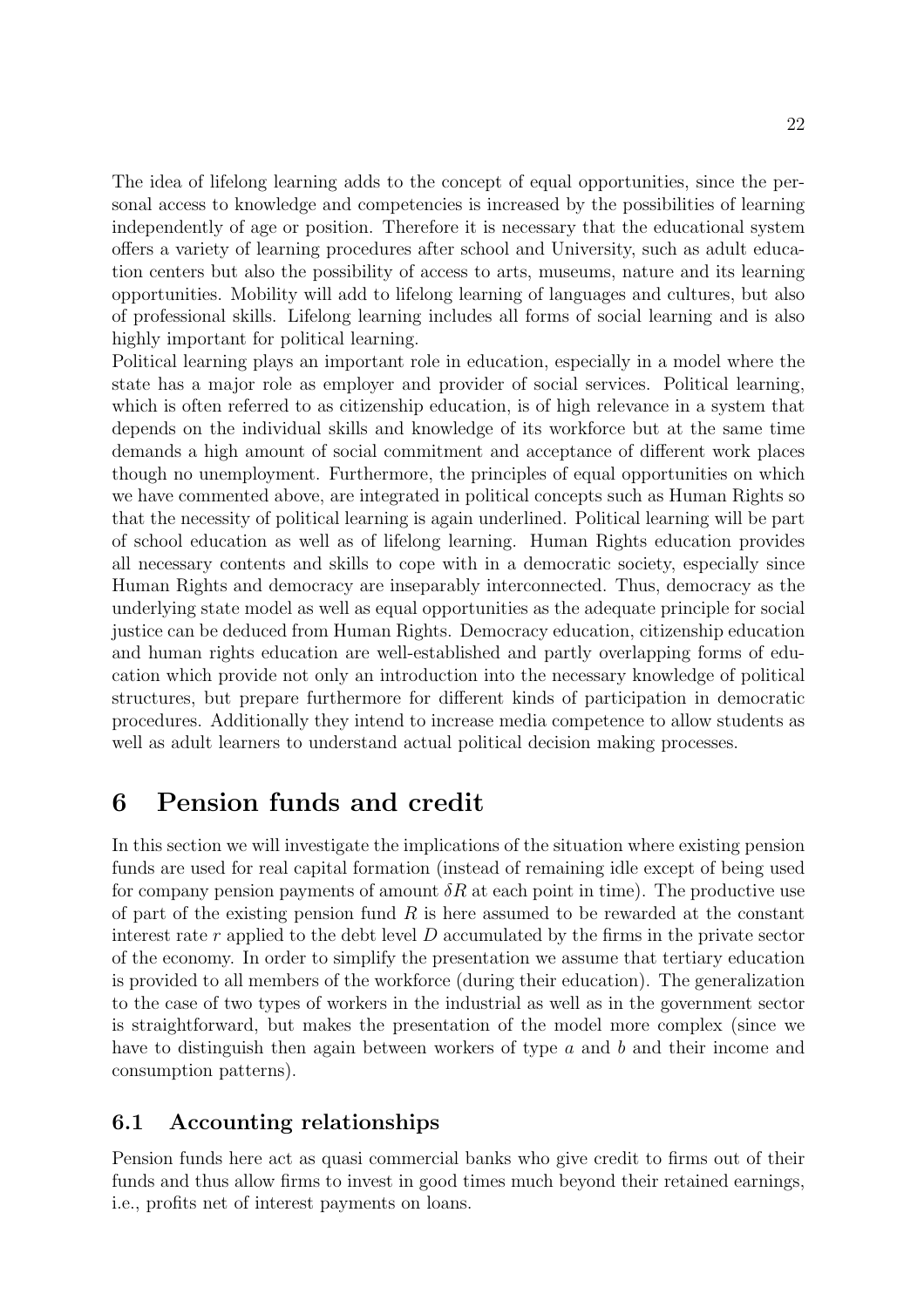|--|

| Frounceion and micome Account.    |                                                           |  |
|-----------------------------------|-----------------------------------------------------------|--|
| Uses                              | Resources                                                 |  |
| $\delta K$                        | $\delta K$                                                |  |
| $\omega_1 L_1^d = \omega_1 Y^p/z$ | $C_1 + C_2 + C_r$                                         |  |
| rD                                |                                                           |  |
|                                   | $I = (i_{\rho}(\rho - \rho_o) - i_d(d - d_o) + \bar{a})K$ |  |
| $V^p$                             | $V^p$                                                     |  |

| <b>Production and Income Account:</b> |  |  |
|---------------------------------------|--|--|
|                                       |  |  |

The behavior and financing of gross investment is shown in the next account.

| Investment and Credit:                                    |               |  |
|-----------------------------------------------------------|---------------|--|
| Uses                                                      | Resources     |  |
| $\overline{\delta K}$                                     | $\delta K$    |  |
| $I = (i_{\rho}(\rho - \rho_o) - i_d(d - d_o) + \bar{a})K$ |               |  |
|                                                           | $D = I - \Pi$ |  |
| I <sub>g</sub>                                            | I 9           |  |

We assume as investment behavior of firms the functional relationship:

$$
I/K = i_{\rho}(\rho - \rho_o) - i_d(d - d_o) + \bar{a}.
$$

This investment schedule states that investment plans depend positively on the deviation of the profit rate from its steady state level and negatively on the deviation of the debt to capital ratio from its steady state value. The exogenous trend term in investment is  $\bar{a}$  and it is again assumed that it represents the influence of investing firms 'animal spirits' on their investment activities.

| <b>Firms Net Worth:</b> |                |
|-------------------------|----------------|
| Assets                  | Liabilities    |
|                         |                |
|                         | Real Net Worth |
|                         |                |

In the management of pension funds we assume that a portion  $sR$  of them is held as minimum reserves and that a larger portion of them has been given as credit  $D$  to firms. The remaining amount are idle reserves  $D^s$ , not yet allocated to any interest bearing activity.

Pension Funds

| Pension Funds and Credit (stocks): |                     |
|------------------------------------|---------------------|
| Assets                             | Liabilities         |
|                                    | s R                 |
|                                    |                     |
|                                    | $X$ excess reserves |
|                                    |                     |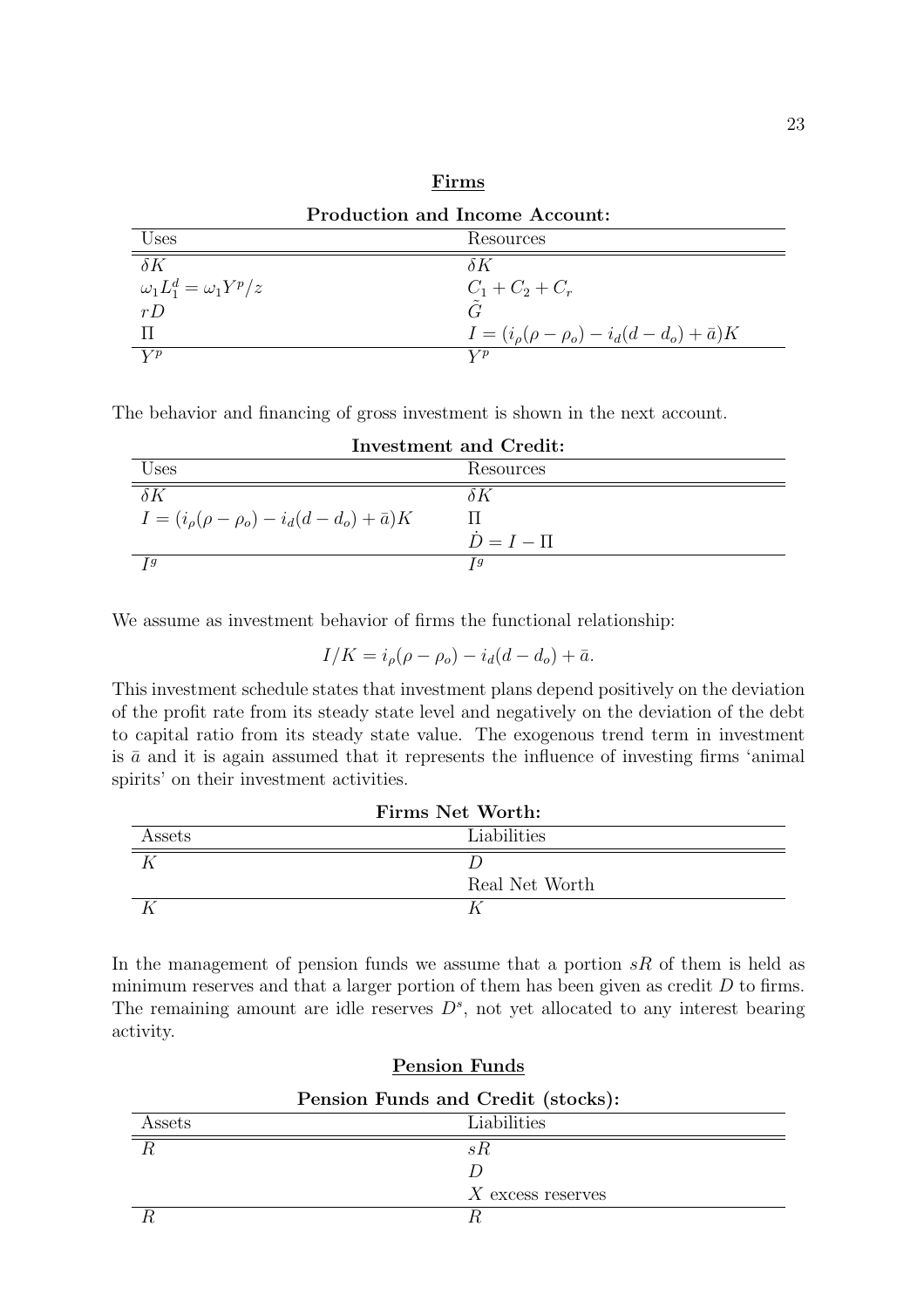Pension funds receive the Savings of households of type 1 (the other households do not save) and they receiver the interest payments of firms. They allocate this into required reserve increases, payments to pensioners, new credit demands of firms and the rest as an addition or substraction to their idle reserves.

| Resources  | Uses            |
|------------|-----------------|
|            | sК              |
| rD         | $\delta R + rD$ |
|            | $\dot{D}=I-\Pi$ |
|            |                 |
| $S_1 + rD$ | $S_1+rD$        |

| Pension Funds and Credit (flows): |  |  |  |
|-----------------------------------|--|--|--|
|-----------------------------------|--|--|--|

The above representation of the flows of funds in the pension funds system implies for the time derivative of accumulated funds  $R$  the relationship

$$
\dot{R} = S_1 - \delta R - (I - \Pi) = S_1 + \Pi - \delta R - I, \quad i.e.,
$$

it is given by the excess of savings of households of type I over current company pension funds payments to retired households and the new credit that is given to firms to finance the excess of investment over retained profits.

#### Households I and II (primary and secondary labor market)

| Income Account (Households I):                  |                  |
|-------------------------------------------------|------------------|
| Uses                                            | Resources        |
| $C_1 = c_{h1}(1 - \tau_h)Y_1^w$                 |                  |
| $\omega_2 L_{2h}^w = c_{h2} (1 - \tau_h) Y_1^w$ |                  |
| $T = \tau_h Y_v^w$                              |                  |
| $\omega_2(L-(L_1^w+L_{2h}^w+L_{2g}^w))$         |                  |
| $\omega_2 L^r$                                  |                  |
| $S_1$                                           | $\omega_1 L_1^d$ |
| $Y^w_1$                                         | $Y^w_1$          |

Households in the first labor market consume with a constant marginal propensity out of the income after primary taxes and they employ households services in constant proportions to the consumption habits. They pay the wages of the workers in the second labor market that are not employed by firms, by them and the government as a quasi unemployment benefit insurance (a generational solidarity contribution) and they pay the common base rent of all pensioners (as intergenerational contribution). The remainder represents their contribution to the pension scheme of the economy, from which they will receive  $\delta R + rD$  when retired. We consider this as a possible scheme of funding the excess employment and the pensioners, not necessarily the only one however.

| <b>Income Account Households II</b> |
|-------------------------------------|
|-------------------------------------|

| Jses                       | Resources                      |
|----------------------------|--------------------------------|
| -                          | rw<br>$\omega\cdot$<br>-       |
| $\sqrt{w}$<br>$\mathbf{r}$ | $\nabla w$<br>- 61<br><b>J</b> |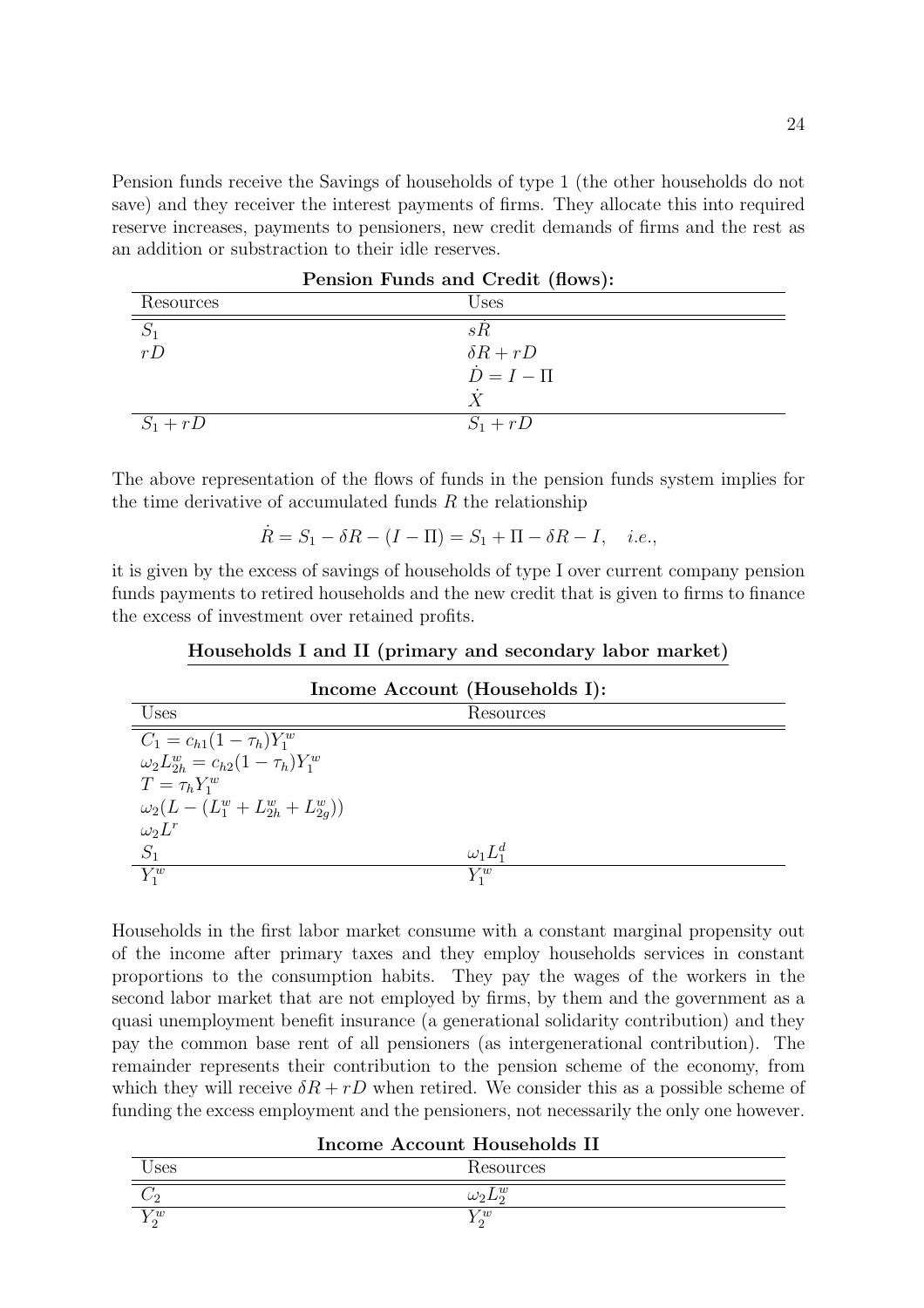| Income Account (Retired Households): |
|--------------------------------------|
|--------------------------------------|

| Uses            | Resources                      |
|-----------------|--------------------------------|
| $\smile r$      | $\omega_2 L^r + \delta R + rD$ |
| $\tau$ $\tau r$ | $\mathbf{r}$ $\mathbf{r}$      |

#### The Government

Income Account – Fiscal Authority / Employer of First Resort:

| Uses                                              | Resources                               |
|---------------------------------------------------|-----------------------------------------|
| $G = \alpha_g \tau_h Y_1^w$                       | $T=\tau_h Y_1^w$                        |
| $\omega_2 L_{2q}^w = (1 - \alpha_g) \tau_h Y_1^w$ |                                         |
| $\omega_2 L_x^w$                                  | $\omega_2(L-(L_1^w+L_{2h}^w+L_{2g}^w))$ |
| $\omega_2 L^r$                                    | $\omega_2 L^r$                          |
| $V^g$                                             | $V^g$                                   |

Government gets primary taxes and spends them on goods as well as services in the government sector (which are here determined residually). It administrates the common base rent payments as well as the payments of those not yet employed in the sectors of the economy. Its workforce consists of all workers that are not employed by firms of households of type 1 and also of all pensioners that are still capable to work. The model therefore assumes not only that there is a work guarantee for all, but also a work obligation for all members in the workforce, with the addition of those that are retired but still able and willing to work.

#### 6.2 Investment and credit dynamics in flexicurity growth

For simplicity we assume again that the steady state value of the real wage is fixed at a level that implies  $n = \hat{K}$  in the steady state, as was already assumed in the investigation of the stability of the basic reproduction schemes.<sup>12</sup> We thus do determine the steady state value of the real wage  $\omega_1$  from the law of motion for  $l = L/K$ , and supply it here from the outside through a given  $\omega_1^o = \bar{\omega}_1$ . We can ignore the fluctuations of the state variable l outside the steady state, since they do not feed back into the rest of the dynamics.<sup>13</sup> This however no longer also provides us with the steady state value of the rate of profit, since profits are now to be determined net of interest payments:  $\rho = y^p[1 - (1 + \alpha_\omega \alpha_f)\bar{\omega}_1/z] - \delta - rd$ , where  $d = D/K$  denotes the indebtedness of firms per unit of capital. We assume again as trend term in Okun's law the growth rate of the capital stock (i.e., this part of the new hiring is just determined by the installation of new machines or whole plants (under the assumption of fixed proportions in production).

<sup>&</sup>lt;sup>12</sup>Moreover, any fluctuations away from the steady state ratio  $l_o = \overline{l}$  are here also ignored in the remainder of this paper which allows to save one law of motion in the subsequent stability analyses, see Flaschel et al. (2008) for a motivation of this situation. We stress however the need to treat this issue explicitly in the case where skill formation and heterogeneous skills are considered.

<sup>&</sup>lt;sup>13</sup>Moreover we ignore now the originally considered  $-\hat{K}$  in the following first law of motion without loss of generality).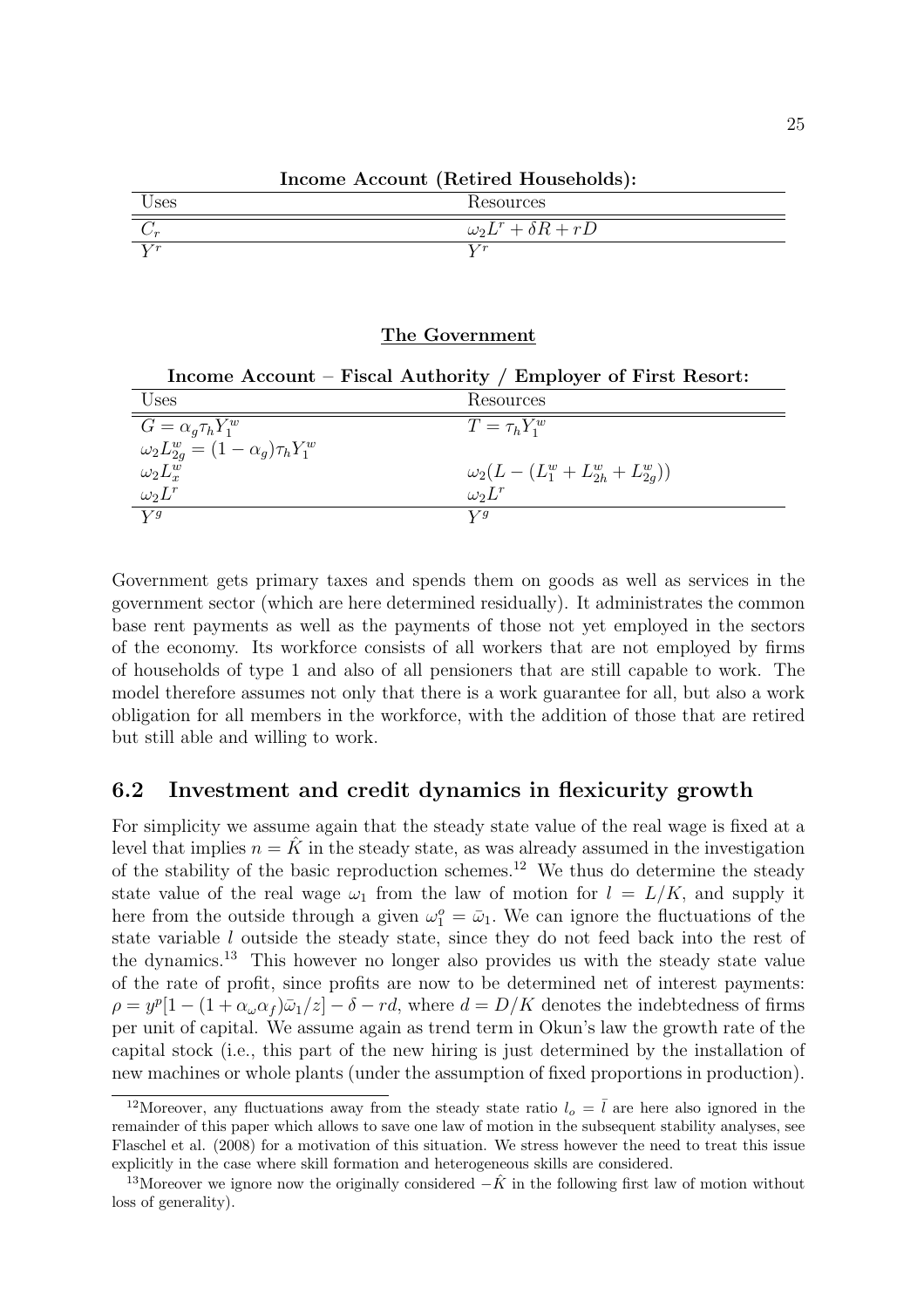The normal level of the rate of employment of the workforce employed by firms is again set equal to '1' for simplicity.

On the basis of these assumptions we get from what was formulated in the preceding subsection (where investment was already assumed to be given by  $I/K = i_{\rho}(\rho - \rho_o)$  –  $i_d(d - d_o) + \bar{a}$ :

$$
\hat{l}_{1}^{w} = H(l_{1}^{w}), \quad H' < 0
$$
\n
$$
\hat{\omega}_{1} = G^{1}(\frac{\omega_{1}}{\bar{\omega}_{1}}) + G^{2}(\frac{y^{p}}{l_{1}^{w}} - \bar{u}_{w}), \quad G^{1'}, G^{2'} < 0
$$
\n
$$
\vec{d} = [i_{\rho}(\rho - \rho_{o}) - i_{d}(d - d_{o}) + \bar{a}](1 - d) - \rho
$$
\n
$$
\hat{\eta} = s_{1} + \rho - (\delta \eta + (1 + \eta)[i_{\rho}(\rho - \rho_{o}) - i_{d}(d - d_{o}) + \bar{a}])
$$
\n
$$
= (1 - c_{h1}(1 - \tau_{h}) - \alpha_{g}\tau_{h})\omega_{1}y^{p}/z - ((1 + \alpha_{r})\bar{l} - (l_{1}^{w} + \alpha_{f}y^{p}/z))\alpha_{\omega}\omega_{1}
$$
\n
$$
+ [y^{p}[1 - (1 + \alpha_{\omega}\alpha_{f})\bar{\omega}_{1}/z] - \delta - rd] - (\delta \eta + (1 + \eta)[i_{\rho}(\rho - \rho_{o}) - i_{d}(d - d_{o}) + \bar{a}])
$$

The introduction of debt financing of firms thus makes the model considerably more advanced in its economic structure, but not so much from the mathematical point of view, due to the recursive structure that characterizes the dynamical system at this level of generality. We note that there is not yet an interest rate policy rule involved in these dynamics, but the assumption of an interest rate peg:  $r = const.$ We make use in the following of the following abbreviations:

$$
s_1^o = (1 - c_{h1}(1 - \tau_h) - \alpha_g \tau_h)\bar{\omega}_1 y^p / z - ((1 + \alpha_r)\bar{l} - y^p / z(1 + \alpha_f))\alpha_\omega \bar{\omega}_1
$$

and

$$
\rho_{max} = y^p [1 - (1 + \alpha_\omega \alpha_f) \bar{\omega}_1 / z] - \delta.
$$

On the basis of such expressions we then have:

#### Proposition 2

The interior steady state of the considered dynamics is given by:

$$
l_1^{wo} = \frac{y^p}{z} / \bar{u}_w, \ \omega_1^o = \bar{\omega}_1, \ \eta_o = \frac{s_1^o + \rho_o - \bar{a}}{\delta + \bar{a}},
$$

where  $d_o$ ,  $\rho_o$  have to be determined by solving the two equations

$$
\rho_o = \rho_{max} - r d_o, \quad \rho_o = \bar{a} (1 - d_o)
$$

which gives for the steady state values of d,  $\rho$ ,  $\eta$  the expressions:

$$
d_o = \frac{\bar{a} - \rho_{max}}{\bar{a} - r}, \quad \rho_o = \bar{a} \frac{\rho_{max} - r}{\bar{a} - r}, \quad \eta_o = \frac{s_1^o + \bar{a} \frac{\rho_{max} - r}{\bar{a} - r}}{\delta + \bar{a}} = \frac{s_1^o(\bar{a} - r) - \bar{a}(\bar{a} - \rho_{max})}{(\delta + \bar{a})(\bar{a} - r)}
$$

We assume that both the numerator and the denominator of the fraction that defines  $d<sub>o</sub>$  are positive, i.e., the trend term in investment is sufficiently strong (larger than the rate of profit before interest rate payments  $\rho_{max}$  and larger than the rate of interest r). Moreover, it is also assumed that  $\rho_{max} > r$  holds so that all fractions shown above are

.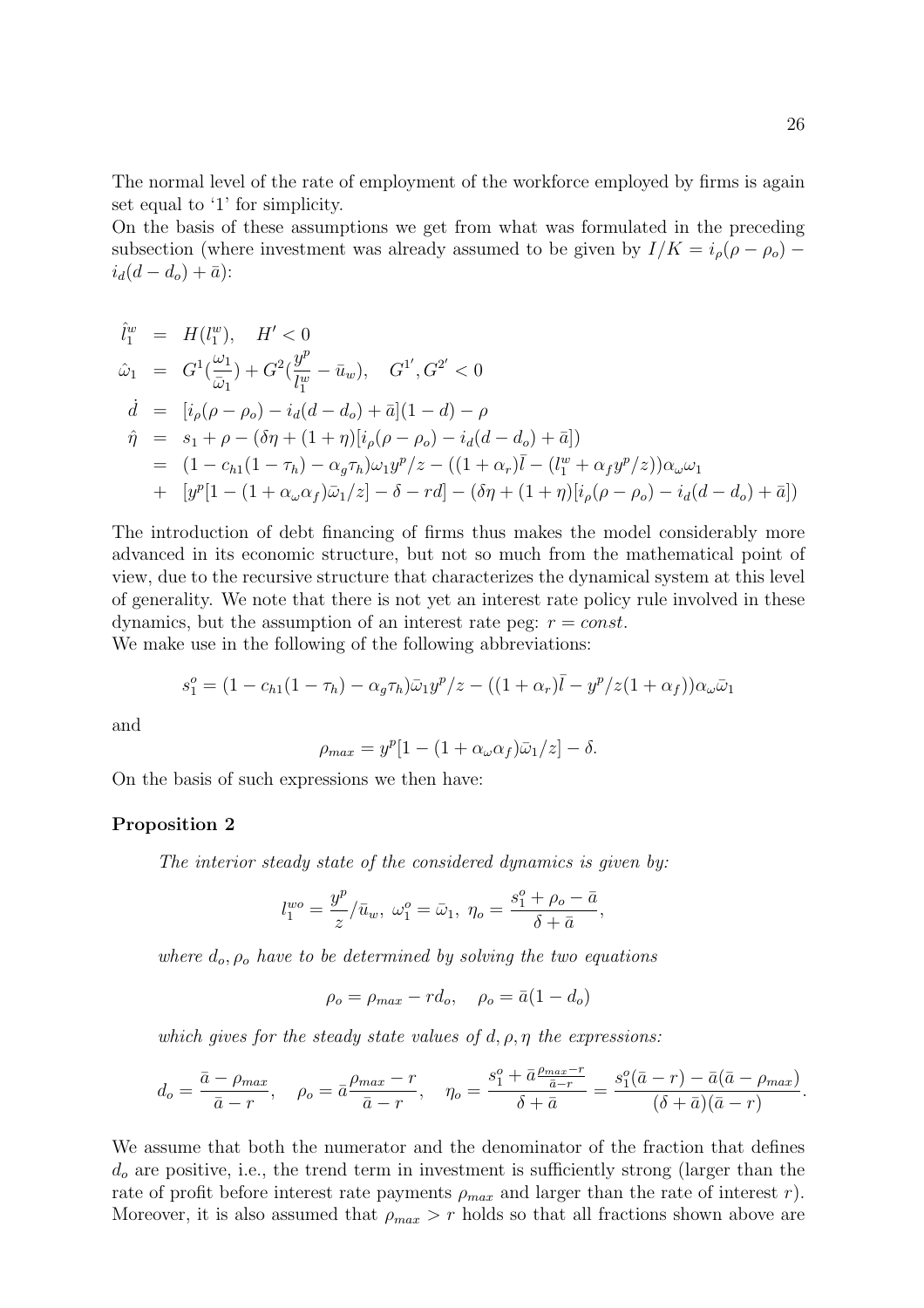in fact positive. In the case where  $\bar{a} = \rho_{max} = y^p[1 - (1 + \alpha_{\omega} \alpha_f)\bar{\omega}_1/z] - \delta$  holds we have  $d_0 = 0$  and  $\rho_0 = \bar{a}$  in which case the value of  $\eta_0$  is the same as in the sections on investment without debt financing. Nevertheless the dynamics around the steady state remain debt financed and are therefore different from the one of the preceding section. We thus can have a 'balanced budget' of firms in the steady state while investment remains driven by  $I/K = i_{\rho}(\rho - \rho_o) - i_d(d - d_o) + \bar{a}$  outside the steady state position. For the fraction of company pension funds divided by base pension payments we now get as relationship in the steady state

$$
\alpha_c = \frac{\delta \eta_o + r d_o}{\alpha_\omega \alpha_r \bar{\omega}_1 \bar{l}}
$$

an expression that in general does not give rise to unambiguous results concerning comparative dynamics. In the special case  $d_0 = 0$  we however can state that this fraction depends positively on  $s_o^1$  (also in general) and negatively on  $\bar{a}, \delta, \bar{l}$ .

The Jacobian at the interior steady state of the here considered 4D dynamics reads

$$
J^{o} = \begin{pmatrix} - & 0 & 0 & 0 \\ ? & - & 0 & 0 \\ ? & ? & -(i_{\rho} + i_{d})(1 - d_{o})) - (\bar{a} - r) & 0 \\ ? & ? & ? & -\bar{a}(1 + \delta) \end{pmatrix}
$$

This lower triangular form of the Jacobian immediately implies that the elements on the diagonal of the matrix  $J^{\circ}$  are just equal to the 4 eigenvalues of this matrix which are therefore all real and negative. This gives:

#### Proposition 3

The interior steady state of the considered dynamics is locally asymptotically stable and is characterized by a strict hierarchy in the state variables of the dynamics.

Due to the specific form of the considered laws of motion we conjecture that the steady state is also a global attractor in the economically relevant part of the 4D phase space. We then would get again monotonically convergent trajectories from any starting point of this part of the phase space and thus fairly simple adjustment processes also in the case where investment is jointly financed by profits (retained earnings) and credit.

The stability of the steady state is increased (i.e., the eigenvalues of its Jacobian matrix become more negative) if the speed parameter characterizing hiring and firing is increased, if Blanchard and Katz type error correction becomes more pronounced and if the parameters  $i_{\rho}, i_{d}, \bar{a}$  in the investment function are increased.

Summing up, we thus can state that the adjustment processes and their stability properties remain very supportive for the working of our model of flexicurity type which is generally monotonically convergent with full capacity utilization of both capital and labor to a steady state position with a sustainable distribution of income between firms, our three types of households and the government. We conclude that flexicurity capitalism may be a workable alternative to current forms of capitalism and can avoid in particular severe social deformations and human degradations caused by the reserve army mechanism and the mass unemployment it implies for certain stages in a long-phase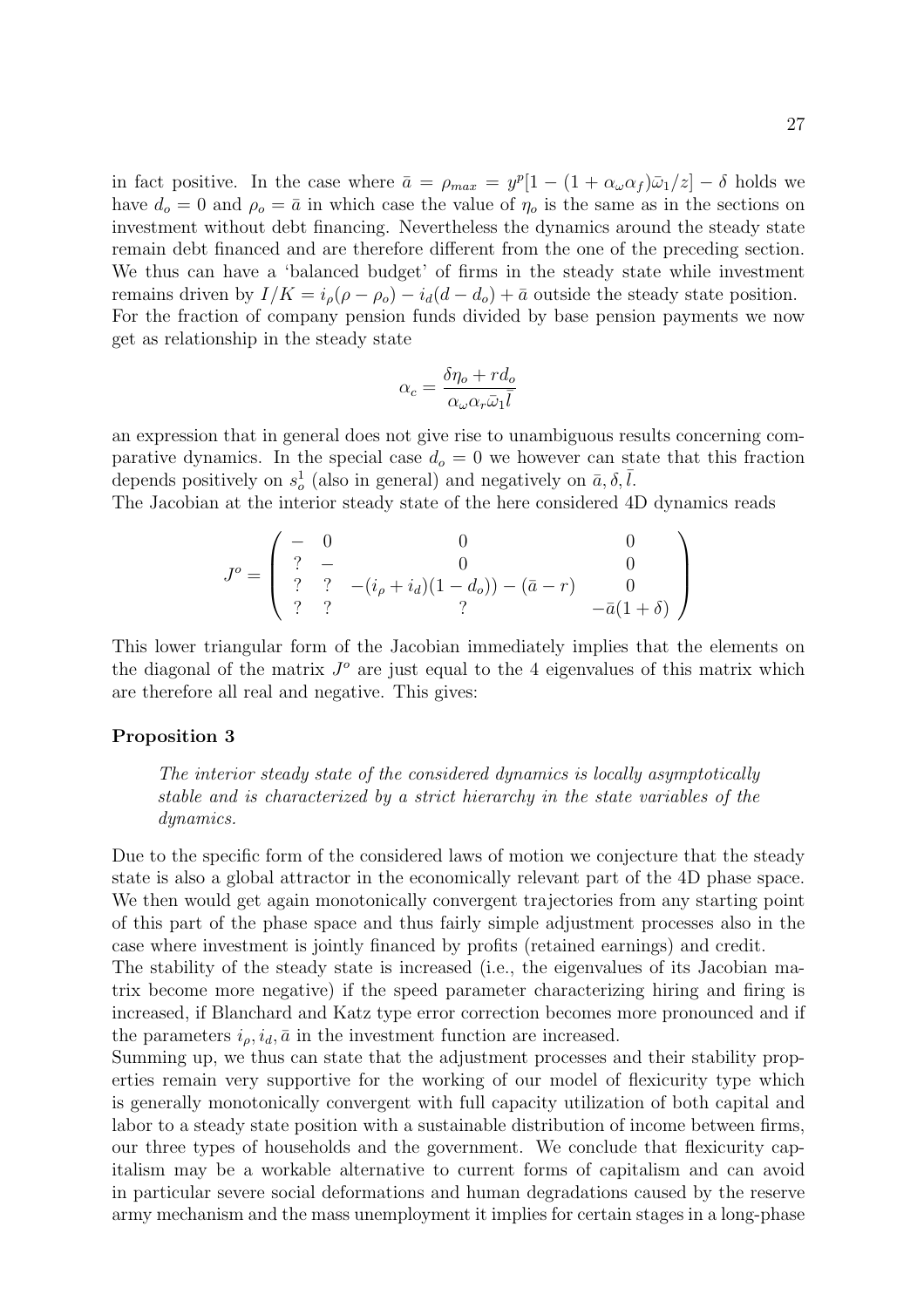distributive and welfare state cycle, in the US and the UK more of as a neoclassical cold turkey type and in Germany and in France more gradualistic in nature.<sup>14</sup>

## 7 Flexicurity and the Keynesian trade cycle

So far the economy was a purely supply driven, with growth of the capital stock driven by net profits and credit from pension funds such that Say's law remained true, i.e., aggregate demand has always been equal to potential output due to the expenditure behavior of households, the government and the firms. In this section we now briefly sketch a situation where capacity utilization problems as well as stability problems may arise within the flexicurity variant of a capitalistic economy. We modify the baseline credit model of the preceding section in a minimal way in order to obtain such results. In place of its pension funds as well as the credits they give to firms we now consider the situation where firms finance their investment plans through their profits and through the issuing of corporate paper bonds. We assume these bonds to be of the fixprice variety and we also keep the rate of interest that is paid on these bonds fixed for simplicity.

Despite this simple change we will now get the situation that actual goods market equilibrium will now depart from potential output (here reinterpreted by a normal rate of capacity utilization of potential output) and may now fluctuate around the assumed normal capacity output. We therefore have the first real problem – here on the macrolevel – the flexicurity society has to cope with, namely the possibility of severe recessions or even depressions when aggregate demand is behaving accordingly, but also the possible situation of an overheated economy. Clearly, there is now need for economic policy, i.e., fiscal, monetary or even income distribution policy in order to avoid large swings in economic activity and thus large imbalances between the industrial and the public labor markets. this section will however only provide the basics for such an analysis and leaves policy consideration for future research.

The amount of corporate bonds that firms are now assumed to have issued in the past is denoted by B and their price is 1 in nominal units. Firms thus have to pay  $rB$  as interest at the current point in time and they intend to use their real profits net of interest rate payments and in addition the issue  $B^s/p$  to finance their rate of investment  $I/K =$  $i_{\rho}(\rho - \rho_o) - i_b(\frac{B}{pK} - (\frac{B}{pK})_o) + \bar{a}$ . This rate of investment is assumed to depend positively on excess profitability compared to the steady state rate of profit and negatively the deviation of their debt from its steady state level.

<sup>&</sup>lt;sup>14</sup>We refer the reader back to what is shown in figure 3 where the postwar period up into the 1960's seemed to suggest that the working of the reserve army mechanism had been overcome, a suggestion that was disproved in the subsequent years in a striking way.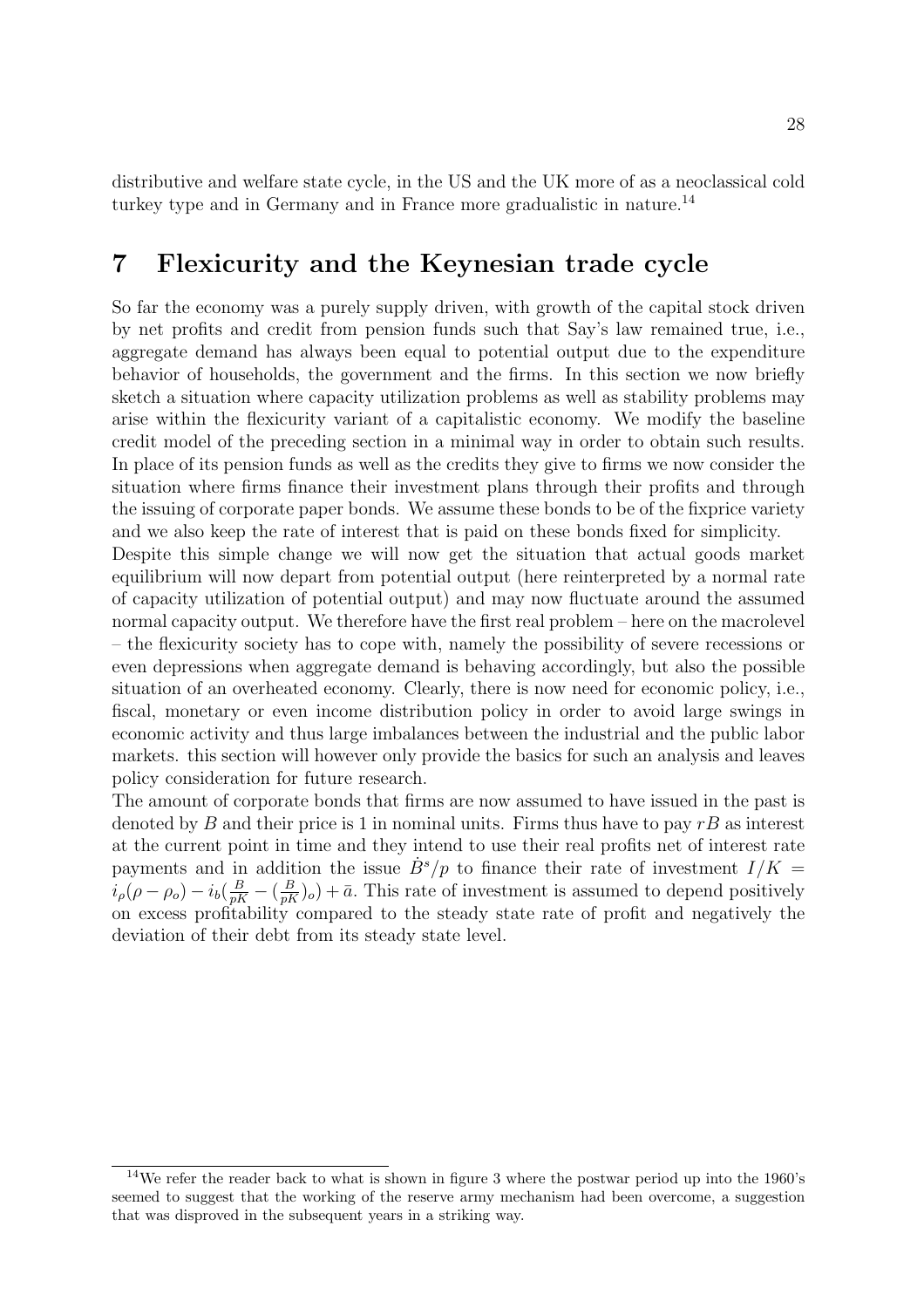| Production and Income Account:   |                                                                                  |
|----------------------------------|----------------------------------------------------------------------------------|
| Uses                             | Resources                                                                        |
|                                  |                                                                                  |
| $\delta K$                       | $\delta K$                                                                       |
| $\omega_1 L_1^d$ , $L_1^d = Y/z$ | $C_1 + C_2 + C_r$                                                                |
|                                  | G                                                                                |
| rB/p                             | $I = i_{\rho}(\rho - \rho_o)K - i_{b}(\frac{B}{n} - (\frac{B}{n})_o) + \bar{a}K$ |
| $\Pi(=Y^f)$                      | $[I = \Pi + \dot{B}^s/p]$                                                        |
|                                  |                                                                                  |

Households of type I behave as was assumed so far, but now attempt to channel their real savings into corporate bond holdings as shown below. They will be able to exactly satisfy their demand for new bonds when there is goods market equilibrium prevailing  $(I = S)$ , since only firms and these households act on this market, while all other economic units just spend what they get (with balanced transfer payments organized by the government). The real return from savings in corporate bonds  $rB/p$ , at each moment in time, will be added below to the base rent payments of retired households, who receive these benefits in proportion to the bonds they have allocated during their worklife in the private sector of the economy. The bonds allocated in this way thus only generate a return when their holders are retired and then  $-$  as in the pension fund scheme of section  $2 - at$  the then prevailing market rate of interest (which is here a given rate still). The pension fund model is therefore here only reformulated in terms of nominal paper holdings (coupons) and thus no longer based on the storage of physical magnitudes. Hence, corporate bonds are here not only of a fix-price variety, but also provide their return only after retirement. This is shown in the income account of retired persons below. The income account of the workers in the second labor market is unchanged and therefore not shown here again.

Households I (primary labor market) and Retired Households

| Income Account (Households I):                           |                          |
|----------------------------------------------------------|--------------------------|
| Uses                                                     | Resources                |
| $C_1 = c_{h1}(1 - \tau_h)\omega_1 L_1^d$                 |                          |
| $\omega_2 L_{2b}^w = c_{h2} (1 - \tau_h) \omega_1 L_1^d$ |                          |
| $T = \tau_h \omega_1 L_1^d$                              |                          |
| $\omega_2(L - (L_1^w + L_{2h}^w + L_{2g}^w))$            |                          |
| $\omega_2 L^r, L^r = \alpha_r L$                         |                          |
| $S_1 = \dot{B}^d / p$                                    | $\omega_1 L_1^d$         |
| $Y_1^w = \omega_1 L_1^d$                                 | $Y_1^w = \omega_1 L_1^d$ |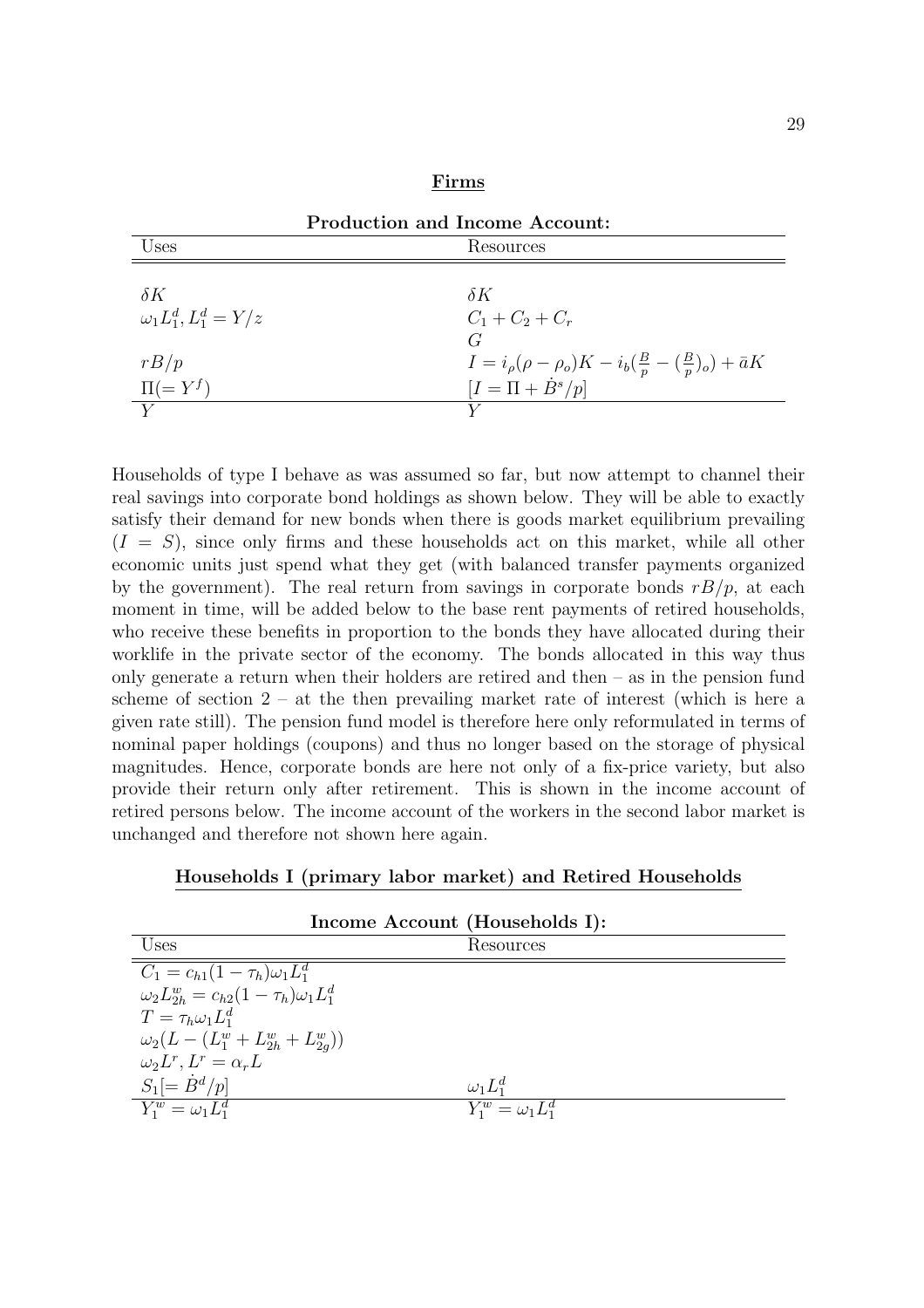| Uses | Resources                               |
|------|-----------------------------------------|
|      | $\omega_2 L^r + rB/p, L^r = \alpha_r L$ |
| T/T  | $\mathbf{r}$ rm                         |

The government income account (not shown) is also kept unchanged and in particular balanced in the way used in the preceding model types. The modifications of the model of section 2 are therefore of a minimal kind, largely concerning a different type of investment behavior of firms and a new type of organizing the formerly assumed company pension funds. However, the assumed flexicurity system becomes now of real importance, since we here will get demand determined (Keynesian) business cycle fluctuations in the dynamics implied by the model, whereas firms did not face capacity under- or over-utilization problems in the earlier model types. Keynesian IS-equilibrium determination has to be considered now and gives rise to the following equation for the effective output per unit of capital (characterizing goods market equilibrium):<sup>15</sup>

$$
Y/K = y = C_1/K + C_2/K + C_r/K + \delta + I/K + G/K
$$
  
\n
$$
= c_h(1 - \tau_h)\omega_1 \frac{y}{z} + \alpha_\omega \omega_1(\bar{l} - l_1^w) + \alpha_\omega \alpha_r \omega_1 \bar{l} + rb
$$
  
\n
$$
+ \delta + i_\rho(\rho - \rho_o) - i_b(b - b_o) + \bar{a} + \alpha_g \tau_h \omega_1 y/z
$$
  
\n
$$
\rho = y - (1 + \alpha_f \alpha_\omega) \omega_1 y/z - \delta - rb, \qquad b = B/(pK)
$$
  
\nwhich taken together gives:  
\n
$$
y = \frac{\alpha_\omega \omega_1(\bar{l} - l_1^w) + \alpha_\omega \alpha_r \omega_1 \bar{l} + (rb + \delta)(1 - i_\rho) - i_\rho \rho_o - i_b(b - b_o) + \bar{a}}{1 - [c_h(1 - \tau_h) + \alpha_g \tau_h - i_\rho(1 + \alpha_f \alpha_\omega)]\omega_1/z - i_\rho}
$$
  
\n
$$
= y(l_1^w, \omega_1, b, \dots)
$$

Note that we have modified the investment function in this section to  $i(\cdot) = i_{\rho}(\rho - \rho_o)$  $i_b(b - b_o) + \bar{a}$ . Note also that we have again assumed that natural growth n is always adjusted to the growth rate of the capital stock  $\tilde{K}$ . We also assume that the denominator in the above fraction is positive and now get the important result that output per unit of capital is no longer equal to its potential value, but now depending on the marginal propensity to spend as well as on other parameters of the model. This is due to the new situation that firms use corporate bonds to finance their excess investment (exceeding their profits) or buy back such bonds in the opposite case and that households of type I buy such bonds from their savings (and thus do not buy goods in this amount anymore to increase the pension fund). We thus have independent real investment and real savings decisions which – when coordinated by the achievement of goods market equilibrium as shown above – lead to a supply of new corporate bonds that is exactly equal to the demand for such bonds at this level of output and income. This simply follows from the fact that only firms and households of type I are saving, while all other budgets are balanced. Households of type I thus just have to accept the amount of the fixed price bonds offered by firms and are thereby accumulating these bonds (whose interest rate payments are paid out to retired people according to the percentage they have achieved when retiring).

<sup>&</sup>lt;sup>15</sup>Standard Keynesian assumptions will again ensure that  $y^{\circ} > 0$  holds true.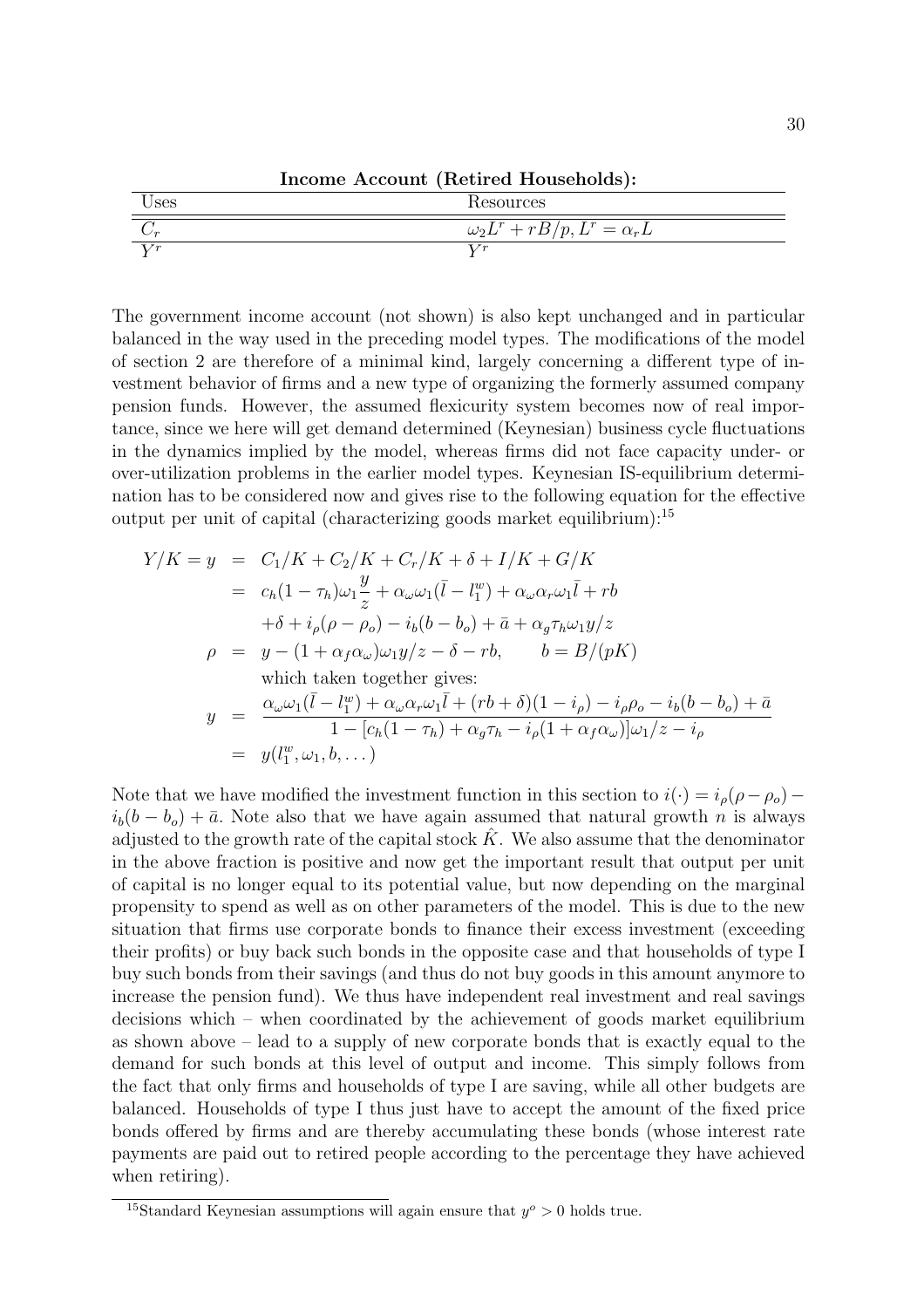Assuming the accumulation of corporate bonds in the place of real commodities and an investment function that is independent from these savings conditions thus implies that the economy is subject to Keynesian demand rationing processes (at least close to its steady state). These demand problems are here derived on the assumption of IS-equilibrium and thus represented in static terms in place of a dynamic multiplier approach that can also be augmented further by means of Metzlerian inventory adjustment processes. We stress once again that the possibility for full capacity output is here prevented through the Keynesian type of underconsumption assumed as characterizing the household type I sector and the fact that there is then only one income level that allows savings in bonds to become equal to bond financed investment in this simple credit market that is characterizing this modification of the flexicurity model, due to the now existing effective demand schedule  $y(l_1^w, \omega_1, b, \dots)$ . We assume that the parameters are chosen such that we get for the partial derivatives of the effective demand function  $y$ :

$$
y_{l_1^w}(l_1^w, \omega_1, b, \dots) < 0, \quad y_{\omega_1}(l_1^w, \omega_1, b, \dots) > 0, \quad y_b(l_1^w, \omega_1, b, \dots) < 0
$$

holds true. This is fulfilled for example if the expression in the denominator of the effective demand function is negative and if the parameter  $i<sub>b</sub>$  is chosen sufficiently large. Effective demand is then wage led and flexible wages therefore dangerous for the considered economy.

As now significantly interacting laws of motion we have in the consider case:

$$
\hat{l}_{1}^{w} = H(\frac{y}{zl_{1}^{w}} - \bar{u}_{w}), \quad H' > 0
$$
\n
$$
\hat{\omega}_{1} = G^{1}(\frac{\omega_{1}}{\bar{\omega}_{1}}) + G^{2}(\frac{y}{l_{1}^{w}} - \bar{u}_{w}), \quad G^{1'}, G^{2'} < 0
$$
\n
$$
\dot{b} = (1 - b)(i_{\rho}(\rho - \rho_{o}) - i_{b}(b - b_{o}) + \bar{a}) - \rho - \hat{p}b
$$
\n
$$
\hat{p} = \kappa[\beta_{py}(\frac{y}{y^{p}} - \bar{u}_{c}) + \beta_{p\omega}\ln(\frac{\omega_{1}}{\omega_{1}^{o}} + \kappa_{p}(\beta_{wu}(\frac{y}{z l_{1}^{w}} - 1) - \beta_{w\omega}\ln(\frac{\omega_{1}}{\omega_{1}^{o}})] + \pi^{c}
$$

where  $\hat{p}$  has to be inserted into the other equation (where necessary) in order to arrive at an autonomous system of 4 ordinary differential equations. This particular formulation of the debt financing of firms thus makes the model considerably more advanced from the mathematical as well as from an economic point of view. We note that there is not yet an interest rate policy rule involved in these dynamics, but that the assumption of an interest rate peg is maintained still:  $r = const.$ 

Since the model is formulated partly in nominal terms we have to consider now the price inflation rate explicitly. We do this on the basis of a wage-price spiral mechanism as it has been formulated in Flaschel et al. (2008) with respect to the industrial sector of the economy:

$$
\hat{w} = \beta_{wu} \left( \frac{y}{z l_1^w} - \bar{u}_w \right) - \beta_{w\omega} \ln \left( \frac{\omega}{\omega^o} \right) + \kappa_w \hat{p} + (1 - \kappa_w) \pi^c
$$
  

$$
\hat{p} = \beta_{py} \left( \frac{y}{y^p} - \bar{u}_c \right) + \beta_{p\omega} \ln \left( \frac{\omega}{\omega^o} \right) + \kappa_p \hat{w} + (1 - \kappa_p) \pi^c
$$

In these equations,  $\hat{w}$ ,  $\hat{p}$  denote the growth rates of nominal wages w and the price level p (their inflation rates) and  $\pi^c$  a medium-term inflation-climate expression which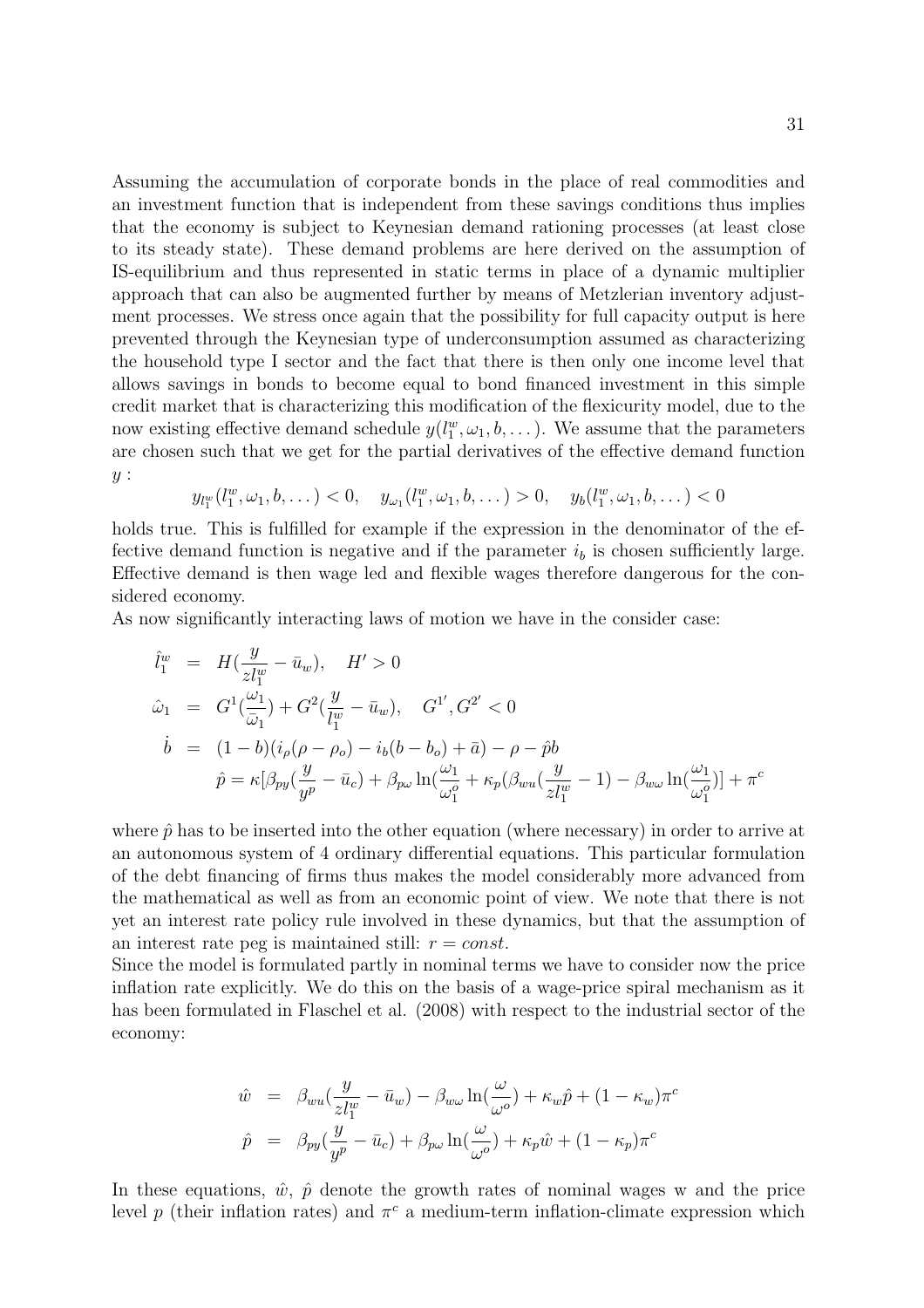however is of no relevance in the following due to our neglect of real interest rate effects on the demand side of the model (and thus set equal to zero). We denote again by  $\bar{u}_w$  the normal ratio of utilization of the workforce within firms and now by  $\bar{u}_c$  the corresponding concerning the utilization of the capital stock. Deviations from these normal ratios measure the demand pressure on the labor and the goods market respectively. In the wage Phillips curve C as well as the price Phillips curve we in addition employ a real wage error correction term  $\ln(\omega/\omega_0)$  as in Blanchard and Katz (1999), see Flaschel and Krolzig (2006) for details, and as cost pressure term a weighted average of short-term (perfectly anticipated) wage of price inflation  $\hat{w}, \hat{p}$ , respectively and the medium-term inflation climate  $\pi^c$  in which the economy is operating.

The above structural equations of a wage-price spiral read in reduced form as follows:

$$
\hat{w} = \kappa \left[ \beta_{wu} \left( \frac{y}{z l_1^w} - \bar{u}_w \right) - \beta_{w\omega} \ln \left( \frac{\omega_1}{\omega_1^o} \right) + \kappa_w \left( \beta_{py} \left( \frac{y}{y^p} - \bar{u}_c \right) + \beta_{p\omega} \ln \left( \frac{\omega_1}{\omega_1^o} \right) \right) \right] + \pi^c
$$
  

$$
\hat{p} = \kappa \left[ \beta_{py} \left( \frac{y}{y^p} - \bar{u}_c \right) + \beta_{pw} \ln \left( \frac{\omega_1}{\omega_1^o} \right) + \kappa_p \left( \beta_{wu} \left( \frac{y}{z l_1^w} - \bar{u}_w \right) - \beta_{w\omega} \ln \left( \frac{\omega_1}{\omega_1^o} \right) \right) \right] + \pi^c
$$

which give the above equation for the price inflation rate and also the above real dynamics when the price equation is deducted from the wage equation.

Note that our model only considers the utilization rate of insiders (within firms) in the wage dynamics, since the markets for labor are always cleared in flexicurity capitalism. We thus now use the output-capital ratio  $y = Y/K$  to measure the output gap in the price inflation PC and the deviation of the real wage  $\omega = w/p$  from the steady state real wage  $\omega^o$  as error correction expression also in the price PC. Cost pressure in this price PC is formulated as a weighted average of short-term (perfectly anticipated) wage inflation and our concept of an inflationary climate  $\pi^c$ , see Flaschel and Krolzig (2006) for details. In this price Phillips curve we have three elements of cost pressure interacting with each other, a medium term one (the inflationary climate) and two short term ones, basically the level of real unit-wage labor costs (a Blanchard and Katz (1999) error correction term) and the current rate of wage inflation, which taken by itself would represent a constant markup pricing rule. This basic rule is however modified by these other cost-pressure terms and in particular also made dependent on the state of the business cycle by way of the demand pressure term  $y/y^p - \bar{u}_c$  in the market for goods. The laws of motion describe again (in this order) our formulation of Okun's law, the real wage dynamics as it applies in a Keynesian environment (see section 3), the debt dynamics of firms and a simple regressive expectations scheme concerning the inflationary climate surrounding the wage-price spiral where it is assumed (and in fact also taking place) that inflation converges back to a constant price level. There is therefore not yet an inflation accelerator present in the formulation of the dynamics of the four state variables of the model. Nevertheless, price level inflation is now explicitly taken account of, indeed for the first time in this paper.

Steady state and stability analysis is no longer straightforward in this Keynesian variant of flexicurity capitalism. With respect to steady state positions we have to solve now a simultaneous equation system in the variables  $\omega_1$ ,  $\rho$ , b. Due to the structure of the effective demand function we have moreover no longer zero entries in the Jacobian of the dynamics at the steady state of the first three state variables (the last law of motion is a completely trivial one). As economic mechanism we can identify a real wage channel as in the Kaleckian dynamics of Flaschel et al. (2008) (working here in a wage led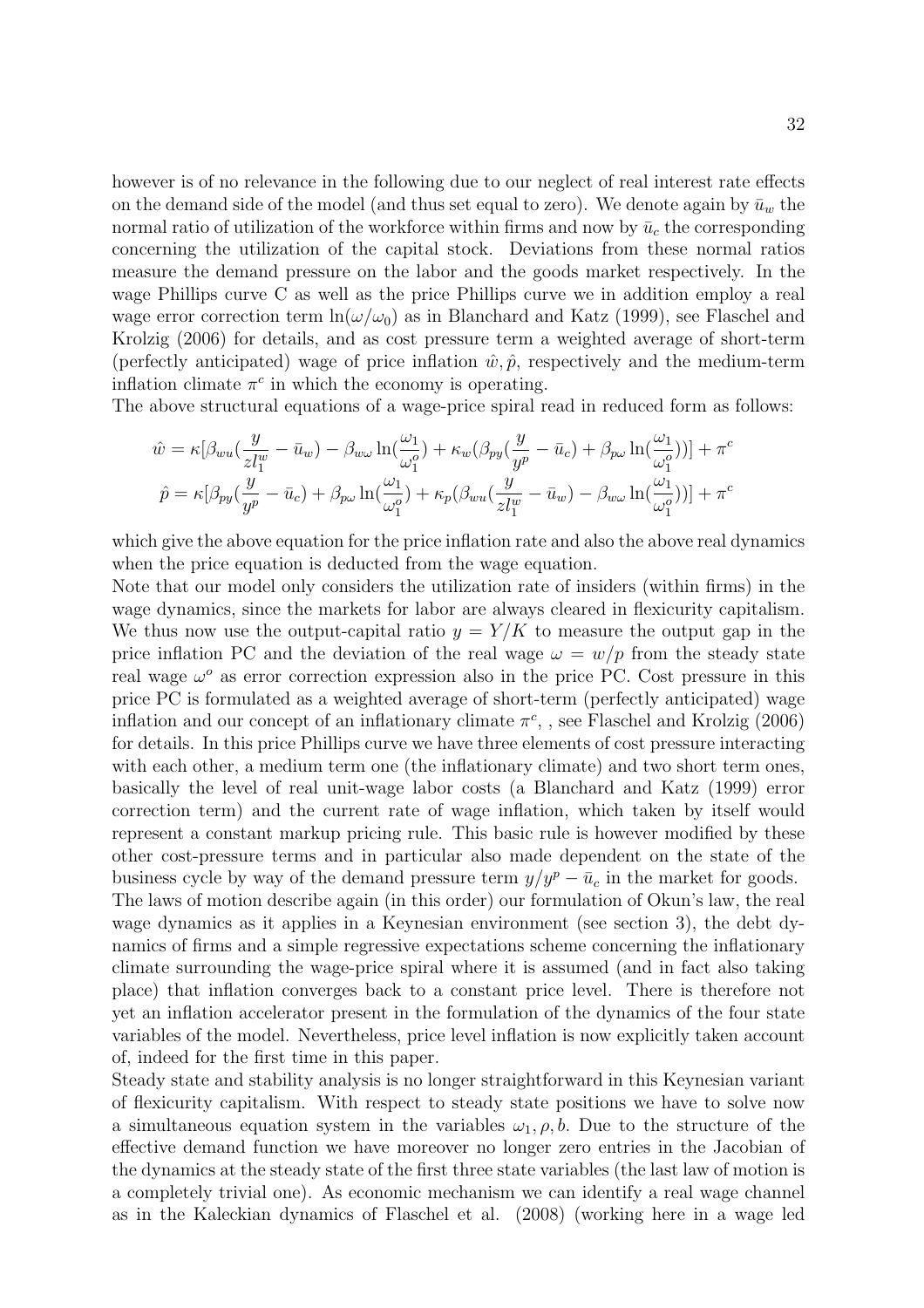environment by assumption). There is furthermore the dynamic of the debt to capital ratio of firms. These feedback channels can be tamed through appropriate assumptions, but are even then working in an environment that gives no straightforward economically plausible stability assertions, due to the strong interactions present in the dynamics. We therefore have to leave the stability analysis here for future research.

The conclusion of this section therefore is that effective demand problems can make flexicurity capitalism significantly more difficult to analyze (and to handle) and therefore demand a treatment of much more depth – including inflation and interest rate policy rules, government deficits and fiscal policy rules, etc. – than was possible in this short section. Moreover, credit relationships may be looked for that can avoid the increase in complexity of the dynamics of this section.

## 8 Schumpeterian creative destruction in flexicurity capitalism

After having considered the macroeconomic problems a flexicurity economy might face we now come to a brief discussion of the microeconomic problems it has been constructed for as a solution, namely the socially acceptable handling of exit and entry problems with respect to the real capital stock as well as labor supply. The most remarkable feature of existing capitalism is definitely its property to revolutionize the technological foundations and the product frame of such market economies. The first in depth treatment of this fundamental tendency was given in Marx's (1954) Capital, Vol. I based on what he called the law of value. Schumpeter knew Marx's work very well, but developed his own vision of the microdynamics of capitalism which in place of some questionable monotonic tendencies asserted by Marx, with the exception of the secular law of increasing labor productivity, led him to the consideration of long waves in his work on business cycles (see Schumpeter, 1939). Marx, of course, had not lived long enough to become aware of long phased cyclical changes in the economic and social structure of capitalist economies, but was nevertheless able, on the basis of his value theory, to discuss the secular tendencies of the concentration and centralization of capital and this even on a globalized scale. Schumpeter's (1912 ) 'Theory of Economic Development' started from a quite different theoretical apparatus as compared to the classical theory of labor values and production prices, namely from the Walrasian concept of a perfectly competitive market economy which for him described the circular flow of economic life in given circumstances. To this he then added economic development and credit and most fundamentally the dynamic character of the entrepreneur who is initiating spontaneous and discontinuous changes which forever alter and displace the previously existing equilibrium state.

These spontaneous and discontinuous changes in the channel of the circular flow and these disturbances in the centre of equilibrium appear in the sphere of industrial and commercial life, not in the sphere of the wants of the consumer of final products (Schumpeter, 1912, p.65).

Concerning today's Walrasian theory of general equilibrium where production is but an appendix to consumption theory, this is a totally different perspective and this may also give one reason why Schumpeter (1942) later on used the theory of monopolistic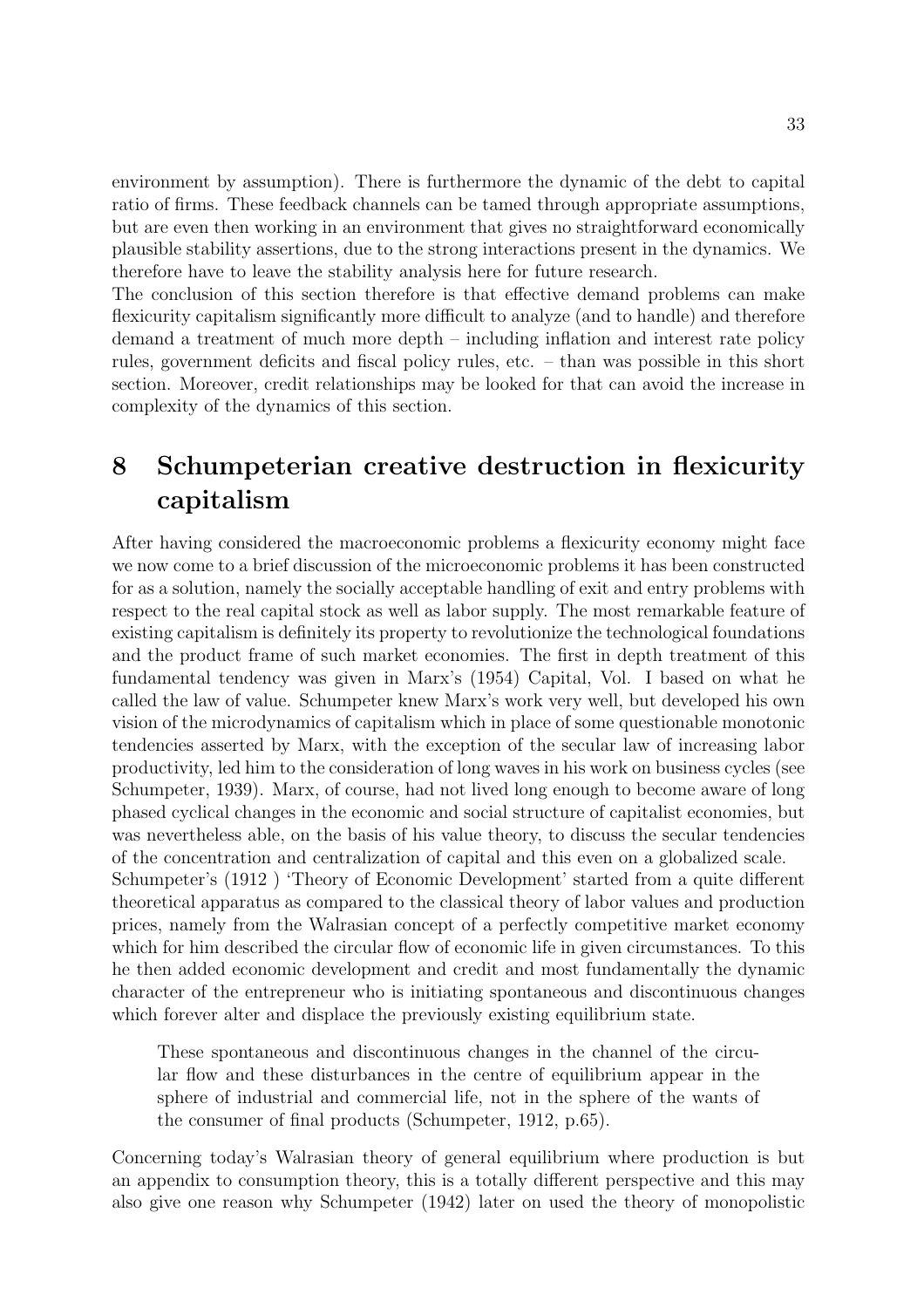competition as the starting point of his analysis of the dynamics of capitalism. Defining development as driven by the spontaneous action of the dynamic entrepreneur Schumpeter (1912, p.66) then classifies the possibilities for such actions as follows:

Development in our sense is then defined by the carrying out of new combinations. This concept covers the following five cases: (1) The introduction of a new good that is one with which consumers are not yet familiar or of a new quality of a good. (2) The introduction of a new method of production, that is one not yet tested by experience in the branch of manufacture concerned, which need by no means be founded upon a discovery scientifically new, and can also exist in a new way of handling a commodity commercially. (3) The opening of a new market, that is a market into which the particular branch of manufacture of the country in question has not previously entered, whether or not this market has existed before. (4) The conquest of a new source of supply of raw materials or half-manufactured goods, again irrespective of whether this source already exists or whether it has first to be created. (5) The carrying out of the new organization of any industry, like the creation of a monopoly position (for example through trustification) or the breaking up of a monopoly position.

To realize these various activities the role of credit is essential, since it allows to start such projects with a degree of innovation, often created by new ideas of new entrants in certain markets. Credit helps to redirect labor and capital from old combinations to definitely new ones through process or product innovation and more, see the above list given by Schumpeter. It is therefore not just the use of idle resources of the economy, but the redirection of the employed resources towards new projects and the extra profits they can generate in comparison to their competitors. A typical example here is the railroadization discussed at length in Schumpeter (1939).

The innovative character of the Schumpeterian entrepreneurs thus alters the way the economy has been functioning so far and this the more rapidly the larger the scale on which such entrepreneurs enter the scene. Of course there are subsequent processes of the diffusion of the newly created technology or products which in the course of time reduce extra profits and these new projects have become a routinized economic activity. Yet processes of innovation and diffusion may cluster in historical time and may thus lead to the long phased evolution of social structures of accumulation as they are described historically in Schumpeter (1939) as three Kondratieff waves (superimposed by shorter cycles in addition).

It is not our intention here to go into the details of Schumpeter's analysis of the forces that drive the evolution of capitalist economies. We refer the reader instead to the paper by Swedberg (1991) on Schumpeter's work and biography and to a voluminous edition on Schumpeter and Neo-Schumpeterian Economics edited by Hanusch and Pyka (2007). Our interest instead is to go on from Schumpeter's analysis of capitalism to his analysis of competitive socialism and the implications it may have for the model of flexicurity capitalism that is the subject of this paper.

Questioning the viability of (at his time) existing Eastern state socialism from the viewpoint of immaturity, Schumpeter (1942) developed a concept of socialism for Western countries in the state of maturity characterized as a type of competitive socialism built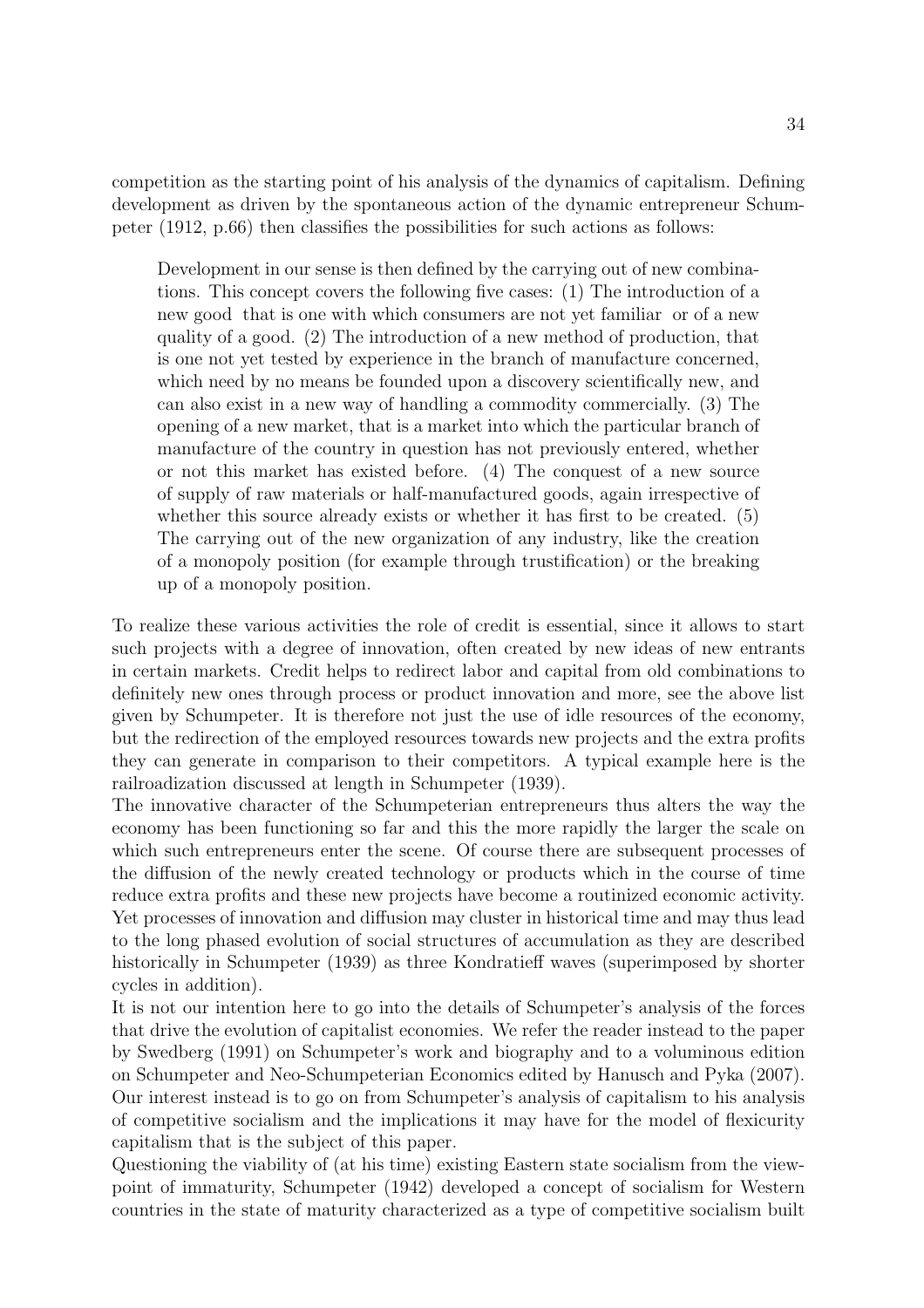on foundations erected unconsciously through the big enterprizes created by the Rockefellers, the Vanderbilts and other famous dynasties in the Western industrialized countries. Schumpeter discusses the question of whether this type of socialism can work, how the corresponding socialist blueprints should look like and to what extent they are superior to the capitalist mark II blueprints (of the mega-corporations) that Schumpeter conceived as having made obsolescent the entrepreneurial functioning of his view of capitalism mark I, the dynamic entrepreneur and the process of creative destruction which is conducted by this leading form of an economic agent.

Monopolistic practices, vanishing investment opportunities and growing hostility in the social structure of capitalism where part of the reasons that in Schumpeter's view characterized the decomposition of capitalism as he investigated it in 1942. Against this scenery he described the superiority of the socialist blueprint of Western competitive type, the transition to this form of social structure of accumulation and the comparative efficiency of such economies. In a separate chapter he discusses the human element in this type of economy, the problem of work organization and the integration of bourgeois forms of management under capitalism into this type of socialism including the incentive problems concerning the behavior of these economic agents. A typical statement with respect to the latter situation is:

It is not difficult however to insert the stock of bourgeois extraction into its proper place within that machine and to reshape its habits of work.  $\cdots$ Rational treatments of the ex-bourgeois elements with a view to securing a maximum performance from them will then not require anything that is not just as necessary in the case of managerial personnel of any other extraction Schumpeter (1942, p.65).

It may appear from today's perspective that his focused and provocative discussion of these points in section III of the chapter 'The Human Element' can be questioned to a certain degree. However, the managerial element in existing Western capitalism has become more and more the focus of public debate ranging from the salaries to the ethics the (top) managerial personal should receive and adopt, respectively. Actual discussions on the behavior of industrial management therefore are already preparing the ground for a situation where these persons may be attributed an appropriate level of exclusiveness, that may completely suffice to motivate their efforts to a sufficient degree with a problemadequate perspective. We do not however claim here that such short characterizations suffice as considerations of the issue. On the contrary, detailed microeconomic and other investigations are absolutely necessary here to deal with such issues, yet, these issues have to be dealt with in actual capitalist management problems anyway. The important point in Schumpeter's arguments is that Western capitalism may transform itself automatically into some kind of competitive socialism on the basis of Western management principles. Such a statement can also be applied to the the evolution of the Nordic European countries which may be en-route on a progress path towards a kind of social structure of accumulation we have modelled as flexicurity capitalism in this paper.

With respect to the workforce of firms – in capitalism as well as in his type of socialism Schumpeter (1942, p. 213) states:

Second, closely allied to the necessity of incessant training of the normal is the necessity of dealing with the subnormal performer. This term does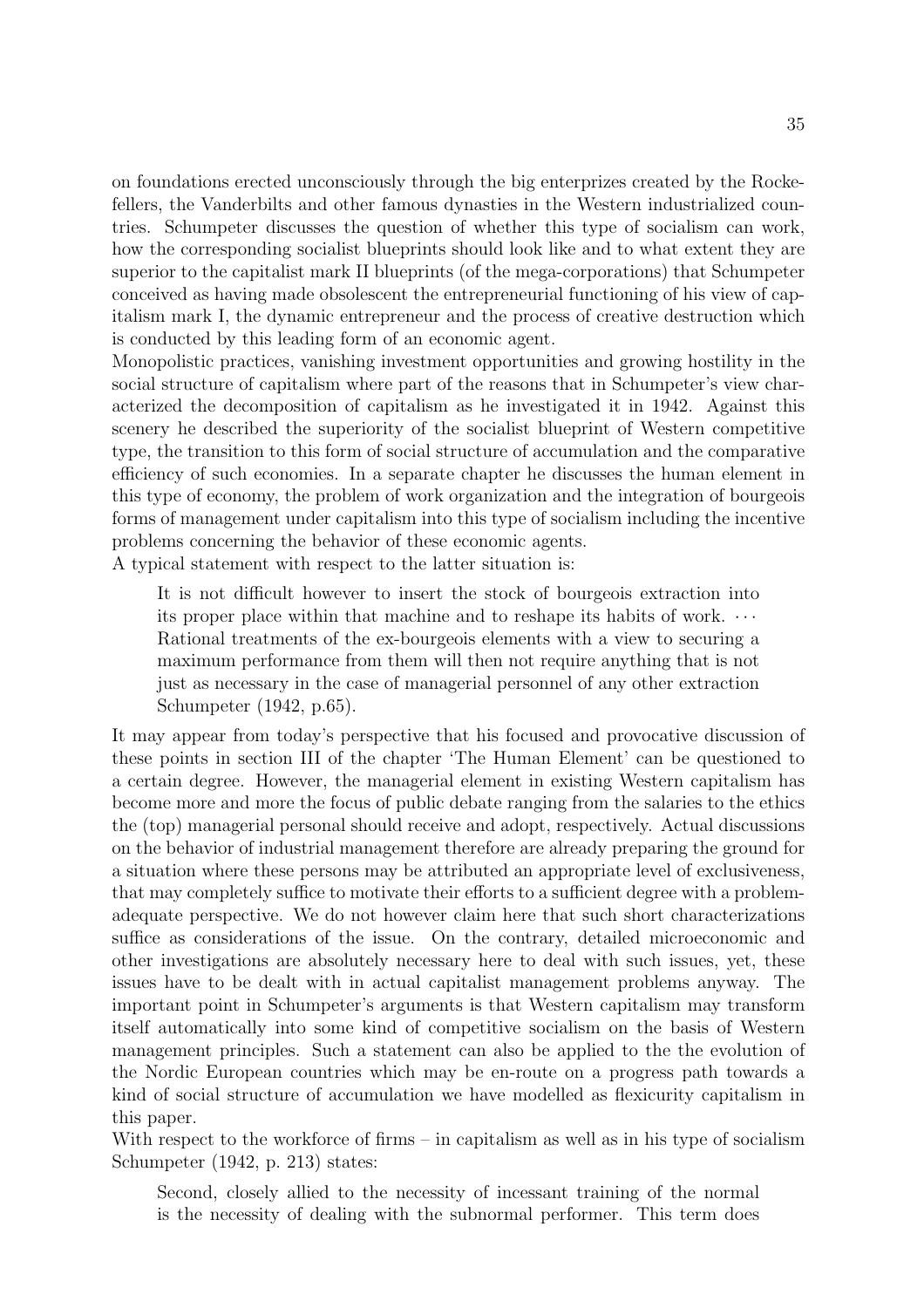not refer to isolated pathological cases, but to a broad fringe of perhaps 25 % of the population. So far as subnormal performance is due to moral or volitional defects, it is perfectly unrealistic to expect that it will vanish with capitalism. The great problem and the great enemy of humanity, the subnormal, will be as much with us as he is now. He can hardly be dealt with by *unaided* group discipline alone - although of course the machinery of authoritarian discipline can be so constructed as to work, partly at least, through the group of which the subnormal is an element.

In view of our discussion of the working of Marx's general law of accumulation under today's conditions in Western type economies we would however point here to the fact that capitalism itself is in part responsible for the existence of the subnormal element as characterized in the above quote from Schumpeter's work. Mass unemployment, and its consequences for family life much beyond the current status on the labor market, alienation from human types of work organization, degradation of part of the workforce as the unskilled element in an otherwise flourishing economy, the rise and the fall of the welfare state and the latter's consequences for basic income needs, sufficient health care, sufficient care for the children and the elderly and adequate schooling systems are just some of the reasons why the 'subnormal' element in the population is a persistent fact of life. In this respect, we would claim that the social acceptance of a system of flexicurity and its educational substructure – as we have sketched it in this paper – would be one way to eliminate the 'subnormal' segment from the population gradually, but maybe not totally.

We therefore assert here that a system of flexicurity capitalism – based on the principles we have modelled in this paper – would progressively tend towards social acceptance and social learning processes that put it on a progress path towards viable economic reproduction, sufficient income and care for everybody and – if security is well developed to cope with flexibility of a Schumpeterian kind (creative destruction) – that leads it into a situation where it can easily compete with societies that are subject to the Marxian reserve army mechanism and the ruthless capitalism that derives from it.

The central message of Schumpeter's (1942) work on 'Capitalism, Socialism and Democracy' – that socialism is created out of Western capitalist economies, and not on the basis of (the now past) Eastern type of socialism – thus can be carried over to the current debate on the possibility of flexicurity capitalism. Also this form of socio-economic reproduction may be organized through large production units and their efficient – though bureaucratic – management, a form of management that is developed out of the principles used under capitalism in the efficient conduct of large (internationally oriented) enterprizes. Equally well, as we currently experience this in the service sector (both for industrial production as well as for private consumption), there may be sufficient room for the dynamic entrepreneur of Schumpeterian type, in particular through the flexible entry and exit conditions the flexicurity variant of capitalism may allow for.

It is certainly true that contemporaneous capitalism (often of the ruthless type, but in certain countries also of a socially acceptable kind) is not likely to be forced into a defensive position, at least from its performance on the goods and on the labor markets (though the current operation of financial markets may produce extremely undesirable results). Yet, the consciousness that ruthless, unrestricted capitalism is producing significant negative external social and environmental effects is increasing throughout the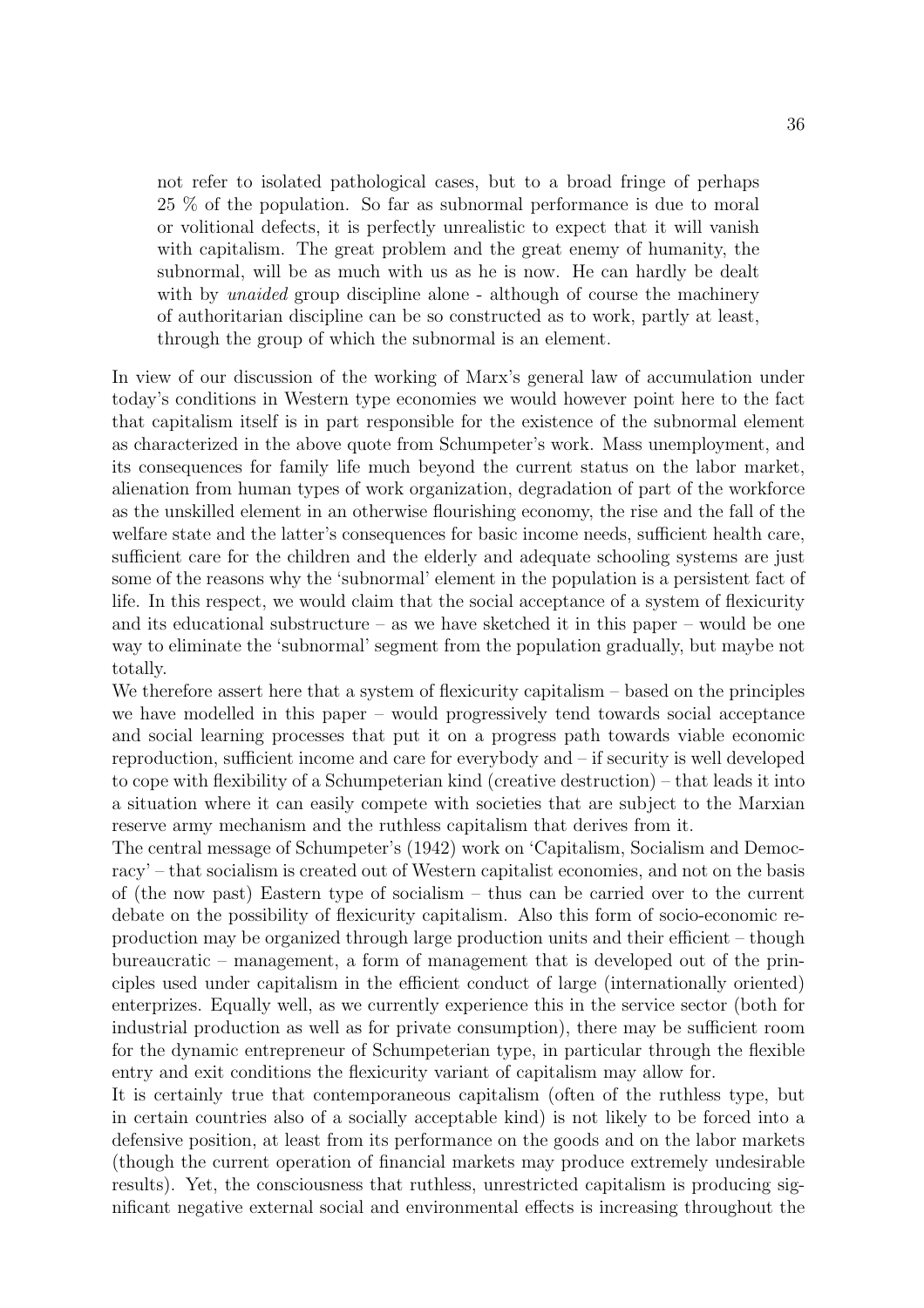world economy and this gives the hope that an alternative form of capitalism – based on flexicurity principles – may be superior in its socio-economic performance, at least when approached in the state of maturity as it was already considered a necessity in Schumpeter's vision of a democratic society based on competitive socialism.

To a certain degree this alternative variety of capitalism also is of a ruthless type, if Schumpeterian creative destruction processes are allowed for, but as in any democratic society there are of course more or less close limits to the choice of techniques (for example in bio-genetics) and the choice of products (for example in war-games), limits that are to be set by the elected political leadership of each country.

Marx viewed the general law of accumulation and its perpetual reserve army mechanism as the element that not only allowed, but was also needed for the reproduction of capitalism. Schumpeter considered changes towards a competitive socialism as a possible alternative to the form of capitalism of his times. We think that there is a chance for an alternative to current forms of ruthless capitalism that not only adopts some welfare principles, but that is founded on a coherently based socio-economic structure that is socially accepted, but that is flexible enough to quickly adjust to the changing world market conditions. The foundations are social acceptance in an educated democratic society. The problems are given by the mastering of Keynesian types of business fluctuations and Schumpeterian types of creative process and product revolutions and – of course – of the control of financial markets such that the real activities of an economy do not just become the side-product of a casino as it was already observed in Keynes's (1936) General Theory.

## 9 Conclusions and outlook

Starting from the problematic features and the social consequences of the reserve army dynamics characterizing the evolution of the labor markets of many contemporaneous developed capitalist economies, this paper tried to demonstrate that a combination of ideas of Marx, Keynes and Schumpeter on the future of capitalism can provide an alternative to the ruthless form of competition that is currently ruling the world (in developed as well as developing countries). In place of the multilayered degradation of a significant proportion of the population also of democratically governed societies we designed economic reproduction schemes (including education and skill formation) of a competitive form of capitalism that combines flexicurity of a very high degree with security of income as well as employment for the workforce. Schumpeter's investigation of the workability of a competitive type of socialism is thereby carried one step further towards a social vision which preserves to a greater extent the advantages of the existing capitalist forms of production and circulation, but which nevertheless creates a social structure of accumulation which in its essence is liberated from the human degradation we can even observe in leading industrialized countries in the world economy.

The essential ingredients along the progress path towards such a social structure are not only a basic income guarantee of the workfare type (which includes the obligation to work), but also a reorganization of the labor market towards an employer of first (not last) resort who organizes in a decentralized way the work for all people not employed within privately run industries, but also the work of officially retired person who are still willing to offer their human capital on the labor markets of the economy. The workability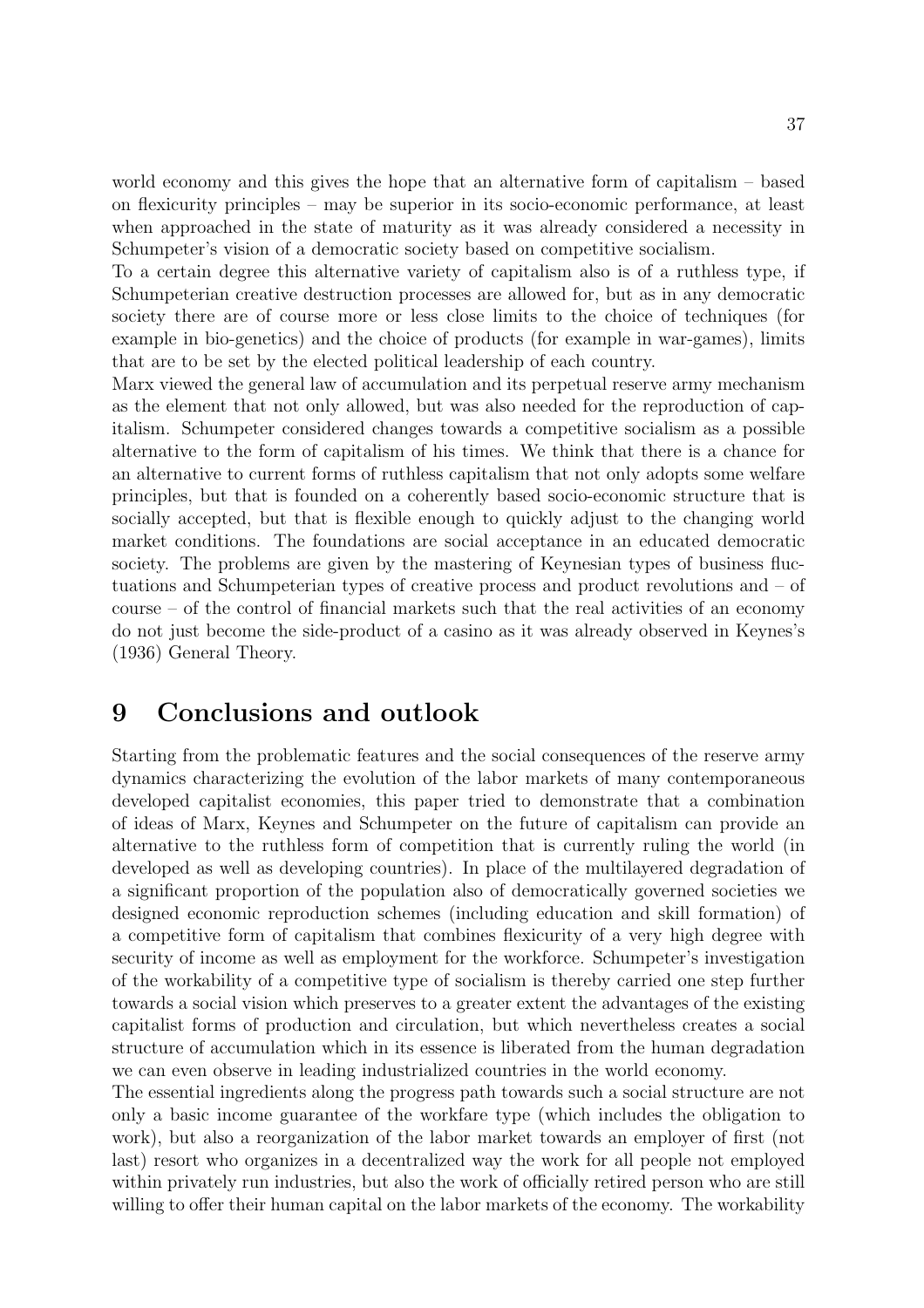of the designed reproduction scheme of flexicurity type of course depends – in the same way as many other actual organizational problems – on detailed microeconomic analyses of the labor relations within large, medium-sized and small business firms as well as in the public sector. Yet, economic incentives need to be coupled with an educational system that not only creates the basis for skill formation, but also provides the proper foundations for citizenship education in a democratic society, where citizens essentially approve the high degree of flexibility in the industrial part of the economy (and not only there) on the basis of the security aspects of the flexicurity concept and the equal opportunity principles during primary and secondary education.

There are of course many micro problems to be solved on the way towards a proper design of working of the Schumpeterian process of creative destruction in the flexicurity economy, problems that where only touched upon in our presentations of the barebones of flexicurity capitalism. There are also many macro problems to be solved on this way, since Keynesian effective demand constraints may lead to unwanted fluctuations in the industrial sector of the economy, caused by malfunctions in the financial sector of the economy in particular. It is far from clear at the present stage of our investigation whether these micro and macro problems can indeed all be coped with on the way to a well-educated democratic society which provides income and employment guarantees (and therewith interrelated obligations), but no job guarantees, but maybe significant job discontinuities coupled with a process of life-long learning.

The main support for the need of an evolution towards such a flexicurity society in our view comes from the fact that the currently existing alternative reproduction schemes of capitalism do not provide a social structure of accumulation that is compatible with an educated and democratic society in the longer run, since their reoccurring situations of mass unemployment undermine social cohesion in many ways in such societies (if this cohesion did exist in them at all), leading to social segmentation, social class clashes and more.

The evolution in the Nordic states of the European Union provide examples how such a development towards socially accepted flexicurity based on a modern schooling system may be approached. We close the paper however with the observation that it does not yet say much on how the modeled situation can in fact be reached in actual economies, at current primarily in the Nordic countries. We here simply assume that the individual experience with progress in educational systems (towards equal opportunities in particular), with the need for flexibility as well as security during the working life and with democratic institutions on all levels of the society will implement ratchet effects in individual and social choice mechanisms which prevent return to the Marxian reserve army mechanism as it has been and continues to be investigated in the many contributions to the original Goodwin Growth Cycle model in view of what happens in actual capitalist economies.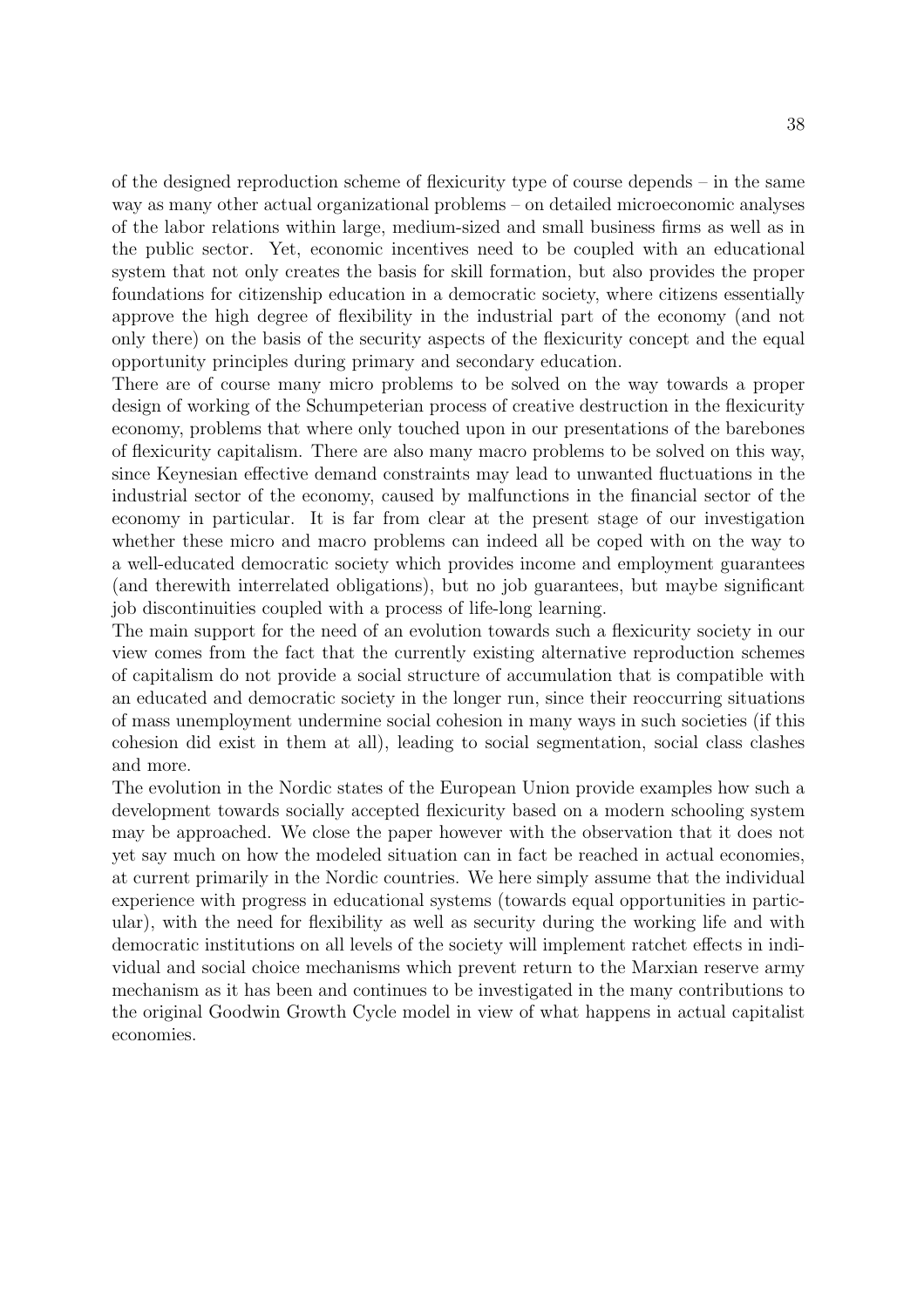### References

- Blanchard, O.J.; Katz, L. (1999): Wage dynamics: Reconciling theory and evidence. American Economic Review. Papers and Proceedings, 89, 69 – 74.
- COUNCIL (2002): Council resolution of 27 June 2002 on lifelong learning. In: Official Journal of the European Communities C 163/1 (http://europa.eu/eur −  $lex/pri/en/oj/dat/2002/c_163/c_16320020709en00010003.pdf$  (read 11-18-2007).
- Esping-Anderson, G. (1990): The Three Worlds of Welfare Capitalism. Cambridge, U.K.: Cambridge University Press.
- Flaschel, P. (2008): Macrodynamics. Elements for a Synthesis of Marx, Keynes and Schumpeter. Heidelberg, Springer.
- Flaschel, P.; Krolzig, H.-M. (2006): Wage-price Phillips curves and macroeconomic stability: Basic structural form, estimation and analysis. In: C. Chiarella, P. Flaschel, R. Franke and W. Semmler (eds.): Quantitative and Empirical Analysis of Nonlinear Dynamic Macromodels. Contributions to Economic Analysis (Series Editors: B. Baltagi, E. Sadka and D. Wildasin). Elsevier, Amsterdam.
- Flaschel, P.; Greiner, A.; Luchtenberg, S.; Nell, E. (2008): Varieties of capitalism. The flexicurity model; in: Flaschel, P.; Landesmann, M. (eds.): Mathematical Economics and the Dynamics of Capitalism, London, Routledge, forthcoming.
- Goodwin, R. (1967): A growth cycle; in: Feinstein, C.H. (ed.): Socialism, Capitalism and Economic Growth, Cambridge, Cambridge University Press, 54 – 58.
- Groth, C.; Madsen, J. B. (2007): Medium-term fluctuations and the "Great Ratios" of economic growth, Working Paper, University of Copenhagen.
- Hanusch, H.; Pyka, A. (2007): The Elgar Companion to Neo-Schumpeterian Economics. Aldershot: Edward Elgar.
- Kalecki, M. (1943): Political aspects of full employment. Reprinted in M. Kalecki, Selected Essays on the Dynamics of the Capitalist Economy, Cambridge: Cambridge University Press, 1971.
- Keynes, J.M. (1936): The General Theory of Employment, Interest and Money. New York: Macmillan.
- Marx, K. (1954): Capital, Volume I. London: Lawrence and Wishart.
- Ministry of Education and Science of Sweden (2004): Equity in education. Thematic review. Country analytical report. Sweden. http :  $1/www.oecd.org/dataoecd/30/22/38697408.pdf$  (read 11-18-2007).
- OECD (2007): Education at a Glance 2007. http : //www.oecd.org/document/30  $(0, 3343, en \text{0.2649} \text{0.39263294} \text{0.39251550} \text{0.1} \text{0.11} \text{0.1} \text{0.1} \text{0.1} \text{0.1} \text{0.1} \text{0.1} \text{0.1} \text{0.1} \text{0.1} \text{0.1} \text{0.1} \text{0.1} \text{0.1} \text{0.1} \text{0.1} \text{0.1} \text{0.1} \text{0.1} \text{0.1} \text{0.1} \text{0.1} \text{0.1} \text{$